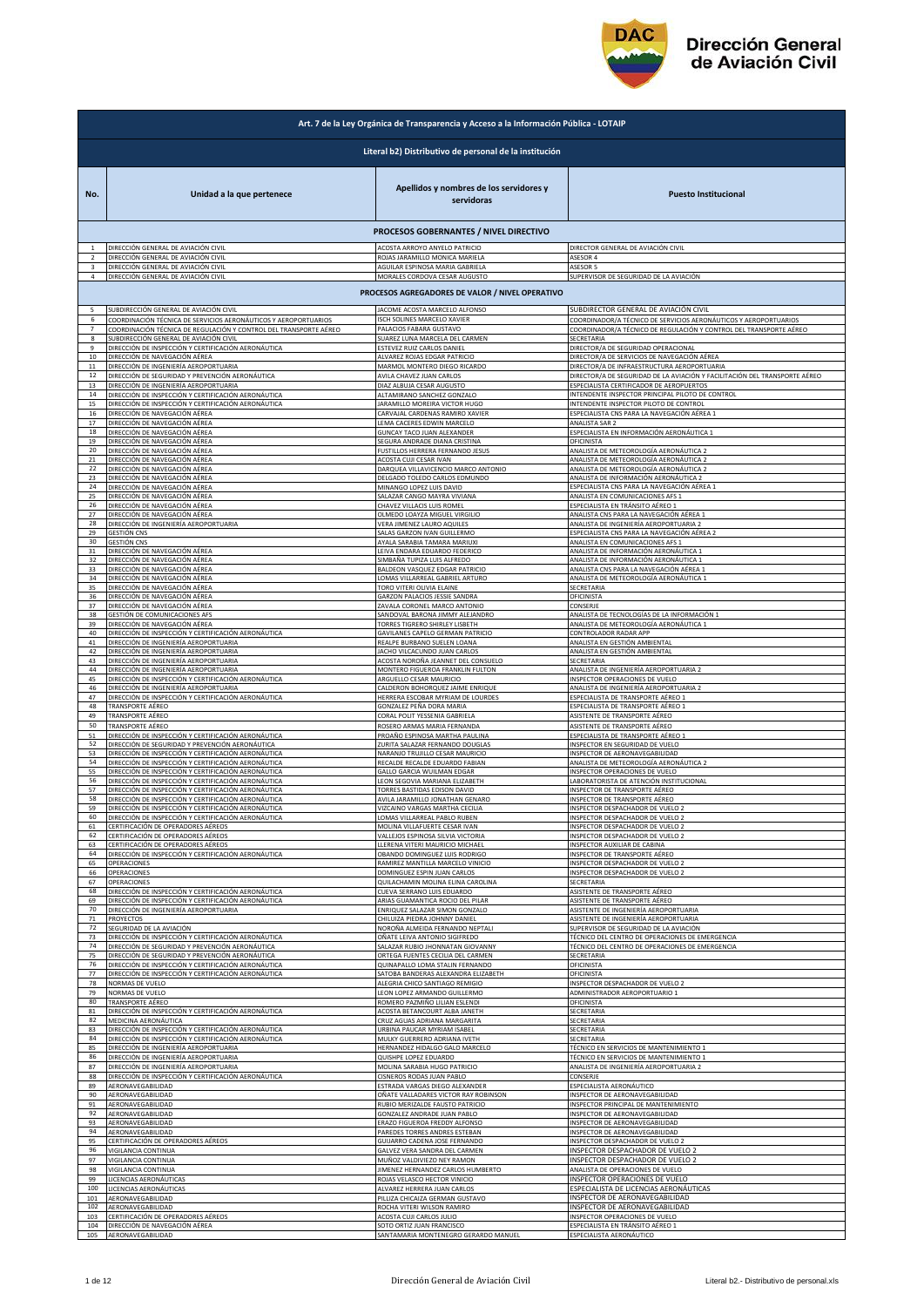

| Art. 7 de la Ley Orgánica de Transparencia y Acceso a la Información Pública - LOTAIP |                                                        |                                                                   |                                                                                  |  |
|---------------------------------------------------------------------------------------|--------------------------------------------------------|-------------------------------------------------------------------|----------------------------------------------------------------------------------|--|
|                                                                                       | Literal b2) Distributivo de personal de la institución |                                                                   |                                                                                  |  |
| No.                                                                                   | Unidad a la que pertenece                              | Apellidos y nombres de los servidores y<br>servidoras             | <b>Puesto Institucional</b>                                                      |  |
| 106                                                                                   | LICENCIAS AERONÁUTICAS                                 | CAICEDO LARA ROXANA DOLORES                                       | INSPECTOR DESPACHADOR DE VUELO 2                                                 |  |
| 107                                                                                   | LICENCIAS AERONÁUTICAS                                 | HIDALGO PROAÑO OSWALDO MAURICIO                                   | INSPECTOR DESPACHADOR DE VUELO 2                                                 |  |
| 108                                                                                   | CERTIFICACIÓN DE OPERADORES AÉREOS                     | FERNANDEZ GONZALEZ JORGE EDISON                                   | INSPECTOR DESPACHADOR DE VUELO 2                                                 |  |
| 109                                                                                   | CERTIFICACIÓN DE OPERADORES AÉREOS                     | CATOTA TORRES LUIS WILKIR                                         | INSPECTOR DESPACHADOR DE VUELO 2                                                 |  |
| 110                                                                                   | VIGILANCIA OPERACIONAL A LA NAVEGACIÓN AÉREA           | VALENCIA ARMAS VICENTE FERNANDO                                   | ANALISTA CNS PARA LA NAVEGACIÓN AÉREA 1                                          |  |
| 111                                                                                   | VIGILANCIA OPERACIONAL A LA NAVEGACIÓN AÉREA           | LEGARDA GONZALEZ WENDY PATRICIA                                   | INSPECTOR DE AERÓDROMO                                                           |  |
| 112                                                                                   | AERONAVEGABILIDAD                                      | AVILA ZARATE EDISON JAVIER                                        | INSPECTOR DESPACHADOR DE VUELO 2                                                 |  |
| 113                                                                                   | VIGILANCIA CONTINUA                                    | MORA HERRERA JOSE DAVID                                           | INSPECTOR OPERACIONES DE VUELO                                                   |  |
| 114                                                                                   | CERTIFICACIÓN DE AEROPUERTOS                           | CEVALLOS ALOMIA GALO EFRAIN                                       | ESPECIALISTA EN TRÁNSITO AÉREO 1                                                 |  |
| 115                                                                                   | CERTIFICACIÓN DE AEROPUERTOS                           | PAREDES ZAMBRANO JOSE ANIBAL                                      | ESPECIALISTA AVSEC 1                                                             |  |
| 116                                                                                   | CERTIFICACIÓN DE AEROPUERTOS                           | CADENA ORTIZ HECTOR FERNANDO                                      | ANALISTA DE GESTIÓN AMBIENTAL                                                    |  |
| 117                                                                                   | CERTIFICACIÓN DE AEROPUERTOS                           | BAQUERO FLORES LUIS EDWIN ALEJANDRO                               | INTENDENTE INSPECTOR PRINCIPAL PILOTO DE CONTROL                                 |  |
| 118                                                                                   | CERTIFICACIÓN DE AEROPUERTOS                           | MORAN LEYSER EDGAR RENE FELIX                                     | INTENDENTE INSPECTOR PRINCIPAL PILOTO DE CONTROL                                 |  |
| 119                                                                                   | GESTIÓN CNS                                            | SOTALIN SOTALIN HERNAN EDISON                                     | ANALISTA CNS PARA LA NAVEGACIÓN AÉREA 1                                          |  |
| 120                                                                                   | GESTIÓN CNS                                            | ZUÑIGA JIBAJA JORGE ALFREDO                                       | CONTROLADOR RADAR APP                                                            |  |
| 121                                                                                   | GESTIÓN DE TRÁNSITO AÉREO                              | VILLAVICENCIO ARMIJOS ALIS JOWANY                                 | CONTROLADOR RADAR APP                                                            |  |
| 122                                                                                   | GESTIÓN DE TRÁNSITO AÉREO                              | RAMOS TAPIA CHRISTIAN ALEXIS                                      | CONTROLADOR RADAR APP                                                            |  |
| 123                                                                                   | GESTIÓN DE TRÁNSITO AÉREO                              | VALLEJO NARVAEZ JOSE BOLIVAR                                      | CONTROLADOR RADAR APP                                                            |  |
| 124                                                                                   | GESTIÓN DE TRÁNSITO AÉREO                              | VALENCIA TACO LUIS MARCELO                                        | ESPECIALISTA EN TRÁNSITO AÉREO 1                                                 |  |
| 125<br>126                                                                            | GESTIÓN DE TRÁNSITO AÉREO                              | VALENCIA GUERRERO CARLOS GUSTAVO<br>RUEDA ROSERO KARINA ESTEFANIA | ESPECIALISTA EN TRÁNSITO AÉREO 1                                                 |  |
| 127                                                                                   | SEGURIDAD DE LA AVIACIÓN<br>SEGURIDAD DE LA AVIACIÓN   | AGUIRRE CARRERA LISSET ALEXANDRA                                  | SUPERVISOR DE SEGURIDAD DE LA AVIACIÓN<br>SUPERVISOR DE SEGURIDAD DE LA AVIACIÓN |  |
| 128                                                                                   | SEGURIDAD DE LA AVIACIÓN                               | MIRANDA ORELLANA BORIS DANILO                                     | AGENTE DE SEGURIDAD DE LA AVIACIÓN                                               |  |
| 129                                                                                   | SEGURIDAD DE LA AVIACIÓN                               | TORRES ZAMBRANO ALFREDO NICOLAS                                   | AGENTE DE SEGURIDAD DE LA AVIACIÓN                                               |  |
| 130                                                                                   | SEGURIDAD DE LA AVIACIÓN                               | ZAVALA OÑA CRISTINA MAGDALENA                                     | AGENTE DE SEGURIDAD DE LA AVIACIÓN                                               |  |
| 131                                                                                   | SEGURIDAD DE LA AVIACIÓN                               | DOMINGUEZ SUAREZ JULIO DENNYS                                     | AGENTE DE SEGURIDAD DE LA AVIACIÓN                                               |  |
| 132                                                                                   | SEGURIDAD DE LA AVIACIÓN                               | PINCHA TOAPANTA JORGE ANIBAL                                      | AGENTE DE SEGURIDAD DE LA AVIACIÓN                                               |  |
| 133                                                                                   | SEGURIDAD DE LA AVIACIÓN                               | CHUSIN VILLALBA CARLOS ARTURO                                     | AGENTE DE SEGURIDAD DE LA AVIACIÓN                                               |  |
| 134                                                                                   | SEGURIDAD DE LA AVIACIÓN                               | ROMERO ROSALES CRISTIAN RODOLFO                                   | SUPERVISOR DE SEGURIDAD DE LA AVIACIÓN                                           |  |
| 135                                                                                   | SEGURIDAD DE LA AVIACIÓN                               | VILLACIS DOMINGUEZ SUSANA ELIZABETH                               | PARVULARIO DE CENTRO INFANTIL                                                    |  |
| 136                                                                                   | GESTIÓN DE METEOROLOGÍA AERONÁUTICA                    | ORBE VELASTEGUI NIKITH ALEXANDER                                  | ANALISTA DE METEOROLOGÍA AERONÁUTICA 2                                           |  |
| 137                                                                                   | CERTIFICACIÓN DE OPERADORES AÉREOS                     | SANTOS ASTUDILLO GENOVEVA LEONOR                                  | <b>NSPECTOR OPERACIONES DE VUELO</b>                                             |  |
| 138                                                                                   | DIRECCIÓN DE INSPECCIÓN Y CERTIFICACIÓN AERONÁUTICA    | FUERTES PAZMIÑO DIEGO ORLANDO                                     | ANALISTA DE INGENIERÍA AEROPORTUARIA 1                                           |  |
| 139                                                                                   | DIRECCIÓN DE INSPECCIÓN Y CERTIFICACIÓN AERONÁUTICA    | MONTERO FIGUEROA IRMA JANET                                       | ESPECIALISTA DE TRANSPORTE AÉREO 1                                               |  |
| 140                                                                                   | DIRECCIÓN DE CERTIFICACIÓN DOCUMENTACIÓN Y ARCHIVO     | CERON CHAFUELAN WILLIAM RONALD                                    | ANALISTA DOCUMENTACIÓN Y ARCHIVO 2                                               |  |
|                                                                                       |                                                        | PROCESOS DESCONCENTRADOS                                          |                                                                                  |  |
| 141                                                                                   | DIRECCIÓN REGIONAL II                                  | TORRES RAZA WILSON STALIN                                         | DIRECTOR/A ZONAL                                                                 |  |
| 142                                                                                   | INSPECCIÓN Y CERTIFICACIÓN AERONÁUTICA RII             | JATIVA CUASPUD HECTOR CRISTOBAL                                   | INTENDENTE INSPECTOR PILOTO DE CONTROL                                           |  |
| 143                                                                                   | INSPECCIÓN Y CERTIFICACIÓN AERONÁUTICA RII             | PUGA BENALCAZAR CARLOS PATRICIO                                   | INTENDENTE INSPECTOR PILOTO DE CONTROL                                           |  |
| 144                                                                                   | INSPECCIÓN Y CERTIFICACIÓN AERONÁUTICA RII             | ILLESCAS SANCHEZ VICENTE XAVIER                                   | INTENDENTE INSPECTOR PILOTO DE CONTROL                                           |  |
| 145                                                                                   | AEROPUERTO SHELL                                       | CRUZ MONTENEGRO DIOGENES PAUL                                     | INTENDENTE INSPECTOR PILOTO DE CONTROL                                           |  |
| 146                                                                                   | AEROPUERTO SHELL                                       | SILVA ESPINOSA RAFAEL GENARO                                      | <b>INTENDENTE INSPECTOR PILOTO DE CONTROL</b>                                    |  |
| 147                                                                                   | INSPECCIÓN Y CERTIFICACIÓN AERONÁUTICA RI              | TERAN ANGULO HUGO ANIBAL                                          | <b>NSPECTOR OPERACIONES DE VUELO</b>                                             |  |
| 148                                                                                   | JUZGADO DE INFRACCIONES AERONÁUTICAS RI                | REYES CORDERO SANDRA MARIA DEL MAR                                | ESPECIALISTA EN INFRACCIONES AERONÁUTICAS                                        |  |
| 149                                                                                   | COORDINACIÓN ADMINISTRATIVA                            | HERNANDEZ JACOME YASMINA GUADALUPE                                | ANALISTA FINANCIERO 2                                                            |  |
| 150                                                                                   | AEROPUERTO COCA                                        | TERAN ANGULO GERMAN OSWALDO                                       | ANALISTA DE INFORMACIÓN AERONÁUTICA 1                                            |  |
| 151<br>152                                                                            | AEROPUERTO QUITO                                       | LEON JATIVA ELIANA BEATRIZ                                        | OFICINISTA<br>SECRETARIA                                                         |  |
| 153                                                                                   | AEROPUERTO QUITO<br>AEROPUERTO QUITO                   | CARRION CUEVA MARIANA DE JESUS<br>HERNANDEZ JATIVA MARIA GABRIELA | ASISTENTE DE TRANSPORTE AÉREO                                                    |  |
| 154                                                                                   | AEROPUERTO QUITO                                       | BAQUERO SILVA FABIAN MARCELO                                      | <b>NSPECTOR EN VUELO</b>                                                         |  |
| 155                                                                                   | AEROPUERTO QUITO                                       | COX RICARDO NAPOLEON                                              | CONTROLADOR RADAR APP                                                            |  |
| 156                                                                                   | AEROPUERTO SHELI                                       | ANDRADE TORRES ROBERTO ALFREDO                                    | INSPECTOR DESPACHADOR DE VUELO 2                                                 |  |
| 157                                                                                   | SEGURIDAD Y PREVENCIÓN AERONÁUTICA RI                  | BARRIGA DE LA VEGA DARWIN FRANCISCO                               | ESPECIALISTA AVSEC 1                                                             |  |
| 158                                                                                   | INSPECCIÓN Y CERTIFICACIÓN AERONÁUTICA RII             | VERDEZOTO VERDEZOTO JOE LUIS                                      | NSPECTOR DESPACHADOR DE VUELO 2                                                  |  |
| 159                                                                                   | AEROPUERTO DE GUAYAQUIL                                | JARAMILLO VALENCIA DIEGO RODRIGO                                  | CONTROLADOR RADAR APP                                                            |  |
| 160                                                                                   | AEROPUERTO DE GUAYAQUIL                                | ASPIAZU CALDERON ALLYSON YAZMIN                                   | NSPECTOR DE AERÓDROMO                                                            |  |
| 161                                                                                   | NAVEGACIÓN AÉREA RI                                    | PAREDES SILVA JOSE LUIS                                           | SPECIALISTA EN COMUNICACIONES AFS 1                                              |  |
| 162                                                                                   | RECURSOS HUMANOS RII                                   | RADA LAURIDO JOHANNA PERPETUA                                     | ANALISTA DE RECURSOS HUMANOS 1                                                   |  |
| 163                                                                                   | NAVEGACIÓN AÉREA RI                                    | GRANDE CONDOR FRANKLIN GONZALO                                    | GUARDIÁN                                                                         |  |
| 164                                                                                   | NAVEGACIÓN AÉREA RI                                    | BOADA MONGE ANIBAL RODOLFO                                        | CONTROLADOR RADAR APP                                                            |  |
| 165                                                                                   | NAVEGACIÓN AÉREA RI                                    | RUALES NEIRA JUAN CARLOS                                          | ANALISTA EN COMUNICACIONES AFS 2                                                 |  |
| 166                                                                                   | NAVEGACIÓN AÉREA RI                                    | MEJIA ISCH HUGO ERNESTO                                           | CONTROLADOR DE AERÓDROMO 2                                                       |  |
| 167                                                                                   | NAVEGACIÓN AÉREA RI                                    | REYES GALLARDO JORGE ALEJANDRO                                    | ANALISTA EN COMUNICACIONES AFS 1                                                 |  |
| 168                                                                                   | NAVEGACIÓN AÉREA RIII                                  | ORBE VELASTEGUI JOSE TULIO                                        | ANALISTA DE METEOROLOGÍA AERONÁUTICA 1                                           |  |
| 169                                                                                   | INSPECCIÓN Y CERTIFICACIÓN AERONÁUTICA RII             | BRIONES ALCIVAR DAVID ALBERTO                                     | INSPECTOR DE AERÓDROMO                                                           |  |
| 170                                                                                   | AEROPUERTO NUEVA LOJA                                  | SUAREZ LOPEZ EDISON RAUL                                          | NSPECTOR DESPACHADOR DE VUELO 1                                                  |  |
| 171                                                                                   | NAVEGACIÓN AÉREA RI                                    | CAMPOS VARGAS FRANKLIN PATRICIO                                   | ANALISTA EN COMUNICACIONES AFS 1                                                 |  |
| 172                                                                                   | CAPACITACIÓN NACIONAL                                  | SALAZAR CHAVEZ VICENTE MARCELO                                    | INSTRUCTOR TÉCNICO DE CAPACITACIÓN AERONÁUTICA                                   |  |
| 173                                                                                   | CAPACITACIÓN INTERNACIONAL                             | LEIVA RAMOS JUAN CARLOS                                           | INSPECTOR DE SEGURIDAD DE LA AVIACIÓN                                            |  |
| 174                                                                                   | AEROPUERTO SHELL                                       | HARO SANCHEZ WILLIAMS GERMAN                                      | AGENTE DE SEGURIDAD DE LA AVIACIÓN                                               |  |
| 175                                                                                   | AEROPUERTO SHELL                                       | YEDRA MACHADO MARGOTH VICTORIA                                    | CONTROLADOR DE AERÓDROMO 1                                                       |  |
| 176                                                                                   | <b>AEROPUERTO TAISHA</b>                               | BONILLA ANDRADE LESLY GABRIELA                                    | CONTROLADOR DE AERÓDROMO 1                                                       |  |
| 177                                                                                   | CAPACITACIÓN INTERNACIONAL                             | MUÑOZ NAVAS JOSE AUGUSTO                                          | ESPECIALISTA TÉCNICO DE CAPACITACIÓN AERONÁUTICA                                 |  |
| 178                                                                                   | CAPACITACIÓN INTERNACIONAL                             | GUERRA RENGIFO JUAN FRANCISCO                                     | ANALISTA DE METEOROLOGÍA AERONÁUTICA 2                                           |  |
| 179                                                                                   | NAVEGACIÓN AÉREA RI                                    | SUAREZ LEON DARWIN FRANCISCO                                      | CONTROLADOR RADAR APP                                                            |  |
| 180                                                                                   | AEROPUERTO CUENCA                                      | RIVERA PEREZ RODRIGO FERNANDO                                     | ANALISTA DE METEOROLOGÍA AERONÁUTICA 1                                           |  |
| 181                                                                                   | NSPECCIÓN Y CERTIFICACIÓN AERONÁUTICA RII              | DARQUEA ORELLANA MARIA DEL PILAR                                  | SECRETARIA                                                                       |  |
| 182                                                                                   | AEROPUERTO QUITO                                       | NUÑEZ CHACON JAVIER ALBERTO                                       | ANALISTA DE METEOROLOGÍA AERONÁUTICA 1                                           |  |
| 183                                                                                   | CAPACITACIÓN NACIONAL                                  | TULCAN ORMAZA IVAN ALFREDO                                        | CONTROLADOR RADAR APP                                                            |  |
| 184                                                                                   | AEROPUERTO QUITO                                       | VEINTIMILLA CORTEZ LUIS EDUARDO                                   | NSPECTOR DESPACHADOR DE VUELO 2                                                  |  |
| 185                                                                                   | NSPECCIÓN Y CERTIFICACIÓN AERONÁUTICA RI               | BEDON CHACON ERNESTO ANTONIO                                      | NSPECTOR DE AERONAVEGABILIDAD                                                    |  |
| 186                                                                                   | NSPECCIÓN Y CERTIFICACIÓN AERONÁUTICA RI               | FIALLOS PAZMIÑO EDGAR PATRICIO                                    | NSPECTOR DESPACHADOR DE VUELO 2                                                  |  |
| 187                                                                                   | NSPECCIÓN Y CERTIFICACIÓN AERONÁUTICA RI               | BARREZUETA MACIAS FREDDY AUSBERTO                                 | SPECIALISTA EN INGENIERÍA AEROPORTUARIA                                          |  |
| 188                                                                                   | SERVICIO DE SALVAMENTO Y EXTINCIÓN DE INCENDIOS (SSEI) | PEÑAFIEL ARIAS GUSTAVO DARIO                                      | BOMBERO AERONÁUTICO                                                              |  |
| 189                                                                                   | AEROPUERTO QUITO                                       | GRIJALVA NOROÑA FREDDY EDGARDO                                    | ANALISTA DE INFORMACIÓN AERONÁUTICA 1                                            |  |
| 190                                                                                   | <b>AEROPUERTO TENA</b>                                 | PEREZ HARO JAIME ROLANDO                                          | ANALISTA DE METEOROLOGÍA AERONÁUTICA 1                                           |  |
| 191                                                                                   | RECURSOS HUMANOS RII                                   | AVENDAÑO ARIAS ANA MERCEDES                                       | ENFERMERA DE ATENCIÓN INSTITUCIONAL                                              |  |
| 192                                                                                   | AEROPUERTO QUITO                                       | QUISHPE FUERTES MAURICIO RAFAEL                                   | ANALISTA DE INFORMACIÓN AERONÁUTICA 1                                            |  |
| 193                                                                                   | NAVEGACIÓN AÉREA RI                                    | SALAZAR CERDA JULIO EUCLIDES                                      | INSPECTOR DE AERONAVEGABILIDAD                                                   |  |
| 194                                                                                   | INSPECCIÓN Y CERTIFICACIÓN AERONÁUTICA RII             | MARCILLO DELGADO ALIDA ALEXANDRA                                  | SECRETARIA                                                                       |  |
| 195                                                                                   | AEROPUERTO DE GUAYAQUIL                                | MORA VIVAR MARIO FERNANDO                                         | ANALISTA DE INFORMACIÓN AERONÁUTICA 1                                            |  |
| 196<br>197                                                                            | SECRETARIA ACADÉMICA                                   | BASANTES ERAZO ANITA DEL PILAR                                    | PARVULARIO DE CENTRO INFANTIL                                                    |  |
| 198                                                                                   | RECURSOS HUMANOS RII                                   | VILLAMAR ROBALINO MERCY AUXILIADORA                               | PARVULARIO DE CENTRO INFANTIL                                                    |  |
|                                                                                       | RECURSOS HUMANOS RII                                   | HIDROVO ENCALADA MARIELA LINDMILA                                 | PARVULARIO DE CENTRO INFANTIL                                                    |  |
| 199                                                                                   | SEGURIDAD Y PREVENCIÓN AERONÁUTICA RII                 | ROMERO IMAICELA GILBERTO MANUEL                                   | CONTROLADOR RADAR APP                                                            |  |
| 200                                                                                   | <b>FINANCIERO RI</b>                                   | GARCES MANCHENO PATRICIO ENRIQUE                                  | ANALISTA FINANCIERO 3                                                            |  |
| 201                                                                                   | <b>FINANCIERO RI</b>                                   | GODOY GUALPAZ VIOLETA DEL ROSARIO                                 | ASISTENTE FINANCIERO                                                             |  |
| 202                                                                                   | NAVEGACIÓN AÉREA RII                                   | MEJILLON ENRIQUEZ ROBERT ALBERTO                                  | CONTROLADOR DE AERÓDROMO 2                                                       |  |
| 203                                                                                   | ADMINISTRATIVO RII                                     | ESPARZA LOPEZ SANDRA KATHERINE                                    | PARVULARIO DE CENTRO INFANTIL                                                    |  |
| 204                                                                                   | RECURSOS HUMANOS RII                                   | GOMEZ ALEJANDRO CAROLINA AURORA                                   | PARVULARIO DE CENTRO INFANTIL                                                    |  |
| 205                                                                                   | COORDINACIÓN ADMINISTRATIVA                            | VALLE SONIA DEL CARMEN                                            | OFICINISTA                                                                       |  |
| 206                                                                                   | ADMINISTRATIVO RII                                     | CONTRERAS CERVANTES NARCISA DEL CARMEN                            | OFICINISTA                                                                       |  |
| 207                                                                                   | AEROPUERTO DE GUAYAQUIL                                | ZAMBRANO MOREIRA JACOB ELIAS                                      | ESPECIALISTA EN TRÁNSITO AÉREO 1                                                 |  |
| 208                                                                                   | AEROPUERTO QUITO                                       | ARCOS PEREZ JONI CAMILO                                           | CONTROLADOR RADAR APP                                                            |  |
| 209                                                                                   | NAVEGACIÓN AÉREA RI                                    | CABRERA YEPEZ JUAN VICENTE                                        | CONTROLADOR RADAR APP                                                            |  |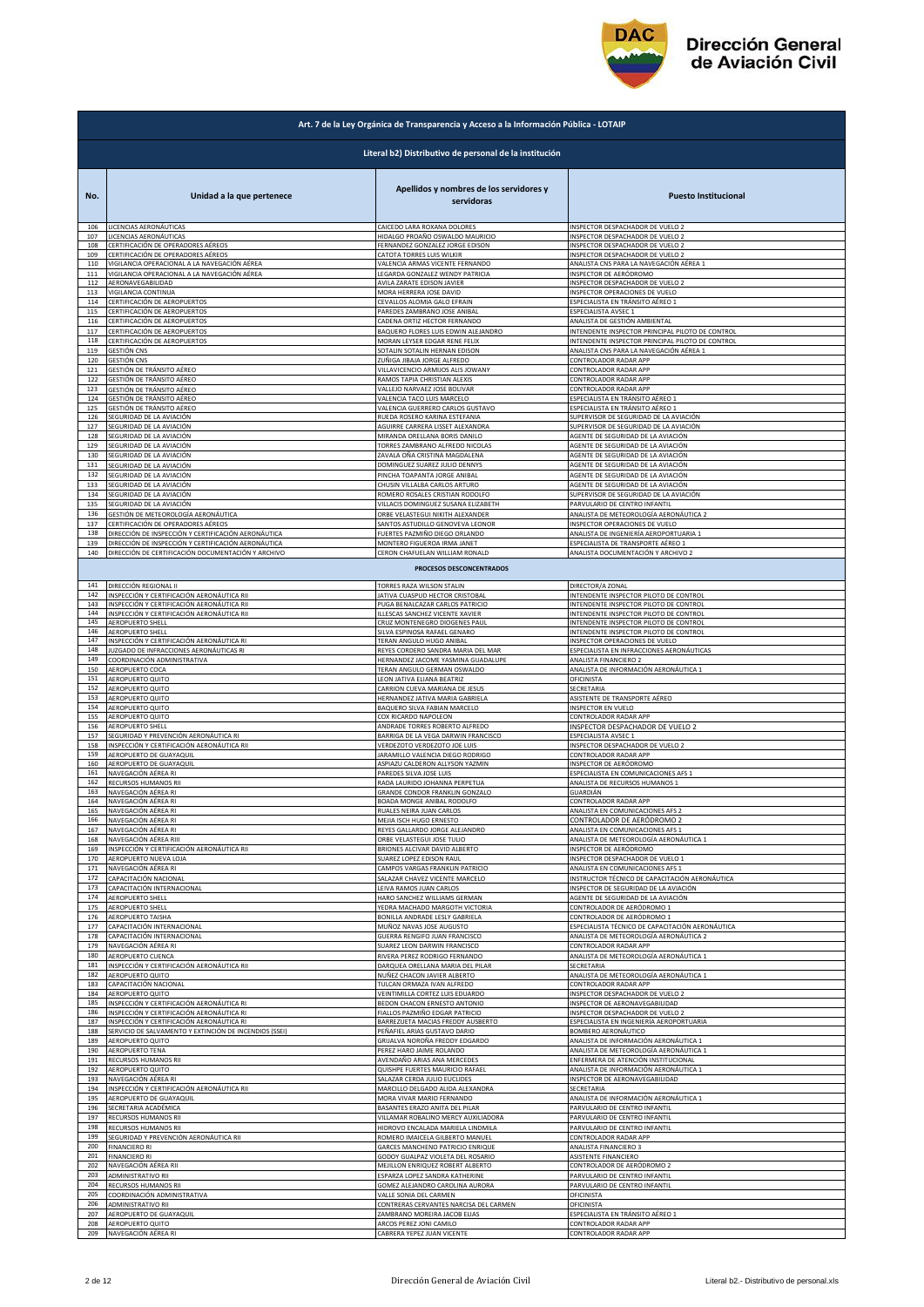

|            | Art. 7 de la Ley Orgánica de Transparencia y Acceso a la Información Pública - LOTAIP |                                                                                       |                                                                                          |  |
|------------|---------------------------------------------------------------------------------------|---------------------------------------------------------------------------------------|------------------------------------------------------------------------------------------|--|
|            | Literal b2) Distributivo de personal de la institución                                |                                                                                       |                                                                                          |  |
| No.<br>210 | Unidad a la que pertenece<br>NAVEGACIÓN AÉREA RI                                      | Apellidos y nombres de los servidores y<br>servidoras<br>ZURITA AGUILAR DANILO FABIAN | <b>Puesto Institucional</b><br>CONTROLADOR RADAR APP                                     |  |
| 211        | NAVEGACIÓN AÉREA RII                                                                  | GORDILLO TIRADO MAX LEONARDO                                                          | CONTROLADOR RADAR APP                                                                    |  |
| 212        | NAVEGACIÓN AÉREA RI                                                                   | SANCAN BAQUE ISACIO PABLO                                                             | CONTROLADOR RADAR APP                                                                    |  |
| 213        | AEROPUERTO QUITO                                                                      | <b>BONILLA FRAGA EDDY XAVIER</b>                                                      | CONTROLADOR RADAR APP                                                                    |  |
| 214        | AEROPUERTO QUITO                                                                      | LOPEZ LOPEZ OSCAR PACIFICO                                                            | CONTROLADOR RADAR APP                                                                    |  |
| 215        | NAVEGACIÓN AÉREA RI                                                                   | PILLAJO CAIZA GUSTAVO ALFREDO                                                         | CONTROLADOR RADAR APP                                                                    |  |
| 216        | AEROPUERTO QUITO                                                                      | BERMUDEZ PAZ LUIS ALBERTO                                                             | CONTROLADOR RADAR APP                                                                    |  |
| 217        | NAVEGACIÓN AÉREA RI                                                                   |                                                                                       | CONTROLADOR RADAR APP                                                                    |  |
| 218        | AEROPUERTO QUITO                                                                      | SANGUINO SUAREZ KLEVER FERNANDO<br>CARVAJAL CASTRO WASHINGTON AMILCAR                 | CONTROLADOR RADAR APP                                                                    |  |
| 219        | AEROPUERTO QUITO                                                                      | <b>JARAMILLO OJEDA RICHARD IVAN</b>                                                   | CONTROLADOR RADAR APP                                                                    |  |
| 220        | NAVEGACIÓN AÉREA RI                                                                   | MENDEZ GUERRERO MARCO PATRICIO                                                        | CONTROLADOR RADAR APP                                                                    |  |
| 221<br>222 | AEROPUERTO QUITO                                                                      | LANDETA MUÑOZ LENIN TITO                                                              | CONTROLADOR RADAR APP                                                                    |  |
| 223        | NAVEGACIÓN AÉREA RI                                                                   | MOLINA SIMBAÑA CARLOS VINICIO                                                         | CONTROLADOR RADAR APP                                                                    |  |
|            | AEROPUERTO MANTA                                                                      | ZAMBRANO LOPEZ ADRIANO RAFAEL                                                         | ADMINISTRADOR AEROPORTUARIO 3                                                            |  |
| 224        | AEROPUERTO DE GUAYAQUIL                                                               | BALON ANASTACIO CESAR ANTONIO                                                         | CONTROLADOR RADAR APP                                                                    |  |
| 225        | AEROPUERTO DE GUAYAQUIL                                                               | REGATO CHANG FERNANDO ARTURO                                                          | CONTROLADOR RADAR APP                                                                    |  |
| 226        | AEROPUERTO DE GUAYAQUIL                                                               | CORONADO MARTINEZ ALEJANDRO ANDRES                                                    | CONTROLADOR RADAR APP                                                                    |  |
| 227        | AEROPUERTO DE GUAYAQUIL                                                               | ULLOA LARA EDGAR OSWALDO                                                              | CONTROLADOR RADAR APP                                                                    |  |
| 228        | AEROPUERTO DE GUAYAQUIL                                                               | JURADO RIVERA SANTIAGO GIOVANNY                                                       | CONTROLADOR RADAR APP                                                                    |  |
| 229        | AEROPUERTO DE GUAYAQUIL                                                               | LUZARDO REMACHE JUAN CARLOS                                                           | CONTROLADOR RADAR APP                                                                    |  |
| 230        | AEROPUERTO DE GUAYAQUIL                                                               | ESPINOZA VERGARA JOHN GENARO                                                          | CONTROLADOR RADAR APP                                                                    |  |
| 231        | AEROPUERTO DE GUAYAQUIL                                                               | FREIRE NAVAS ELMER GIOVANNI                                                           | CONTROLADOR RADAR APP                                                                    |  |
| 232        | AEROPUERTO DE GUAYAQUIL                                                               | ESPINOZA MURILLO DENNY ALEX                                                           | CONTROLADOR RADAR APP                                                                    |  |
| 233        | AEROPUERTO DE GUAYAQUIL                                                               | MONTES CHUNGA EDUARDO MARCELO                                                         | CONTROLADOR RADAR APP                                                                    |  |
| 234        | AEROPUERTO DE GUAYAQUIL                                                               | POALASIN NARVAEZ JUAN FERNANDO                                                        | CONTROLADOR RADAR APP                                                                    |  |
| 235        | AEROPUERTO DE GUAYAQUIL                                                               | ROMERO VEINTIMILLA JORGE BOLIVAR                                                      | CONTROLADOR RADAR APP                                                                    |  |
| 236        | AEROPUERTO MANTA                                                                      | YASELGA MANCHENO RAUL IVAN                                                            | CONTROLADOR RADAR APP                                                                    |  |
| 237        | AEROPUERTO DE GUAYAQUIL                                                               | PINARGOTE VASQUEZ CLEMENTE CRISTOBAL                                                  | CONTROLADOR RADAR APP                                                                    |  |
| 238        | AEROPUERTO DE GUAYAQUIL                                                               | <b>GUZMAN RUIZ LUIS ALFONSO</b>                                                       | CONTROLADOR RADAR APP                                                                    |  |
| 239        | AEROPUERTO DE GUAYAQUII                                                               | <b>JARAMILLO NOGUERA GALO ALCIDES</b>                                                 | CONTROLADOR RADAR APP                                                                    |  |
| 240        | AEROPUERTO DE GUAYAQUIL                                                               | PORTERO IGLESIAS JUAN CARLOS                                                          | CONTROLADOR RADAR APP                                                                    |  |
| 241        | AEROPUERTO DE GUAYAQUIL                                                               | LEON FRANCO LUIS CARLOS                                                               | CONTROLADOR RADAR APP                                                                    |  |
| 242        | AEROPUERTO DE GUAYAQUIL                                                               | FRANCO YCAZA HARRY GABRIEL                                                            | CONTROLADOR RADAR APP                                                                    |  |
| 243        | AEROPUERTO DE GUAYAQUIL                                                               | PUENTE SILVA HERNAN RICARDO                                                           | CONTROLADOR RADAR APP                                                                    |  |
| 244        | AEROPUERTO DE GUAYAQUIL                                                               | MEJIA MARTINEZ MARCO VINICIO                                                          | CONTROLADOR RADAR APP                                                                    |  |
| 245        | AEROPUERTO DE GUAYAQUIL                                                               | CORONADO MARTINEZ ANGEL ALEJANDRO<br>RENDON MALDONADO EDUARDO ALFREDO                 | CONTROLADOR RADAR APP                                                                    |  |
| 246        | AEROPUERTO DE GUAYAQUIL                                                               | ESPINOZA ARELLANO EUGENIO ERASMO                                                      | CONTROLADOR RADAR APP                                                                    |  |
| 247        | AEROPUERTO DE GUAYAQUIL                                                               |                                                                                       | CONTROLADOR RADAR APP                                                                    |  |
| 248        | AEROPUERTO DE GUAYAQUIL                                                               | TARIRA VELIZ LUIS CESAREO                                                             | CONTROLADOR RADAR APP                                                                    |  |
| 249        | AEROPUERTO DE GUAYAQUIL                                                               | LEON VALLEJO JUAN CARLOS                                                              | CONTROLADOR DE APROXIMACIÓN NO RADAR                                                     |  |
| 250        | AEROPUERTO DE GUAYAQUIL                                                               | ZHUNIO SARMIENTO MANUEL DAVID                                                         | ANALISTA DE METEOROLOGÍA AERONÁUTICA 1                                                   |  |
| 251        | AEROPUERTO MANTA                                                                      | IMBAQUINGO ERAZO MAURICIO RAFAEL                                                      | CONTROLADOR DE APROXIMACIÓN NO RADAR                                                     |  |
| 252        | AEROPUERTO DE GUAYAQUIL                                                               | DAVILA VIERA EMMA MARIA                                                               | CONTROLADOR DE APROXIMACIÓN NO RADAR                                                     |  |
| 253        | AEROPUERTO DE GUAYAQUIL                                                               | RECALDE BAEZ PAULO CESAR                                                              | CONTROLADOR DE APROXIMACIÓN NO RADAR                                                     |  |
| 254        | AEROPUERTO DE GUAYAQUIL                                                               | RAMIREZ PEREDO NATHALIE KRISTEL                                                       | CONTROLADOR DE APROXIMACIÓN NO RADAR                                                     |  |
| 255        | AEROPUERTO DE GUAYAQUIL                                                               | SANDOVAL PUGA SUSAN YOLANDA                                                           | CONTROLADOR DE APROXIMACIÓN NO RADAR                                                     |  |
| 256        | AEROPUERTO TACHINA (ESMERALDAS)                                                       | GUERRERO PORRAS FELIPE SEBASTIAN                                                      | CONTROLADOR DE APROXIMACIÓN NO RADAR                                                     |  |
| 257        | AEROPUERTO DE SANTA ROSA                                                              | RENDON SOLORZANO GALO ENRIQUE                                                         | CONTROLADOR DE APROXIMACIÓN NO RADAR                                                     |  |
| 258        | AEROPUERTO NUEVA LOJA                                                                 | TROYA HERRERA ANGEL MAURICIO                                                          | CONTROLADOR DE APROXIMACIÓN NO RADAR                                                     |  |
| 259        | AEROPUERTO NUEVA LOJA                                                                 | GUILCA BARRIGAS WALTER JOSELITO                                                       | CONTROLADOR DE APROXIMACIÓN NO RADAR                                                     |  |
| 260        | AEROPUERTO SHELL                                                                      | PINEIDA LAZO WILLIAN SANDRO                                                           | CONTROLADOR DE APROXIMACIÓN NO RADAR                                                     |  |
| 261        | AEROPUERTO SHELL                                                                      | GRANDA SARANGO ALVARO HERNAN                                                          | CONTROLADOR DE APROXIMACIÓN NO RADAR                                                     |  |
| 262        | AEROPUERTO SHELL                                                                      | SOLANO VALLEJO WENDY MAYRA                                                            | CONTROLADOR DE APROXIMACIÓN NO RADAR                                                     |  |
| 263        | <b>AEROPUERTO SHELL</b>                                                               | OÑATE LOPEZ LUIS BERNARDO                                                             | CONTROLADOR DE APROXIMACIÓN NO RADAR                                                     |  |
| 264        | AEROPUERTO SHELL                                                                      | YANDUN AGUILAR MARLON FERNANDO                                                        | CONTROLADOR DE APROXIMACIÓN NO RADAR                                                     |  |
| 265        | AEROPUERTO SHELL                                                                      | MARTINEZ RODRIGUEZ ALEXANDRA KATHERINE                                                | AGENTE DE SEGURIDAD DE LA AVIACIÓN                                                       |  |
| 266        | AEROPUERTO SAN CRISTÓBAL                                                              | RAMIREZ DUARTE FABIAN ARTURO                                                          | CONTROLADOR DE APROXIMACIÓN NO RADAR                                                     |  |
| 267        | AEROPUERTO SAN CRISTÓBAL                                                              | MACIAS ROJAS JOSE LUIS                                                                | CONTROLADOR DE APROXIMACIÓN NO RADAR                                                     |  |
| 268        | AEROPUERTO BALTRA<br>CAPACITACIÓN NACIONAL                                            | MURILLO ARMIJOS JUAN FRANCISCO                                                        | CONTROLADOR DE APROXIMACIÓN NO RADAR<br>ESPECIALISTA TÉCNICO DE CAPACITACIÓN AERONÁUTICA |  |
| 269<br>270 | AEROPUERTO LATACUNGA                                                                  | ARTEAGA MEDRANO RAFAEL ELICEO<br>VALLEJO MOSQUERA DARWIN AURELIO                      | ADMINISTRADOR AEROPORTUARIO 3                                                            |  |
| 271        | RECURSOS HUMANOS RII                                                                  | VALDEZ CORDOVA PIEDAD DEL CARMEN                                                      | ANALISTA FINANCIERO 3                                                                    |  |
| 272        | ADMINISTRATIVO RII                                                                    | JADAN LOZANO EGMA ROSARIO                                                             | ANALISTA ADMINISTRATIVO 3                                                                |  |
| 273        | <b>FINANCIERO RI</b>                                                                  | SISALEMA MASAQUIZA MARIA TERESA                                                       | ANALISTA FINANCIERO 2                                                                    |  |
| 274        | NAVEGACIÓN AÉREA RI                                                                   | PONCE VELASTEGUI EDGAR ALAN                                                           | CONTROLADOR DE AERÓDROMO 2                                                               |  |
| 275        | AEROPUERTO QUITO                                                                      | BETANCOURT CHICA EDISON ARMANDO                                                       | CONTROLADOR DE AERÓDROMO 2                                                               |  |
| 276        | AEROPUERTO QUITO                                                                      | GARZON ULLAGUARI MAYRA MIRELLA                                                        | CONTROLADOR DE AERÓDROMO 2                                                               |  |
| 277<br>278 | AEROPUERTO QUITO                                                                      | CLAVIJO VILLAVICENCIO EDWIN GONZALO                                                   | ANALISTA CNS PARA LA NAVEGACIÓN AÉREA 1                                                  |  |
| 279        | NAVEGACIÓN AÉREA RI                                                                   | CURAY PANCHI CRISTIAN EDUARDO                                                         | CONTROLADOR DE AERÓDROMO 2                                                               |  |
|            | AEROPUERTO SALINAS                                                                    | PASQUEL ANDRADE TERESA JACQUELINE                                                     | INSPECTOR AUXILIAR DE CABINA                                                             |  |
| 280        | AEROPUERTO QUITO                                                                      | PASQUEL GALINDO JUAN CARLOS                                                           | CONTROLADOR DE AERÓDROMO 2                                                               |  |
| 281        | AEROPUERTO MANTA                                                                      | LLIVE TITUAÑA DANY SANTIAGO                                                           | CONTROLADOR DE AERÓDROMO 2                                                               |  |
| 282        | AEROPUERTO QUITO                                                                      | ALVAREZ LARA LILIANA PATRICIA                                                         | CONTROLADOR DE AERÓDROMO 2                                                               |  |
| 283        | AEROPUERTO DE GUAYAQUIL                                                               | POZO CORREA CARLOS DAVID                                                              | CONTROLADOR DE AERÓDROMO 2                                                               |  |
| 284        | AEROPUERTO DE GUAYAQUIL                                                               | PEREZ VERA FRANKLIN                                                                   | TÉCNICO CNS PARA LA NAVEGACIÓN AÉREA                                                     |  |
| 285        | AEROPUERTO DE GUAYAQUIL                                                               | CARRERA BURBANO DAVID ISMAEL                                                          | CONTROLADOR DE AERÓDROMO 1                                                               |  |
| 286        | AEROPUERTO QUITO                                                                      | RUIZ CRUZ JONATHAN FERNANDO                                                           | CONTROLADOR DE AERÓDROMO 2                                                               |  |
| 287        | NAVEGACIÓN AÉREA RI                                                                   | RECALDE VIVERO ALDO MARTIN                                                            | CONTROLADOR DE AERÓDROMO 2                                                               |  |
| 288        | AEROPUERTO QUITO                                                                      | YACHIMBA OBANDO ANGEL HERMEL                                                          | CONTROLADOR DE AERÓDROMO 2                                                               |  |
| 289        | AEROPUERTO QUITO                                                                      | HERRERA ZAPATA WALTER JERRY                                                           | CONTROLADOR DE AERÓDROMO 2                                                               |  |
| 290        | AEROPUERTO QUITO                                                                      | MARCHAN CHUMAÑA JEANNETH DE LOS ANGELES                                               | CONTROLADOR DE AERÓDROMO 2                                                               |  |
| 291        | AEROPUERTO QUITO                                                                      | SALAZAR TAPIA EDISON PATRICIO                                                         | CONTROLADOR DE AERÓDROMO 2                                                               |  |
| 292        | AEROPUERTO QUITO                                                                      | ALDAS PINZON EVELYN LIZETH                                                            | CONTROLADOR DE AERÓDROMO 2                                                               |  |
| 293        | NAVEGACIÓN AÉREA RI                                                                   | CONTRERAS CORNEJO MARIA ALEXANDRA                                                     | ESPECIALISTA CNS PARA LA NAVEGACIÓN AÉREA 1                                              |  |
| 294        | INSPECCIÓN Y CERTIFICACIÓN AERONÁUTICA RII                                            | GUZMAN KURE GIOVANNI JOSE                                                             | MÉDICO ESPECIALISTA DE ATENCIÓN INSTITUCIONAL                                            |  |
| 295        | AEROPUERTO QUITO                                                                      | HERRERA BASTIDAS ANDRES FERNANDO                                                      | CONTROLADOR DE AERÓDROMO 2                                                               |  |
| 296        | AEROPUERTO SHELL                                                                      | TAMAYO ESCOBAR MILTON FERNANDO                                                        | CONTROLADOR DE AERÓDROMO 2                                                               |  |
| 297        | AEROPUERTO LATACUNGA                                                                  | DEFAZ MAFLA GUIDO BOLIVAR                                                             | CONTROLADOR DE AERÓDROMO 2                                                               |  |
| 298        | AEROPUERTO LATACUNGA                                                                  | REYES CASILLAS ROSAURA MARGARITA                                                      | ANALISTA CNS PARA LA NAVEGACIÓN AÉREA 1                                                  |  |
| 299        | AEROPUERTO MANTA                                                                      | GAVILANES CARREÑO WILSON FABRICIO                                                     | CONTROLADOR DE AERÓDROMO 2                                                               |  |
| 300        | AEROPUERTO MANTA                                                                      | LEON JATIVA MONICA CECILIA                                                            | CONTROLADOR DE AERÓDROMO 2                                                               |  |
| 301        | AEROPUERTO QUITO                                                                      | JACOME AGUILAR TELMO FABRICIO                                                         | CONTROLADOR DE AERÓDROMO 2                                                               |  |
| 302        | AEROPUERTO MANTA                                                                      | VERA GARCIA JOSE JULIAN                                                               | CONTROLADOR DE AERÓDROMO 2                                                               |  |
| 303        | AEROPUERTO MANTA                                                                      | MARIÑO SALAN DAVID JONATHAN                                                           | CONTROLADOR DE AERÓDROMO 2                                                               |  |
| 304        | AEROPUERTO DE GUAYAQUIL                                                               | MONTALVO PINARGOTE HOLGER VIVIE                                                       | CONTROLADOR DE AERÓDROMO 2                                                               |  |
| 305        | AEROPUERTO DE SANTA ROSA                                                              | RENDON SANCHEZ RAUL RODRIGO                                                           | CONTROLADOR DE APROXIMACIÓN NO RADAR                                                     |  |
| 306        | AEROPUERTO DE GUAYAQUIL                                                               | BONILLA GALINDO RAMIRO DAVID                                                          | CONTROLADOR DE AERÓDROMO 2                                                               |  |
| 307        | INSPECCIÓN Y CERTIFICACIÓN AERONÁUTICA RII                                            | ORTEGA CAICEDO CHARLES AMADO                                                          | MÉDICO ESPECIALISTA DE ATENCIÓN INSTITUCIONAL                                            |  |
| 308        | AEROPUERTO DE GUAYAQUIL                                                               | PUENTE SILVA JAIME GUSTAVO                                                            | CONTROLADOR DE AERÓDROMO 2                                                               |  |
| 309        | AEROPUERTO DE GUAYAQUIL                                                               | QUIÑONEZ MONTAÑO MELGAR EDISON                                                        | CONTROLADOR DE AERÓDROMO 2                                                               |  |
| 310        | AEROPUERTO DE GUAYAQUIL                                                               | LOPEZ VERA INGRID PAOLA                                                               | CONTROLADOR DE AERÓDROMO 2                                                               |  |
| 311        | AEROPUERTO DE GUAYAQUIL                                                               | ORTEGA CRUZ DANIEL ANDRES                                                             | CONTROLADOR DE AERÓDROMO 2                                                               |  |
| 312        | NAVEGACIÓN AÉREA RII                                                                  | TAPIA INSUASTI ANGEL FERNANDO                                                         | CONTROLADOR DE AERÓDROMO 2                                                               |  |
| 313        | NAVEGACIÓN AÉREA RII                                                                  | NEIRA ALEJANDRO JOHNNY WINSTON                                                        | CONTROLADOR DE AERÓDROMO 2                                                               |  |
| 314        | AEROPUERTO DE GUAYAQUIL                                                               | MENDEZ ARIAS KARLA MIRELLA                                                            | CONTROLADOR DE AERÓDROMO 2                                                               |  |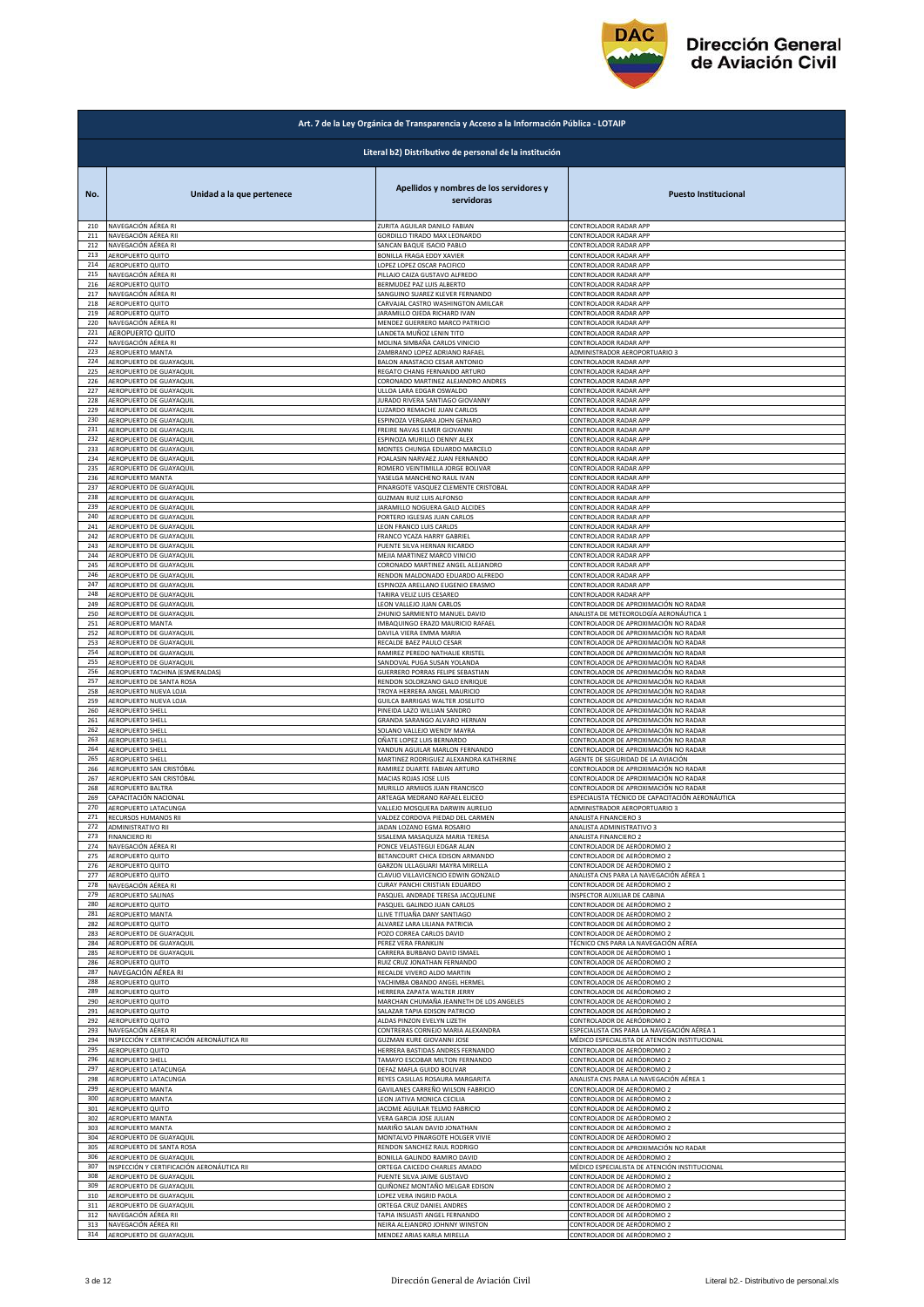

|     | Art. 7 de la Ley Orgánica de Transparencia y Acceso a la Información Pública - LOTAIP |                                                          |                                                                                  |  |
|-----|---------------------------------------------------------------------------------------|----------------------------------------------------------|----------------------------------------------------------------------------------|--|
|     | Literal b2) Distributivo de personal de la institución                                |                                                          |                                                                                  |  |
| No. | Unidad a la que pertenece                                                             | Apellidos y nombres de los servidores y<br>servidoras    | <b>Puesto Institucional</b>                                                      |  |
| 315 | AEROPUERTO DE GUAYAQUIL                                                               | SANTANA HUNGRIA ANGELICA GABRIELA                        | CONTROLADOR DE AERÓDROMO 2                                                       |  |
| 316 | AEROPUERTO DE GUAYAQUIL                                                               | TORAL LUA ARELIS VICTORIA                                | CONTROLADOR DE AERÓDROMO 2                                                       |  |
| 317 | AEROPUERTO DE GUAYAQUIL                                                               | SAMANIEGO DELGADO VICTOR ISRAEL                          | CONTROLADOR DE AERÓDROMO 2                                                       |  |
| 318 | AEROPUERTO DE GUAYAQUIL                                                               | CEVALLOS LOPEZ HERNAN XAVIER                             | CONTROLADOR DE AERÓDROMO 2                                                       |  |
| 319 | INSPECCIÓN Y CERTIFICACIÓN AERONÁUTICA RII                                            | PATIÑO LOPEZ EDUARDO ARTURO                              | MÉDICO CERTIFICADOR                                                              |  |
| 320 | AEROPUERTO DE GUAYAQUIL                                                               | AGUIRRE FREIRE JESSICA GABRIELA                          | CONTROLADOR DE AERÓDROMO 2                                                       |  |
| 321 | AEROPUERTO QUITO                                                                      | CRUZ DIAZ LEONARDO FERNANDO                              | CONTROLADOR DE AERÓDROMO 2                                                       |  |
| 322 | AEROPUERTO SHELL                                                                      | LEON SORIA DIEGO ALEJANDRO                               | CONTROLADOR DE AERÓDROMO 2                                                       |  |
| 323 | <b>FINANCIERO RI</b>                                                                  | PAREDES ROSERO ADELA DEL CARMEN                          | <b>ANALISTA FINANCIERO 2</b>                                                     |  |
| 324 | TECNOLOGÍAS DE LA INFORMACIÓN Y COMUNICACIÓN RI                                       | RODAS VALLADARES ROBERTO PATRICIO                        | ANALISTA DE TECNOLOGÍAS DE LA INFORMACIÓN 2                                      |  |
| 325 | AEROPUERTO QUITO                                                                      | CEVALLOS ARCOS FERNANDO ANIBAL                           | <b>INSPECTOR DE AERONAVEGABILIDAD</b>                                            |  |
| 326 | COORDINACIÓN ADMINISTRATIVA                                                           | VILLACRES CARRILLO HUGO EDUARDO                          | ANALISTA FINANCIERO 2                                                            |  |
| 327 | INGENIERÍA AEROPORTUARIA RI                                                           | MAITA CASTILLO ORLANDO WILSON                            | ANALISTA DE INGENIERÍA AEROPORTUARIA 2                                           |  |
| 328 | INSPECCIÓN Y CERTIFICACIÓN AERONÁUTICA RII                                            | SANCHEZ CARTAGENA ROBERTO EDWIN                          | INSPECTOR DE AERONAVEGABILIDAD                                                   |  |
| 329 | AEROPUERTO LA TOMA (LOJA)                                                             | TORRES ORDOÑEZ MARLON ANTONIO                            | ADMINISTRADOR AEROPORTUARIO 1                                                    |  |
| 330 | AEROPUERTO RIOBAMBA                                                                   | ALMACHE TUBON MARIO ENRIQUE                              | ADMINISTRADOR AEROPORTUARIO 1                                                    |  |
| 331 | INSPECCIÓN Y CERTIFICACIÓN AERONÁUTICA RII                                            | PACHECO SANCHEZ NESTOR ALFREDO                           | SICÓLOGO CLÍNICO DE ATENCIÓN INSTITUCIONAL                                       |  |
| 332 | AEROPUERTO DE GUAYAQUIL                                                               | GUZMAN RUIZ FRANCISCO JAVIER                             | ESPECIALISTA EN INFORMACIÓN AERONÁUTICA 1                                        |  |
| 333 | <b>FINANCIERO RII</b>                                                                 | MANTILLA COELLO PATRICIA GIOCONDA                        | ANALISTA FINANCIERO 2                                                            |  |
| 334 | RECURSOS HUMANOS RII                                                                  | ASTUDILLO ACOSTA LUCETTY ALEXANDRA                       | PERIODISTA 2                                                                     |  |
| 335 | TECNOLOGÍAS DE LA INFORMACIÓN Y COMUNICACIÓN RII                                      | LOPEZ CHIQUITO MARIA CELIA                               | ANALISTA DE TECNOLOGÍAS DE LA INFORMACIÓN 2                                      |  |
| 336 | <b>FINANCIERO RII</b>                                                                 | HERRERA CASTILLO WILSON SEBASTIAN                        | ANALISTA FINANCIERO 2                                                            |  |
| 337 | SEGURIDAD Y PREVENCIÓN AERONÁUTICA RII                                                | FLORES MONTENEGRO EDISON FERNANDO                        | INSPECTOR EN SEGURIDAD DE VUELO                                                  |  |
| 338 | ADMINISTRATIVO FINANCIERO                                                             | MACIAS PILLIGUA EVELIN CYNTHIA                           | ANALISTA FINANCIERO 2                                                            |  |
| 339 | INSPECCIÓN Y CERTIFICACIÓN AERONÁUTICA RII                                            | CHAVES BALSECA PACO RAMIRO                               | INSPECTOR OPERACIONES DE VUELO                                                   |  |
| 340 | AEROPUERTO DE GUAYAQUIL                                                               | DEFAZ MAFLA EDISON GUILLERMO                             | INSPECTOR DE AERONAVEGABILIDAD                                                   |  |
| 341 | INSPECCIÓN Y CERTIFICACIÓN AERONÁUTICA RII                                            | RUALES NEIRA MARCO FRANCISCO                             | INSPECTOR DE AERONAVEGABILIDAD                                                   |  |
| 342 | SEGURIDAD Y PREVENCIÓN AERONÁUTICA RII                                                | BORJA ERAZO PAUL ALFONSO                                 | INSPECTOR EN SEGURIDAD DE VUELO                                                  |  |
| 343 | INSPECCIÓN Y CERTIFICACIÓN AERONÁUTICA RII                                            | BAEZ ARMAS SEGUNDO NOLASCO                               | INSPECTOR DE AERONAVEGABILIDAD                                                   |  |
| 344 | AEROPUERTO QUITO                                                                      | MARIÑO FIGUEROA MERY PIEDAD                              | ESPECIALISTA AVSEC 1                                                             |  |
| 345 | AEROPUERTO QUITO                                                                      | ANGUETA RAMIREZ JUAN CARLOS                              | ANALISTA DE METEOROLOGÍA AERONÁUTICA 2                                           |  |
| 346 | AEROPUERTO QUITO                                                                      | GUEVARA ZARATE BYRON EFRAIN<br>CASTRO BARBA DIEGO ANDRES | ANALISTA DE METEOROLOGÍA AERONÁUTICA 2                                           |  |
| 347 | NAVEGACIÓN AÉREA RI                                                                   | FLORES YUGSI JAIME VINICIO                               | ANALISTA SAR 1                                                                   |  |
| 348 | NAVEGACIÓN AÉREA RI                                                                   |                                                          | ANALISTA SAR 1                                                                   |  |
| 349 | NAVEGACIÓN AÉREA RI                                                                   | CAZA TITUAÑA GONZALO ADONIS                              | ANALISTA DE METEOROLOGÍA AERONÁUTICA 2                                           |  |
| 350 | DIRECCIÓN ESCUELA TÉCNICA DE AVIACIÓN CIVIL                                           | GONZALEZ MOYA VINICIO GUILLERMO                          | INSTRUCTOR TÉCNICO DE CAPACITACIÓN AERONÁUTICA                                   |  |
| 351 | AEROPUERTO QUITO                                                                      | PAGUAY MEJIA JORGE RODRIGO                               | ANALISTA DE METEOROLOGÍA AERONÁUTICA 2                                           |  |
| 352 | AEROPUERTO QUITO                                                                      | <b>LAGOS VARGAS EDISON</b>                               | ANALISTA DE METEOROLOGÍA AERONÁUTICA 2                                           |  |
| 353 | AEROPUERTO TACHINA (ESMERALDAS)                                                       | GAVELA MORA MARCOS ANTONIO                               | ADMINISTRADOR AEROPORTUARIO 2                                                    |  |
| 354 | AEROPUERTO QUITO                                                                      | RUALES QUELAL ELVIS HUMBERTO                             | ANALISTA DE INFORMACIÓN AERONÁUTICA 2                                            |  |
| 355 | AEROPUERTO QUITO                                                                      | MONCAYO DIAZ FAUSTO BENIGNO                              | INTENDENTE INSPECTOR PRINCIPAL PILOTO DE CONTROL                                 |  |
| 356 | AEROPUERTO QUITO                                                                      | DALGO LARREA JOSE LUIS                                   | SUPERVISOR DE SEGURIDAD DE LA AVIACIÓN                                           |  |
| 357 | CAPACITACIÓN INTERNACIONAL                                                            | ZAMBRANO CISNEROS LUIS ALEJANDRO                         | INSTRUCTOR TÉCNICO DE CAPACITACIÓN AERONÁUTICA                                   |  |
| 358 | NAVEGACIÓN AÉREA RI                                                                   | VINUEZA GUTIERREZ ALBERTO PATRICIO                       | ANALISTA DE METEOROLOGÍA AERONÁUTICA 2                                           |  |
| 359 | AEROPUERTO QUITO                                                                      | TORRES BASTIDAS BYRON ORLANDO                            | ESPECIALISTA EN OPERACIONES DE CERTIFICACIÓN                                     |  |
| 360 | AEROPUERTO DE GUAYAQUIL                                                               | GRIJALVA JOHNSON HECTOR FERNANDO                         | INSPECTOR DE AERÓDROMO                                                           |  |
| 361 | INGENIERÍA AEROPORTUARIA RII                                                          | DELGADO VITERI JOSE LUIS                                 | ESPECIALISTA EN INGENIERÍA AEROPORTUARIA                                         |  |
| 362 | INSPECCIÓN Y CERTIFICACIÓN AERONÁUTICA RII                                            | LAINEZ ARAUZ SOFIA MIRELLA                               | ODONTÓLOGO DE ATENCIÓN INSTITUCIONAL                                             |  |
| 363 | AEROPUERTO DE GUAYAQUIL                                                               | VALENZUELA DOMINGUEZ FREDDY OSWALDO                      | INSPECTOR DE AERÓDROMO                                                           |  |
| 364 | AEROPUERTO DE GUAYAQUIL                                                               | SANTI REINOSO EDGAR RAMIRO                               | INSPECTOR DE SEGURIDAD DE LA AVIACIÓN                                            |  |
| 365 | AEROPUERTO DE GUAYAQUIL                                                               | SEVILLA CALDERON SANTIAGO MAURICIO                       | ANALISTA DE METEOROLOGÍA AERONÁUTICA 2                                           |  |
| 366 | AEROPUERTO DE GUAYAQUIL                                                               | TORRES MORAN KAREN JAZMIN                                | ASISTENTE DE TRANSPORTE AÉREO                                                    |  |
| 367 | NAVEGACIÓN AÉREA RI                                                                   | PAREDES RIVERA VICENTE CELIANO                           | ANALISTA DE METEOROLOGÍA AERONÁUTICA 1                                           |  |
| 368 | NAVEGACIÓN AÉREA RI                                                                   | VACA GUAICHA FRANKLIN EUCLIDES                           | ANALISTA CNS PARA LA NAVEGACIÓN AÉREA 1                                          |  |
| 369 | NAVEGACIÓN AÉREA RI                                                                   | RAMIREZ ALVARO JUAN ELIAS                                |                                                                                  |  |
| 370 | AEROPUERTO QUITO                                                                      | HIDALGO ORTIZ IVAN ALEXANDER                             | ANALISTA DE METEOROLOGÍA AERONÁUTICA 1<br>ANALISTA DE METEOROLOGÍA AERONÁUTICA 1 |  |
| 371 | NAVEGACIÓN AÉREA RI                                                                   | DE LA TORRE ESPINOSA ALIS YALILE                         | ANALISTA CNS PARA LA NAVEGACIÓN AÉREA 1                                          |  |
| 372 | AEROPUERTO QUITO                                                                      | SIMBAÑA CONDOR CESAR EFRAIN                              | ANALISTA DE METEOROLOGÍA AERONÁUTICA 1                                           |  |
| 373 | AEROPUERTO QUITO                                                                      | ORBE CARDENAS WILMER PATRICIO                            | ANALISTA DE INFORMACIÓN AERONÁUTICA 1                                            |  |
| 374 | AEROPUERTO QUITO                                                                      | FLORES TAMAYO JORGE FERNANDO                             | ANALISTA DE INFORMACIÓN AERONÁUTICA 1                                            |  |
| 375 | AFROPUFRTO OUITO                                                                      | LUVE TITUAÑA LORENA SOLEDAD                              | ANALISTA DE INFORMACIÓN AFRONÁLITICA                                             |  |
| 376 | AEROPUERTO DE GUAYAQUII                                                               | <b>HOLGUIN ROMERO ELVIS JUNIOR</b>                       | ANALISTA CNS PARA LA NAVEGACIÓN AÉREA :                                          |  |
| 377 | NAVEGACIÓN AÉREA RI                                                                   | NICOLALDE CIFUENTES GONZALO EDUARDO                      | ANALISTA CNS PARA LA NAVEGACIÓN AÉREA 1                                          |  |
| 378 | AEROPUERTO DE GUAYAQUIL                                                               | LOAIZA BERMEO CRISTIAN FERNANDO                          | CONTROLADOR DE AERÓDROMO 1                                                       |  |
| 379 | AEROPUERTO QUITO                                                                      | LARA GALLARDO DANIEL EDUARDO                             | CONTROLADOR DE AERÓDROMO 1                                                       |  |
| 380 | AEROPUERTO QUITO                                                                      | CHAVEZ SIERRA MARCELO CLIMACO                            | ANALISTA EN COMUNICACIONES AFS 1                                                 |  |
| 381 | NAVEGACIÓN AÉREA RI                                                                   | GUEVARA SUASNAVAS FREDDY HERNAN                          | ANALISTA CNS PARA LA NAVEGACIÓN AÉREA 1                                          |  |
| 382 | CAPACITACIÓN NACIONAL                                                                 | CLAVIJO MONTEROS MARCO FERNANDO                          | ANALISTA CNS PARA LA NAVEGACIÓN AÉREA 1                                          |  |
| 383 | AEROPUERTO QUITO                                                                      | SANTACRUZ ANDRADE RUBEN MARCELO                          | ANALISTA CNS PARA LA NAVEGACIÓN AÉREA 1                                          |  |
| 384 | NAVEGACIÓN AÉREA RI                                                                   | TORRES MORALES ERNESTO ROLANDO                           | ANALISTA EN COMUNICACIONES AFS 1                                                 |  |
| 385 | INSPECCIÓN Y CERTIFICACIÓN AERONÁUTICA RI                                             | CEVALLOS RUBIO SANTIAGO PAUL                             | ANALISTA EN COMUNICACIONES AFS 1                                                 |  |
| 386 | AEROPUERTO SAN CRISTÓBAL                                                              | ECHEVERRIA MARTINEZ WLADIMIR ABDON                       | ANALISTA DE METEOROLOGÍA AERONÁUTICA 1                                           |  |
| 387 | AEROPUERTO QUITO                                                                      | SALAZAR CANGO CARMEN ALEJANDRA                           | ANALISTA DE INFORMACIÓN AERONÁUTICA 1                                            |  |
| 388 | AEROPUERTO CUENCA                                                                     | RODAS MANCHENO CESAR ALEJANDRO                           | CONTROLADOR DE APROXIMACIÓN NO RADAR                                             |  |
| 389 | AEROPUERTO CUENCA                                                                     | LEON BERNAL MILTON AUGUSTO                               | ANALISTA CNS PARA LA NAVEGACIÓN AÉREA 1                                          |  |
| 390 | NAVEGACIÓN AÉREA RI                                                                   | GALVEZ CHAMORRO CARLOS ALBERTO                           | ANALISTA EN COMUNICACIONES AFS 1                                                 |  |
| 391 | NAVEGACIÓN AÉREA RI                                                                   | PALLO DE LA CUEVA HERNAN MAURICIO                        | ANALISTA DE METEOROLOGÍA AERONÁUTICA 1                                           |  |
| 392 | AEROPUERTO QUITO                                                                      | FREIRE ROSERO JUAN RAMIRO                                | ANALISTA DE METEOROLOGÍA AERONÁUTICA 1                                           |  |
| 393 | AEROPUERTO QUITO                                                                      | ERAZO VINUEZA CARLOS CIVILINO                            | ANALISTA DE METEOROLOGÍA AERONÁUTICA 1                                           |  |
| 394 | AEROPUERTO LATACUNGA                                                                  | JACHO CAYO WILMA PIEDAD                                  | ANALISTA DE INFORMACIÓN AERONÁUTICA 1                                            |  |
| 395 | NAVEGACIÓN AÉREA RI                                                                   | RUBIO HIDALGO JORGE VINICIO                              | ANALISTA EN COMUNICACIONES AFS 1                                                 |  |
| 396 | AEROPUERTO QUITO                                                                      | MORALES CALVOPIÑA SANDY FERNANDA                         | ANALISTA DE INFORMACIÓN AERONÁUTICA 1                                            |  |
| 397 | AEROPUERTO LATACUNGA                                                                  | OLIVO SARABIA EDGAR LEONARDO                             | ANALISTA CNS PARA LA NAVEGACIÓN AÉREA 1                                          |  |
| 398 | AEROPUERTO LATACUNGA                                                                  | GUALPA MAMARANDI ANGEL MESIAS                            | ANALISTA CNS PARA LA NAVEGACIÓN AÉREA 1                                          |  |
| 399 | NAVEGACIÓN AÉREA RI                                                                   | YAZBEK SARMIENTO DARWIN MANOLO                           | ANALISTA EN COMUNICACIONES AFS 1                                                 |  |
| 400 | NAVEGACIÓN AÉREA RI                                                                   | OCAÑA DAVALOS MILTON GIOVANNY                            | ANALISTA EN COMUNICACIONES AFS 1                                                 |  |
| 401 | <b>GESTIÓN CNS</b>                                                                    | OCAÑA ESPIN GERARDO ALEJANDRO                            | ANALISTA CNS PARA LA NAVEGACIÓN AÉREA 1                                          |  |
| 402 | NAVEGACIÓN AÉREA RI                                                                   | NIETO TOAPANTA NESTOR ROGELIO                            | ANALISTA CNS PARA LA NAVEGACIÓN AÉREA 1                                          |  |
| 403 | AEROPUERTO QUITO                                                                      | MARTINEZ PULLES PIEDAD AIDA                              | ANALISTA CNS PARA LA NAVEGACIÓN AÉREA 1                                          |  |
| 404 | AEROPUERTO LATACUNGA                                                                  | CULQUI PANCHI SIMON EDUARDO                              | ANALISTA CNS PARA LA NAVEGACIÓN AÉREA 1                                          |  |
| 405 | NAVEGACIÓN AÉREA RI                                                                   | JARAMILLO BONE XAVIER GUSTAVO                            | ANALISTA DE INFORMACIÓN AERONÁUTICA 1                                            |  |
| 406 | AEROPUERTO QUITO                                                                      | BAZANTES CHICO DANILO EDUARDO                            | ANALISTA DE INFORMACIÓN AERONÁUTICA 1                                            |  |
| 407 | AEROPUERTO CUENCA                                                                     | CARRILLO CRESPO LORENA MARIUXI                           | CONTROLADOR DE AERÓDROMO 1                                                       |  |
| 408 | NAVEGACIÓN AÉREA RI                                                                   | PIEDRA RAMIREZ EDWIN MAURICIO                            | ANALISTA CNS PARA LA NAVEGACIÓN AÉREA 1                                          |  |
| 409 | AEROPUERTO QUITO                                                                      | FLORES LLANOS ZOILA ELOIZA                               | ANALISTA CNS PARA LA NAVEGACIÓN AÉREA 1                                          |  |
| 410 | AEROPUERTO QUITO                                                                      | SAENZ REVELO ANGELA BELEN                                | ANALISTA DE INFORMACIÓN AERONÁUTICA 1                                            |  |
| 411 |                                                                                       | TOAPANTA BANDA BAYRON ALEXANDER                          | ANALISTA CNS PARA LA NAVEGACIÓN AÉREA 1                                          |  |
| 412 | AEROPUERTO QUITO<br>AEROPUERTO QUITO                                                  | PACHECO GONZALEZ ANDRES ENRIQUE                          | ANALISTA CNS PARA LA NAVEGACIÓN AÉREA 1                                          |  |
| 413 | AEROPUERTO QUITO                                                                      | HERRERA FERNANDEZ JORGE PATRICIO                         | <b>SPECIALISTA AVSEC 2</b>                                                       |  |
| 414 | AEROPUERTO QUITO                                                                      | DAVALOS CARDENAS ENRIQUE BOLIVAR                         | SPECIALISTA EN TRÁNSITO AÉREO 1                                                  |  |
| 415 | GESTIÓN OPERATIVA EMPRESARIAL                                                         | MEJIA PEÑAHERRERA EDGAR ROBERTO                          | SUPERVISOR DE OPERACIONES DE COMBUSTIBLE DE AVIACIÓN                             |  |
| 416 | INSPECCIÓN Y CERTIFICACIÓN AERONÁUTICA RI                                             | VALLE TORO MONICA MARLENE                                | LABORATORISTA DE ATENCIÓN INSTITUCIONAI                                          |  |
| 417 | AEROPUERTO QUITO                                                                      | HERRERA ZAPATA OLGER MARCELO                             | ANALISTA DE INFORMACIÓN AERONÁUTICA 1                                            |  |
| 418 | AEROPUERTO QUITO                                                                      | SANTAMARIA CASTILLO MARIA BELEN                          | ANALISTA CNS PARA LA NAVEGACIÓN AÉREA 1                                          |  |
| 419 | NAVEGACIÓN AÉREA RI                                                                   | YEPEZ SOTO VICTOR HUGO                                   | ANALISTA CNS PARA LA NAVEGACIÓN AÉREA 1                                          |  |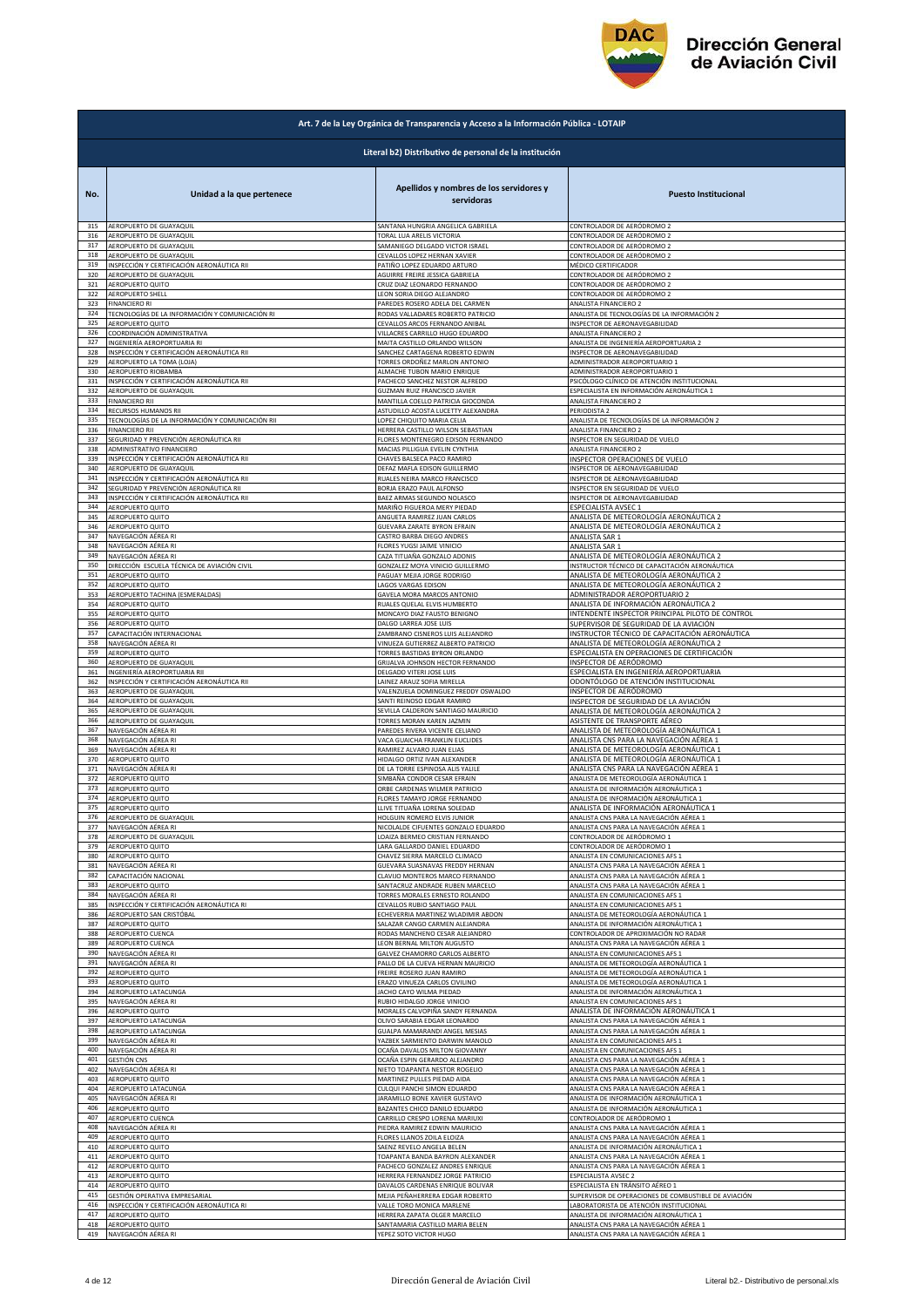

|            | Art. 7 de la Ley Orgánica de Transparencia y Acceso a la Información Pública - LOTAIP |                                                       |                                                      |  |
|------------|---------------------------------------------------------------------------------------|-------------------------------------------------------|------------------------------------------------------|--|
|            | Literal b2) Distributivo de personal de la institución                                |                                                       |                                                      |  |
| No.        | Unidad a la que pertenece                                                             | Apellidos y nombres de los servidores y<br>servidoras | <b>Puesto Institucional</b>                          |  |
| 420        | <b>AEROPUERTO QUITO</b>                                                               | GANCHALA OBANDO BYRON ARTURO                          | INSPECTOR DE TRANSPORTE AÉREO                        |  |
| 421        | NAVEGACIÓN AÉREA RI                                                                   | DAVALOS ALBUJA WINSOR JUNIOR                          | ANALISTA EN COMUNICACIONES AFS 1                     |  |
| 422        | NAVEGACIÓN AÉREA RI                                                                   | PAZOS DUQUE LOTARIO ERNESTO                           | ANALISTA EN COMUNICACIONES AFS 1                     |  |
| 423        | NAVEGACIÓN AÉREA RI                                                                   | MORALES RIVAS GERARDO GABRIEL                         | ANALISTA CNS PARA LA NAVEGACIÓN AÉREA 1              |  |
| 424        | NAVEGACIÓN AÉREA RI                                                                   | PAEZ CHANGOTASIG MARTHA ISABEL                        | ANALISTA CNS PARA LA NAVEGACIÓN AÉREA 1              |  |
| 425        | AEROPUERTO QUITO                                                                      | SUAREZ JARAMILLO HECTOR FERNANDO                      | ANALISTA DE INFORMACIÓN AERONÁUTICA 1                |  |
| 426        | NAVEGACIÓN AÉREA RI                                                                   | GALLARDO GALLARDO LAURO FRANCISCO                     | ANALISTA CNS PARA LA NAVEGACIÓN AÉREA 1              |  |
| 427        | AEROPUERTO COCA                                                                       | BAEZ SANTIANA DIEGO FERNANDO                          | CONTROLADOR DE AERÓDROMO 1                           |  |
| 428        | AEROPUERTO LA TOMA (LOJA)                                                             | JARAMILLO VALAREZO GILVER EUCLIDES                    | CONTROLADOR DE AERÓDROMO 1                           |  |
| 429        | AEROPUERTO LA TOMA (LOJA)                                                             | ALTAMIRANO ACURIO RAUL MAURICIO                       | CONTROLADOR DE AERÓDROMO 1                           |  |
| 430        | NAVEGACIÓN AÉREA RI                                                                   | CHACHA NORIEGA HECTOR FELIPE                          | ANALISTA DE METEOROLOGÍA AERONÁUTICA 1               |  |
| 431        | AEROPUERTO LA TOMA (LOJA)                                                             | RIVAS MORA TERESA DE JESUS                            | ANALISTA DE METEOROLOGÍA AERONÁUTICA 1               |  |
| 432        | AEROPUERTO LA TOMA (LOJA)                                                             | ROMERO IBARRA SANTIAGO VINICIO                        | ANALISTA CNS PARA LA NAVEGACIÓN AÉREA 1              |  |
| 433        | AEROPUERTO LA TOMA (LOJA)                                                             | CORREA GUAMAN JUAN OSWALDO                            | INSPECTOR DESPACHADOR DE VUELO 2                     |  |
| 434        | AEROPUERTO LA TOMA (LOJA)                                                             | VERDESOTO LEMA MARCO ANTONIO                          | ANALISTA DE METEOROLOGÍA AERONÁUTICA 1               |  |
| 435        | AEROPUERTO LA TOMA (LOJA)                                                             | ROMERO IBARRA DELFOS REMIGIO                          | INSPECTOR DESPACHADOR DE VUELO 2                     |  |
| 436        | AEROPUERTO DE GUAYAQUIL                                                               | LOYOLA ALAMA SILVIA ALEXANDRA                         | CONTROLADOR DE AERÓDROMO 1                           |  |
| 437        | AEROPUERTO DE GUAYAQUIL                                                               | RIVADENEIRA LAGOS NATHALY HAYMETH                     | SECRETARIA                                           |  |
| 438        | AEROPUERTO DE GUAYAQUIL                                                               | MOROCHO TINOCO JHONNY FRANCISCO                       | TÉCNICO CNS PARA LA NAVEGACIÓN AÉREA                 |  |
| 439        | AEROPUERTO CUENCA                                                                     | CAMPOVERDE PATIÑO JUAN CARLOS                         | CONTROLADOR DE AERÓDROMO 1                           |  |
| 440        | AEROPUERTO CUENCA                                                                     | NIVICELA PULLA MAYRA PATRICIA                         | INSPECTOR DE AERÓDROMO                               |  |
| 441        | AEROPUERTO RIOBAMBA                                                                   | CISNEROS INCA LILIANA PATRICIA                        | ANALISTA DE METEOROLOGÍA AERONÁUTICA 1               |  |
| 442        | AEROPUERTO DE GUAYAQUII                                                               | MEJIA ZAMBRANO JEAN PAU                               | CONTROLADOR DE AERÓDROMO :                           |  |
| 443        | AEROPUERTO LATACUNGA                                                                  | ULLOA LARA LUIS RODRIGO                               | ANALISTA DE METEOROLOGÍA AERONÁUTICA 1               |  |
| 444        | AEROPUERTO LATACUNGA                                                                  | VARGAS PAZMIÑO JOSE ABELARDO                          | ANALISTA DE METEOROLOGÍA AERONÁUTICA 1               |  |
| 445        | AEROPUERTO LATACUNGA                                                                  | TOBAR BERRAZUETA PAULINA FRANCISCA                    | ANALISTA DE INFORMACIÓN AERONÁUTICA 1                |  |
| 446        | AEROPUERTO QUITO                                                                      | QUISHPE OÑA CARLOS ALBERTO                            | ANALISTA DE INFORMACIÓN AERONÁUTICA 1                |  |
| 447        | AEROPUERTO LATACUNGA                                                                  | PASOCHOA NUÑEZ TEOFILO EDUARDO                        | ANALISTA DE INFORMACIÓN AERONÁUTICA 1                |  |
| 448        | AEROPUERTO LATACUNGA                                                                  | IIMENEZ GARCIA BYRON RODRIGO                          | CONTROLADOR DE AERÓDROMO 2                           |  |
| 449        | AEROPUERTO LATACUNGA                                                                  | MARTINEZ SEGOVIA MYRIAM ELENA                         | ANALISTA DE INFORMACIÓN AERONÁUTICA 1                |  |
| 450        | AEROPUERTO LATACUNGA                                                                  | PAREDES CASTILLO CONSUELO DEL PILAR                   | ANALISTA FINANCIERO 1                                |  |
| 451        | AEROPUERTO LATACUNGA                                                                  | MARTINEZ SEGOVIA ALBA JEANETTE                        | INSPECTOR DESPACHADOR DE VUELO 2                     |  |
| 452        | AEROPUERTO LATACUNGA                                                                  | CUNALATA CORDOVA CARLOS DAVID                         | INSPECTOR DESPACHADOR DE VUELO 2                     |  |
| 453        | AEROPUERTO SHELL                                                                      | VILLACIS GUERRON LENIN ANIBAL                         | ANALISTA DE INFORMACIÓN AERONÁUTICA 1                |  |
| 454        | AEROPUERTO LATACUNGA                                                                  | BUENAÑO GONZALEZ GLORIA IRENE                         | ANALISTA DE INFORMACIÓN AERONÁUTICA 1                |  |
| 455        | AEROPUERTO SHELL                                                                      | RIOS TORO MARIA GABRIELA                              | INSPECTOR DESPACHADOR DE VUELO 2                     |  |
| 456        | AEROPUERTO LATACUNGA                                                                  | MIRANDA GUEVARA RICHARD PAUL                          | <u>ANALISTA CNS PARA LA NAVEGACIÓN AÉREA 1</u>       |  |
| 457        | GESTIÓN OPERATIVA EMPRESARIAL                                                         | FLORES SARZOSA EDWIN REMBERTO                         | OPERADOR DE DESPACHO DE COMBUSTIBLES                 |  |
| 458        | AEROPUERTO TULCÁN                                                                     | ROSERO VILLARREAL JEFFERSON OMAR                      | ANALISTA DE METEOROLOGÍA AERONÁUTICA 1               |  |
| 459        | AEROPUERTO TULCÁN                                                                     | VILLARREAL MEDINA SEGUNDO MANUEL                      | INSPECTOR DESPACHADOR DE VUELO 2                     |  |
| 460        | AEROPUERTO TULCÁN                                                                     | FIERRO MONTENEGRO JULIO EDIBERTO                      | ANALISTA DE METEOROLOGÍA AERONÁUTICA 1               |  |
| 461        | AEROPUERTO TULCÁN                                                                     | BOLAÑOS JACOME SIXTO BAYARDO                          | CONTROLADOR DE AERÓDROMO 1                           |  |
| 462        | AEROPUERTO CUENCA                                                                     | CARRANCO PIEDRA JAIME VICENTE                         | ANALISTA CNS PARA LA NAVEGACIÓN AÉREA 1              |  |
| 463        | <b>AEROPUERTO CUENCA</b>                                                              | ENCALADA BRAVO PABLO DAVID                            | ANALISTA CNS PARA LA NAVEGACIÓN AÉREA 1              |  |
| 464        | AEROPUERTO CUENCA                                                                     | MENDEZ GOMEZ ANA ELIZABETH                            | CONTROLADOR DE AERÓDROMO 1                           |  |
| 465        | AEROPUERTO MANTA                                                                      | INTRIAGO ALCIVAR JORGE LUIS                           | CONTROLADOR DE AERÓDROMO 1                           |  |
| 466<br>467 | AEROPUERTO MANTA                                                                      | ZAPATA PARRAGA MARIANO DARIO                          | CONTROLADOR DE AERÓDROMO 1                           |  |
| 468        | AEROPUERTO MANTA                                                                      | ZAMBRANO PARRALES JOHANNA LISSETTE                    | CONTROLADOR DE AERÓDROMO 2                           |  |
|            | AEROPUERTO MANTA                                                                      | ASCANO CALDERON KARINA ISABEL                         | ANALISTA DE INFORMACIÓN AERONÁUTICA 1                |  |
| 469        | AEROPUERTO MANTA                                                                      | OCAMPO INTRIAGO JOSE OLIVER                           | ANALISTA DE METEOROLOGÍA AERONÁUTICA 1               |  |
| 470        | AEROPUERTO MANTA                                                                      | BRITO DILLON EDUARDO VINICIO                          | ANALISTA DE METEOROLOGÍA AERONÁUTICA 1               |  |
| 471        | AEROPUERTO MANTA                                                                      | ORTEGA ZAMBRANO LUIS LEONARDO                         | ANALISTA DE METEOROLOGÍA AERONÁUTICA 1               |  |
| 472        | AEROPUERTO MANTA                                                                      | ALMEIDA ALBUJA WILSON GERARDO                         | ANALISTA DE METEOROLOGÍA AERONÁUTICA 1               |  |
| 473        | AEROPUERTO CUENCA                                                                     | ORDOÑEZ SANCHEZ CARLOS ALBERTO                        | CONTROLADOR DE AERÓDROMO 1                           |  |
| 474        | AEROPUERTO MANTA                                                                      | ZAPATA MENESES FRANKLIN GEOVANNY                      | ANALISTA DE METEOROLOGÍA AERONÁUTICA 1               |  |
| 475        | <b>AEROPUERTO MANTA</b>                                                               | PAZOS HEREDIA JAVIER DARIO                            | INSPECTOR DESPACHADOR DE VUELO 2                     |  |
| 476        | AEROPUERTO MANTA                                                                      | ALMEIDA ALBUJA BYRON GUSTAVO                          | ANALISTA CNS PARA LA NAVEGACIÓN AÉREA 1              |  |
| 477        | AEROPUERTO MANTA                                                                      | BONILLA SUAREZ JORGE JAVIER                           | ANALISTA DE METEOROLOGÍA AERONÁUTICA 1               |  |
| 478        | AEROPUERTO MANTA                                                                      | CHANCAY PACHECO ROBERTH ANTONIO                       | ANALISTA DE INFORMACIÓN AERONÁUTICA 1                |  |
| 479        | AEROPUERTO MANTA                                                                      | CAIZA GUACHAMIN LUIS RIGOBERTO                        | ANALISTA DE INFORMACIÓN AERONÁUTICA 1                |  |
| 481        | AERORLIERTO DE GUAVAOUL                                                               | MAZON MARTILLO MARIO FERNANDO                         | ANALISTA DE INFORMACIÓN AFRONÁLITICA :               |  |
|            | INSPECCIÓN Y CERTIFICACIÓN AERONÁUTICA RII                                            | ESPARZA ESTEVEZ EDWIN LENIN                           | INSPECTOR OPERACIONES DE VUELO                       |  |
| 482        | INSPECCIÓN Y CERTIFICACIÓN AERONÁUTICA RII                                            | MERA PEÑA MAYLIN DEL PILAR                            | INSPECTOR DESPACHADOR DE VUELO 2                     |  |
| 483        | <b>FINANCIERO RII</b>                                                                 | PAUCAR RAMOS VENTURA TRINIDAD                         | ANALISTA FINANCIERO 1                                |  |
| 484        | INSPECCIÓN Y CERTIFICACIÓN AERONÁUTICA RII                                            | CAICEDO JIMENEZ CRISTIAN MAURICIO                     | INSPECTOR DESPACHADOR DE VUELO 2                     |  |
| 485        | INSPECCIÓN Y CERTIFICACIÓN AERONÁUTICA RII                                            | CASTRO ESPINOZA GINA GLENDA                           | FISIOTERAPISTA DE ATENCIÓN INSTITUCIONAL             |  |
| 486        | AEROPUERTO DE GUAYAQUIL                                                               | POLIT CHACON FERNANDO GUILLERMO                       | ANALISTA DE INFORMACIÓN AERONÁUTICA 1                |  |
| 487        | AEROPUERTO DE GUAYAQUIL                                                               | QUINDE MUÑOZ WASHINGTON WILFRIDO                      | ANALISTA CNS PARA LA NAVEGACIÓN AÉREA 1              |  |
| 488        | AEROPUERTO DE GUAYAQUIL                                                               | GAVILANEZ SECAIRA JAVIER ENRIQUE                      | ANALISTA CNS PARA LA NAVEGACIÓN AÉREA 1              |  |
| 489        | AEROPUERTO DE GUAYAQUIL                                                               | TAPIA YAGUAL NANCY KARINA                             | ANALISTA CNS PARA LA NAVEGACIÓN AÉREA 1              |  |
| 490        | AEROPUERTO DE GUAYAQUIL                                                               | ULLOA PEREZ SEGUNDO NEPTALI                           | ANALISTA EN COMUNICACIONES AFS 1                     |  |
| 491<br>492 | INSPECCIÓN Y CERTIFICACIÓN AERONÁUTICA RII                                            | SOTO VERA LAURA PATRICIA                              | INSPECTOR DESPACHADOR DE VUELO 2                     |  |
| 493        | AEROPUERTO DE GUAYAQUIL                                                               | ESPINOZA ROSADO MARIA DE FATIMA                       | ANALISTA CNS PARA LA NAVEGACIÓN AÉREA 1              |  |
|            | AEROPUERTO DE GUAYAQUIL                                                               | CASTILLO DEL PEZO EFREN ANTONIO                       | ANALISTA CNS PARA LA NAVEGACIÓN AÉREA 1              |  |
| 494        | AEROPUERTO DE GUAYAQUIL                                                               | CALLE FLORES KATHERINE MICHELLE                       | CONTROLADOR DE AERÓDROMO 1                           |  |
| 495        | GESTIÓN OPERATIVA EMPRESARIAL                                                         | DAVALOS BERNIS FREDDY RENATO                          | SUPERVISOR DE OPERACIONES DE COMBUSTIBLE DE AVIACIÓN |  |
| 496        | <b>FINANCIERO RII</b>                                                                 | ZAVALA PEÑA NORMA PATRICIA                            | ANALISTA FINANCIERO 1                                |  |
| 497        | AEROPUERTO DE GUAYAQUIL                                                               | TEJENA CASTILLO OSCAR OSWALDO                         | ANALISTA CNS PARA LA NAVEGACIÓN AÉREA 1              |  |
| 498        | AEROPUERTO DE GUAYAQUIL                                                               | BERMEO MINCHALA EDGAR PATRICIO                        | ANALISTA CNS PARA LA NAVEGACIÓN AÉREA 1              |  |
| 499        |                                                                                       | UVIDIA ANDRADE VERONICA ROSARIO                       | ANALISTA CNS PARA LA NAVEGACIÓN AÉREA 1              |  |
| 500        | AEROPUERTO DE GUAYAQUIL<br>AEROPUERTO DE GUAYAQUIL                                    | RAMOS LEON JHON ISMAEL                                | ANALISTA DE INFORMACIÓN AERONÁUTICA 1                |  |
| 501        | AEROPUERTO DE GUAYAQUIL                                                               | ROMAN BARRAGAN GABRIELA VERONICA                      | ANALISTA DE METEOROLOGÍA AERONÁUTICA 1               |  |
| 502        | AEROPUERTO DE GUAYAQUIL                                                               | SOLORZANO ROMERO DIEGO MAURICIO                       | ANALISTA DE METEOROLOGÍA AERONÁUTICA 2               |  |
| 503        | AEROPUERTO DE GUAYAQUIL                                                               | POZO TATES FRANKLIN RODRIGO                           | ANALISTA DE INFORMACIÓN AERONÁUTICA 1                |  |
| 504        | AEROPUERTO DE GUAYAQUIL                                                               | CASTILLO RIVERA JULIANA MAGALY                        | ANALISTA DE METEOROLOGÍA AERONÁUTICA 1               |  |
| 505        | AEROPUERTO DE GUAYAQUIL                                                               | LOZA GAVILANES IVAN ANDRES                            | CONTROLADOR DE AERÓDROMO 1                           |  |
| 506        | AEROPUERTO DE GUAYAQUIL                                                               | PUENTE SILVA JHON ANTONIO                             | ANALISTA DE INFORMACIÓN AERONÁUTICA 1                |  |
| 507        | AEROPUERTO DE GUAYAQUIL                                                               | VELASTEGUI ALVARADO MARIA ALEXANDRA                   | CONTROLADOR DE AERÓDROMO :                           |  |
| 508        | AEROPUERTO DE GUAYAQUIL                                                               | BARCHI RODRIGUEZ ALVARO RODRIGO                       | CONTROLADOR DE AERÓDROMO 1                           |  |
| 509        | AEROPUERTO DE GUAYAQUIL                                                               | MOSQUERA MORQUECHO PATRICIO ARTURO                    | ANALISTA CNS PARA LA NAVEGACIÓN AÉREA 1              |  |
| 510        | AEROPUERTO DE GUAYAQUIL                                                               | NARVAEZ MIGUEL VICENTE                                | ESPECIALISTA EN TRÁNSITO AÉREO 1                     |  |
| 511        | AEROPUERTO DE GUAYAQUIL                                                               | PINOS CHANCAY JOSE ANTONIO                            | ANALISTA DE INFORMACIÓN AERONÁUTICA 1                |  |
| 512        | ADMINISTRATIVO FINANCIERO                                                             | SALAS COLOMA ISABEL ANGELA                            | ANALISTA FINANCIERO 1                                |  |
| 513        | AEROPUERTO DE GUAYAQUIL                                                               | MARTINEZ MARTINEZ CELSO FABIAN                        | ANALISTA DE INFORMACIÓN AERONÁUTICA 1                |  |
| 514<br>515 | NAVEGACIÓN AÉREA RII                                                                  | PEREZ VELEZ JESSICA PETITA                            | ANALISTA EN COMUNICACIONES AFS 1                     |  |
| 516        | AEROPUERTO DE GUAYAQUIL                                                               | PEÑA SAN LUCAS JUAN CARLOS                            | INSPECTOR DE SEGURIDAD DE LA AVIACIÓN                |  |
|            | AEROPUERTO DE GUAYAQUIL                                                               | ALOMOTO CATOTA EDUARDO XAVIER                         | ANALISTA DE METEOROLOGÍA AERONÁUTICA 1               |  |
| 517        | AEROPUERTO DE GUAYAQUIL                                                               | BAYAS FERNANDEZ CESAR JAVIER                          | ANALISTA DE INFORMACIÓN AERONÁUTICA 1                |  |
| 518        | AEROPUERTO DE GUAYAQUIL                                                               | RAMIREZ GUEVARA NELSON RAUL                           | ANALISTA DE INFORMACIÓN AERONÁUTICA 1                |  |
| 519        | AEROPUERTO DE GUAYAQUIL                                                               | MIRANDA GUEVARA MIGUEL ANGEL                          | ANALISTA CNS PARA LA NAVEGACIÓN AÉREA 1              |  |
| 520        | AEROPUERTO DE GUAYAQUIL                                                               | RECALDE SANCHEZ JOSE VICENTE                          | ANALISTA DE INFORMACIÓN AERONÁUTICA 1                |  |
| 521        | INSPECCIÓN Y CERTIFICACIÓN AERONÁUTICA RII                                            | MURRIETA OQUENDO SOLANGE CATHERINE                    | INSPECTOR DESPACHADOR DE VUELO 2                     |  |
| 522        | INSPECCIÓN Y CERTIFICACIÓN AERONÁUTICA RII                                            | MALDONADO VIVANCO CESAR LENIN                         | ESPECIALISTA CNS PARA LA NAVEGACIÓN AÉREA 1          |  |
| 523        | AEROPUERTO DE GUAYAQUIL                                                               | ARIAS JURADO LUIS ALBERTO                             | ANALISTA DE INFORMACIÓN AERONÁUTICA 1                |  |
| 524        | AEROPUERTO DE GUAYAQUIL                                                               | ARGUDO GUZMAN BORIS JOSE                              | ANALISTA DE INFORMACIÓN AERONÁUTICA 1                |  |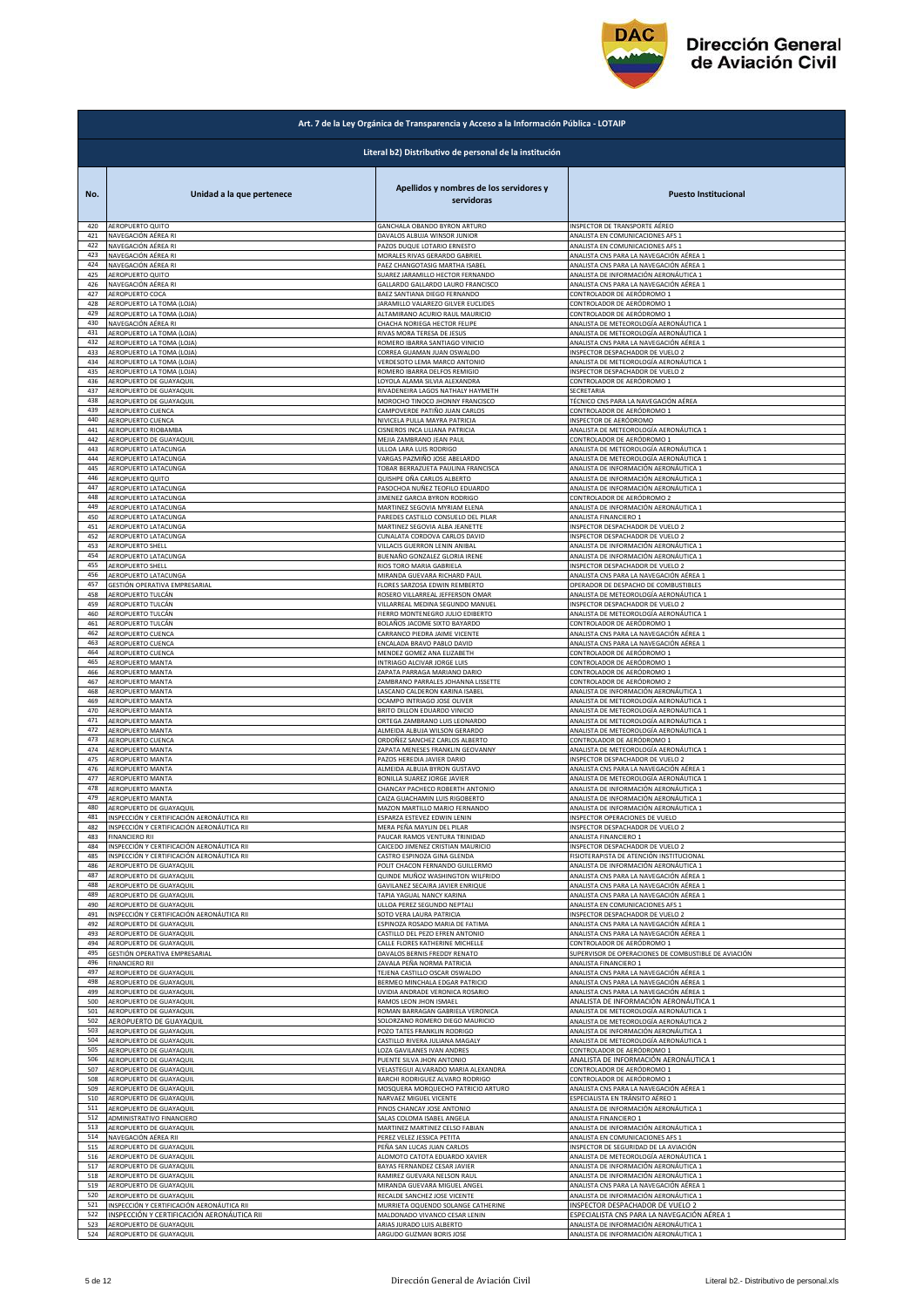

|            | Art. 7 de la Ley Orgánica de Transparencia y Acceso a la Información Pública - LOTAIP |                                                                         |                                                                      |  |
|------------|---------------------------------------------------------------------------------------|-------------------------------------------------------------------------|----------------------------------------------------------------------|--|
|            | Literal b2) Distributivo de personal de la institución                                |                                                                         |                                                                      |  |
| No.        | Unidad a la que pertenece                                                             | Apellidos y nombres de los servidores y<br>servidoras                   | <b>Puesto Institucional</b>                                          |  |
| 525        | AEROPUERTO DE GUAYAQUIL                                                               | TORRES MOREIRA LUIS ABRAHAM                                             | ANALISTA DE METEOROLOGÍA AERONÁUTICA 1                               |  |
| 526        | AEROPUERTO DE GUAYAQUIL                                                               | VITERI MACIAS STEVEN RONALD                                             | ANALISTA DE INFORMACIÓN AERONÁUTICA 1                                |  |
| 527        | AEROPUERTO DE GUAYAQUIL                                                               | ROSERO MEJIA ANDREA NATHALY                                             | CONTROLADOR DE AERÓDROMO 1                                           |  |
| 528        | AEROPUERTO DE GUAYAQUIL                                                               | ARTEAGA MONTENEGRO JORGE LUIS                                           | CONTROLADOR DE AERÓDROMO 1                                           |  |
| 529        | AEROPUERTO DE GUAYAQUIL                                                               | GRANDA ENCALADA ANTONIO FIDEL                                           | INSPECTOR DESPACHADOR DE VUELO 2                                     |  |
| 530        | <b>FINANCIERO RII</b>                                                                 | PLAZA GUEVARA VERONICA LISSETTE                                         | ANALISTA FINANCIERO 1                                                |  |
| 531        | AEROPUERTO DE GUAYAQUIL                                                               | APOLO CAICEDO VICTOR HUGO                                               | ANALISTA DE INFORMACIÓN AERONÁUTICA 1                                |  |
| 532        | INSPECCIÓN Y CERTIFICACIÓN AERONÁUTICA RII                                            | VALVERDE YEPEZ MYRIAM JEANNET                                           | ANALISTA DE SEGUROS AERONÁUTICOS 1                                   |  |
| 533        | AEROPUERTO DE GUAYAQUIL                                                               | CEDEÑO OVIEDO JORGE ADRIAN                                              | ANALISTA DE INFORMACIÓN AERONÁUTICA 1                                |  |
| 534        | AEROPUERTO DE GUAYAQUIL                                                               | MORENO DELGADO MARCO GUILLERMO                                          | ANALISTA CNS PARA LA NAVEGACIÓN AÉREA 1                              |  |
| 535        | AEROPUERTO DE GUAYAQUIL                                                               | DUCHI SILVA WALTER EGIDIO                                               | ANALISTA CNS PARA LA NAVEGACIÓN AÉREA 1                              |  |
| 536        | AEROPUERTO DE GUAYAQUIL                                                               | JARAMILLO HEREDIA CHRISTIAN EDUARDO                                     | ANALISTA DE INFORMACIÓN AERONÁUTICA 1                                |  |
| 537        | AEROPUERTO DE GUAYAQUIL                                                               | VILLACRES VALAREZO ALISON ANDREA                                        | CONTROLADOR DE AERÓDROMO 1                                           |  |
| 538        | AEROPUERTO DE GUAYAQUIL                                                               | ORTIZ CONTRERAS WILSON DANIEL                                           | CONTROLADOR DE AERÓDROMO 1                                           |  |
| 539        | AEROPUERTO MANTA                                                                      | CORONADO MARTINEZ MARIA FERNANDA                                        | CONTROLADOR DE AERÓDROMO 1                                           |  |
| 540        | AEROPUERTO TACHINA (ESMERALDAS)                                                       | QUIÑONEZ CHANCAY CRISTIAN RENAN                                         | ANALISTA DE METEOROLOGÍA AERONÁUTICA 1                               |  |
| 541        | AEROPUERTO TACHINA (ESMERALDAS)                                                       | EGAS GARCIA EDGAR EDUARDO                                               | ANALISTA DE METEOROLOGÍA AERONÁUTICA 1                               |  |
| 542        | AEROPUERTO TULCÁN                                                                     | VENEGAS RECALDE EDWIN ULISES                                            | CONTROLADOR DE AERÓDROMO 1                                           |  |
| 543        | AEROPUERTO DE SANTA ROSA                                                              | JIMENEZ ORTIZ EDISON JOWAR                                              | INSPECTOR DESPACHADOR DE VUELO 2                                     |  |
| 544        | AEROPUERTO DE SANTA ROSA                                                              | ALMEIDA GUDIÑO CHRISTIAN GUSTAVO                                        | ANALISTA DE METEOROLOGÍA AERONÁUTICA 1                               |  |
| 545        | NAVEGACIÓN AÉREA RII                                                                  | ALARCON FAJARDO ROBERTO CARLOS                                          | ADMINISTRADOR AEROPORTUARIO 1                                        |  |
| 546        | AEROPUERTO DE GUAYAQUIL                                                               | MEJIA RICAURTE GABRIELA CAROLINA                                        | CONTROLADOR DE AERÓDROMO 1                                           |  |
| 547        | NAVEGACIÓN AÉREA RI                                                                   | CONDOR SIMBAÑA EDGAR RAMIRO                                             | ANALISTA DE INFORMACIÓN AERONÁUTICA 1                                |  |
| 548        | AEROPUERTO COCA                                                                       | GUALOTUÑA GUEVARA FREDDY ALBERTO                                        | ANALISTA DE METEOROLOGÍA AERONÁUTICA 1                               |  |
| 549        | NAVEGACIÓN AÉREA RI                                                                   | RIOS TORO OSCAR GABRIEL                                                 | CONTROLADOR DE AERÓDROMO 1                                           |  |
| 550        | AEROPUERTO SHELL                                                                      | MASABANDA GUANCHA ALEXANDRA ELIZABETH                                   | CONTROLADOR DE AERÓDROMO 1                                           |  |
| 551        | AEROPUERTO COCA                                                                       | PACHECO JARAMILLO OSCAR ALEXANDER                                       | ANALISTA DE INFORMACIÓN AERONÁUTICA 1                                |  |
| 552        | AEROPUERTO NUEVA LOJA                                                                 | CHUGA ENRIQUEZ MARCO ANTONIO                                            | ANALISTA DE METEOROLOGÍA AERONÁUTICA 1                               |  |
| 553        | AEROPUERTO QUITO                                                                      | GALVEZ NICOLALDE DANIEL MAURICIO                                        | ANALISTA DE METEOROLOGÍA AERONÁUTICA 1                               |  |
| 554        | AEROPUERTO NUEVA LOJA                                                                 | PEREZ YEPEZ JOHNNY SILVERIO                                             | INSPECTOR DESPACHADOR DE VUELO 2                                     |  |
| 555        | AEROPUERTO NUEVA LOJA                                                                 | CAZA ZAGAL ANDREA SARAHI                                                | CONTROLADOR DE AERÓDROMO 1                                           |  |
| 556        | AEROPUERTO SHELL                                                                      | CUNALATA CORDOVA EDWIN SANTIAGO                                         | CONTROLADOR DE AERÓDROMO 1                                           |  |
| 557        | AEROPUERTO SHELL                                                                      | FLORES RODRIGUEZ NELSON IVAN                                            | CONTROLADOR DE AERÓDROMO 1                                           |  |
| 558        | <b>AEROPUERTO SHELL</b>                                                               | SALAN TORRES PAUL ISRAEL                                                | CONTROLADOR DE AERÓDROMO 1                                           |  |
| 559        | AEROPUERTO SHELL                                                                      | SOLORZANO SOLORZANO MARIO GONZALO                                       | ANALISTA DE METEOROLOGÍA AERONÁUTICA 1                               |  |
| 560        | AEROPUERTO SHELL                                                                      | CABRERA VIVANCO FREDY BOLIVAR                                           | ANALISTA DE INFORMACIÓN AERONÁUTICA 1                                |  |
| 561        | AEROPUERTO SHELL                                                                      | CISNEROS FONSECA MIGUEL ANGEL                                           | ANALISTA CNS PARA LA NAVEGACIÓN AÉREA 1                              |  |
| 562        | AEROPUERTO SHELL                                                                      | ANDINO GAVIDIA JOHNNY FABRICIO                                          | INSPECTOR DESPACHADOR DE VUELO 2                                     |  |
| 563        | AEROPUERTO SHELL                                                                      | RAMOS NAVEDA EDISON GIOVANNY                                            | ANALISTA DE INFORMACIÓN AERONÁUTICA 1                                |  |
| 564        | AEROPUERTO SHELL                                                                      | VEGA AGUILAR EVELYN PATRICIA                                            | CONTROLADOR DE AERÓDROMO 1                                           |  |
| 565        | <b>AEROPUERTO SHELL</b>                                                               | TAMAYO ESCOBAR MAYRA ALEJANDRA                                          | CONTROLADOR DE AERÓDROMO 1                                           |  |
| 566        | <b>AEROPUERTO SHELL</b>                                                               | ANDINO GAVIDIA PAOLA ODERAY                                             | ANALISTA DE INFORMACIÓN AERONÁUTICA 1                                |  |
| 567        | AEROPUERTO SHELL                                                                      | ORTIZ JARA LENIN GUALBERTO                                              | ANALISTA DE METEOROLOGÍA AERONÁUTICA 1                               |  |
| 568        | AEROPUERTO SHELL                                                                      | MONTENEGRO CAJAMARCA PATRICIO RAMIRO                                    | CONTROLADOR DE AERÓDROMO 1                                           |  |
| 569        | AEROPUERTO SHELL                                                                      | PACHECO ESPIN DANIELA FERNANDA                                          | ANALISTA DE METEOROLOGÍA AERONÁUTICA 1                               |  |
| 570        | <b>AEROPUERTO SHELL</b>                                                               | NARANJO CABRERA JAIME PATRICIO                                          | BOMBERO AERONÁUTICO                                                  |  |
| 571        | <b>FINANCIERO RIII</b>                                                                | VALLADOLID NOA NANCY JAQUELINE                                          | ANALISTA FINANCIERO 1                                                |  |
| 572<br>573 | AEROPUERTO SHELI                                                                      | OCAÑA CHUGA JOHANA PAOLA                                                | CONTROLADOR DE AERÓDROMO 1<br>ANALISTA DE METEOROLOGÍA AERONÁUTICA 1 |  |
| 574        | AEROPUERTO TENA<br>AEROPUERTO TENA                                                    | QUIÑONEZ CEDILLO JAIME ANTONIO<br>GOMEZ VALLEJO JONATHAN ANDRES         | ANALISTA FINANCIERO 1                                                |  |
| 575        | AEROPUERTO SHELI                                                                      | QUISHPI ZISA JAIME FERNANDO                                             | BOMBERO AERONÁUTICO                                                  |  |
| 576        | FINANCIERO RIII                                                                       | QUICHIMBO VINTIMILLA JOSE DIEGO                                         | ANALISTA FINANCIERO 1                                                |  |
| 577        | <b>AEROPUERTO TENA</b>                                                                | VARGAS COELLO HENRY JULIER                                              | CONTROLADOR DE AERÓDROMO 1                                           |  |
| 578        | AEROPUERTO MACAS                                                                      | DELGADO ROMERO MARCO VINICIO                                            | INSPECTOR DESPACHADOR DE VUELO 2                                     |  |
| 579        | AEROPUERTO LATACUNGA                                                                  | GUERRERO NARANJO PABLO ALEX                                             | ANALISTA DE METEOROLOGÍA AERONÁUTICA 1                               |  |
| 580        | AEROPUERTO SHELL                                                                      | BATALLAS ESCOBAR LORENA DEL PILAR                                       | CONTROLADOR DE AERÓDROMO 1                                           |  |
| 581        | AEROPUERTO MACAS                                                                      | REVELO CESAR WLADIMIR                                                   | INSPECTOR DESPACHADOR DE VUELO 2                                     |  |
| 582        | AEROPUERTO MACAS                                                                      | NETO REINOSO RODRIGO GERARDO                                            | ANALISTA DE METEOROLOGÍA AERONÁUTICA 1                               |  |
| 583        | <b>AEROPUERTO MACAS</b>                                                               | VELASTEGUI PARRA MAURICIO JAVIER                                        | ANALISTA CNS PARA LA NAVEGACIÓN AÉREA 1                              |  |
| 584        | AEROPUERTO SHELL                                                                      | CISNEROS GUZMAN FREDY ARMANDO                                           | CONTROLADOR DE AERÓDROMO 1                                           |  |
|            | AFROPLIFRTO MACA                                                                      | MONTENEGRO MEIIA CARLOS EDITARD                                         | ANALISTA DE METEOROLOGÍA AFRONÁLITICA                                |  |
| 586        | AEROPUERTO SHELL                                                                      | PAREDES CASTRO RAUL ISRAEL                                              | CONTROLADOR DE AERÓDROMO 1                                           |  |
| 587        | AEROPUERTO TAISHA                                                                     | PAVON JARAMILLO AIDA ELIZABETH                                          | CONTROLADOR DE AERÓDROMO 1                                           |  |
| 588        | AEROPUERTO SAN CRISTÓBAL                                                              | VALENCIA VEGA TANIA LORENA                                              | CONTROLADOR DE AERÓDROMO 1                                           |  |
| 589        | AEROPUERTO SAN CRISTÓBAL                                                              | OCHOA BUSTOS CHARLIE JAVIER                                             | CONTROLADOR DE AERÓDROMO 1                                           |  |
| 590        | AEROPUERTO SAN CRISTÓBAL                                                              | RAMIREZ VALLE JOSE ANGEL                                                | ANALISTA DE METEOROLOGÍA AERONÁUTICA 1                               |  |
| 591        | AEROPUERTO DE GUAYAQUIL                                                               | ROMERO IBARRA FELIPE PATRICIO                                           | CONTROLADOR RADAR APP                                                |  |
| 592        | AEROPUERTO DE ISABELA                                                                 | JACOME CRUZ RAUL VICENTE                                                | INSPECTOR DESPACHADOR DE VUELO 2                                     |  |
| 593        | AEROPUERTO BALTRA                                                                     | CHANGO ALGUIAR ELSA MARINA                                              | ANALISTA DE INFORMACIÓN AERONÁUTICA 1                                |  |
| 594        | AEROPUERTO BALTRA                                                                     | GUERRERO CULQUICONDOR AMPARITO ELIZABETH<br>AYALA ANDRADE CARLOS ANDRES | ANALISTA DE INFORMACIÓN AERONÁUTICA 1                                |  |
| 595        | AEROPUERTO BALTRA                                                                     | SALAZAR NEIRA ANDRES GABRIEL                                            | CONTROLADOR DE AERÓDROMO 1                                           |  |
| 596        | AEROPUERTO BALTRA                                                                     |                                                                         | CONTROLADOR DE AERÓDROMO 1                                           |  |
| 597        | AEROPUERTO QUITO                                                                      | ABRIL MAYORGA HERNAN PATRICIO                                           | TÉCNICO CNS PARA LA NAVEGACIÓN AÉREA                                 |  |
| 598        | AEROPUERTO QUITO                                                                      | VASQUEZ NAUPARI HECTOR ENRIQUE                                          | TÉCNICO CNS PARA LA NAVEGACIÓN AÉREA                                 |  |
| 599        | RECURSOS HUMANOS RII                                                                  | RAMBAY VARGAS MARIA ANTONIETA                                           | ANALISTA DE RECURSOS HUMANOS 1                                       |  |
| 600        | INSPECCIÓN Y CERTIFICACIÓN AERONÁUTICA RI                                             | MAITA BARRERA AIDA PAULINA                                              | ENFERMERA DE ATENCIÓN INSTITUCIONAL                                  |  |
| 601        | AEROPUERTO LA TOMA (LOJA)                                                             | RIOS MAGALI GIENITT                                                     | SUPERVISOR DE SEGURIDAD DE LA AVIACIÓN                               |  |
| 602        | AEROPUERTO TULCÁN                                                                     | VIVAS BOLAÑOS EDWIN ALIRIO                                              | SUPERVISOR DE SEGURIDAD DE LA AVIACIÓN                               |  |
| 603        | AEROPUERTO MANTA                                                                      | HOLGUIN BRIONES GONZALO PACATO                                          | SUPERVISOR DE SEGURIDAD DE LA AVIACIÓN                               |  |
| 604        | AEROPUERTO DE GUAYAQUIL                                                               | HUERTA PINARGOTE ASTER GUSTAVO ENRIQUE                                  | TÉCNICO CNS PARA LA NAVEGACIÓN AÉREA                                 |  |
| 605        | AEROPUERTO DE GUAYAQUIL                                                               | APOLO GARBOA SANDRA KATUSKA                                             | SUPERVISOR DE SEGURIDAD DE LA AVIACIÓN                               |  |
| 606        | AEROPUERTO DE GUAYAQUIL                                                               | BURGOS LOPEZ MAURICIO DAVID                                             | TÉCNICO CNS PARA LA NAVEGACIÓN AÉREA                                 |  |
| 607        | INSPECCIÓN Y CERTIFICACIÓN AERONÁUTICA RII                                            | SALTOS DOMINGUEZ VILMA NARCISA                                          | ENFERMERA DE ATENCIÓN INSTITUCIONAL                                  |  |
| 608        | AEROPUERTO TACHINA (ESMERALDAS)                                                       | ANDRADE CUESTA ANTONIO JOSE                                             | SUPERVISOR DE SEGURIDAD DE LA AVIACIÓN                               |  |
| 609        | AEROPUERTO TACHINA (ESMERALDAS)                                                       | VILLAVICENCIO ARMIJOS ANGEL FABIAN                                      | INSPECTOR DESPACHADOR DE VUELO 1                                     |  |
| 610        | AEROPUERTO DE SANTA ROSA                                                              | TENESACA ROMERO LIONEL ORLANDO                                          | SUPERVISOR DE SEGURIDAD DE LA AVIACIÓN                               |  |
| 611        | AEROPUERTO DE SANTA ROSA                                                              | RIVERA ORDOÑEZ JUNIOR IVAN                                              | TÉCNICO CNS PARA LA NAVEGACIÓN AÉREA                                 |  |
| 612        | AEROPUERTO COCA                                                                       | SALAZAR CANDO HOLGUER VINICIO                                           | SUPERVISOR DE SEGURIDAD DE LA AVIACIÓN                               |  |
| 613        | AEROPUERTO SHELL                                                                      | VITERI NORIEGA MARIO FROILAN                                            | TÉCNICO CNS PARA LA NAVEGACIÓN AÉREA                                 |  |
| 614        | AEROPUERTO MACAS                                                                      | ALARCON JARAMILLO MANUEL FACUNDO                                        | SUPERVISOR DE SEGURIDAD DE LA AVIACIÓN                               |  |
| 615        | <b>FINANCIERO RI</b>                                                                  | JUMBO CUMBICOS MARIA FERNANDA                                           | ASISTENTE FINANCIERO                                                 |  |
| 616        | <b>FINANCIERO RI</b>                                                                  | CORONEL ROMO FANNY CECILIA                                              | ANALISTA FINANCIERO 2                                                |  |
| 617        | COORDINACIÓN ADMINISTRATIVA                                                           | CABEZAS MENA AMPARITO DEL ROCIO                                         | ASISTENTE FINANCIERO                                                 |  |
| 618        | AEROPUERTO QUITO                                                                      | TORRES SUAREZ PIEDAD SILVANA                                            | ASISTENTE DE TRANSPORTE AÉREO                                        |  |
| 619        | AEROPUERTO QUITO                                                                      | ABARCA ROSILLO MARIA PAULINA                                            | ASISTENTE DE TRANSPORTE AÉREO                                        |  |
| 620        | AEROPUERTO QUITO                                                                      | AMORES CASTRO HECTOR LEONARDO                                           | ANALISTA DE INFORMACIÓN AERONÁUTICA 1                                |  |
| 621        | AEROPUERTO DE GUAYAQUIL                                                               | ESTRELLA OCHOA KARLINA TATIANA                                          | ASISTENTE DE TRANSPORTE AÉREO                                        |  |
| 622        | <b>FINANCIERO RI</b>                                                                  | LARREA NAVARRETE ERIKA GERMANIA                                         | ASISTENTE FINANCIERO                                                 |  |
| 623        | <b>FINANCIERO RI</b>                                                                  | VILLALVA MARTINEZ LAURA DE LAS MERCEDES                                 | ANALISTA FINANCIERO 1                                                |  |
| 624        | <b>FINANCIERO RI</b>                                                                  | CORREA ORTIZ MARIA ELIZABETH                                            | ASISTENTE FINANCIERO                                                 |  |
| 625        | ADMINISTRATIVO R1                                                                     | ARIAS PEREZ HUGO HIPOLITO                                               | CHOFER                                                               |  |
| 626        | <b>FINANCIERO RI</b>                                                                  | ULLOA RAMOS PAUL ANIBAL                                                 | ASISTENTE FINANCIERO                                                 |  |
| 627        | COORDINACIÓN ADMINISTRATIVA                                                           | TERAN CEVALLOS MARCOS DAVID                                             | ASISTENTE DE TECNOLOGÍAS DE LA INFORMACIÓN                           |  |
| 628        | AEROPUERTO QUITO                                                                      | ROSAS VALENCIA ZAIDA JACQUELINE                                         | ASISTENTE DE TRANSPORTE AÉREO                                        |  |
| 629        | AEROPUERTO QUITO                                                                      | ERAZO CUASAPAZ MARISOL TAMARA                                           | ASISTENTE DE TRANSPORTE AÉREO                                        |  |
|            |                                                                                       |                                                                         |                                                                      |  |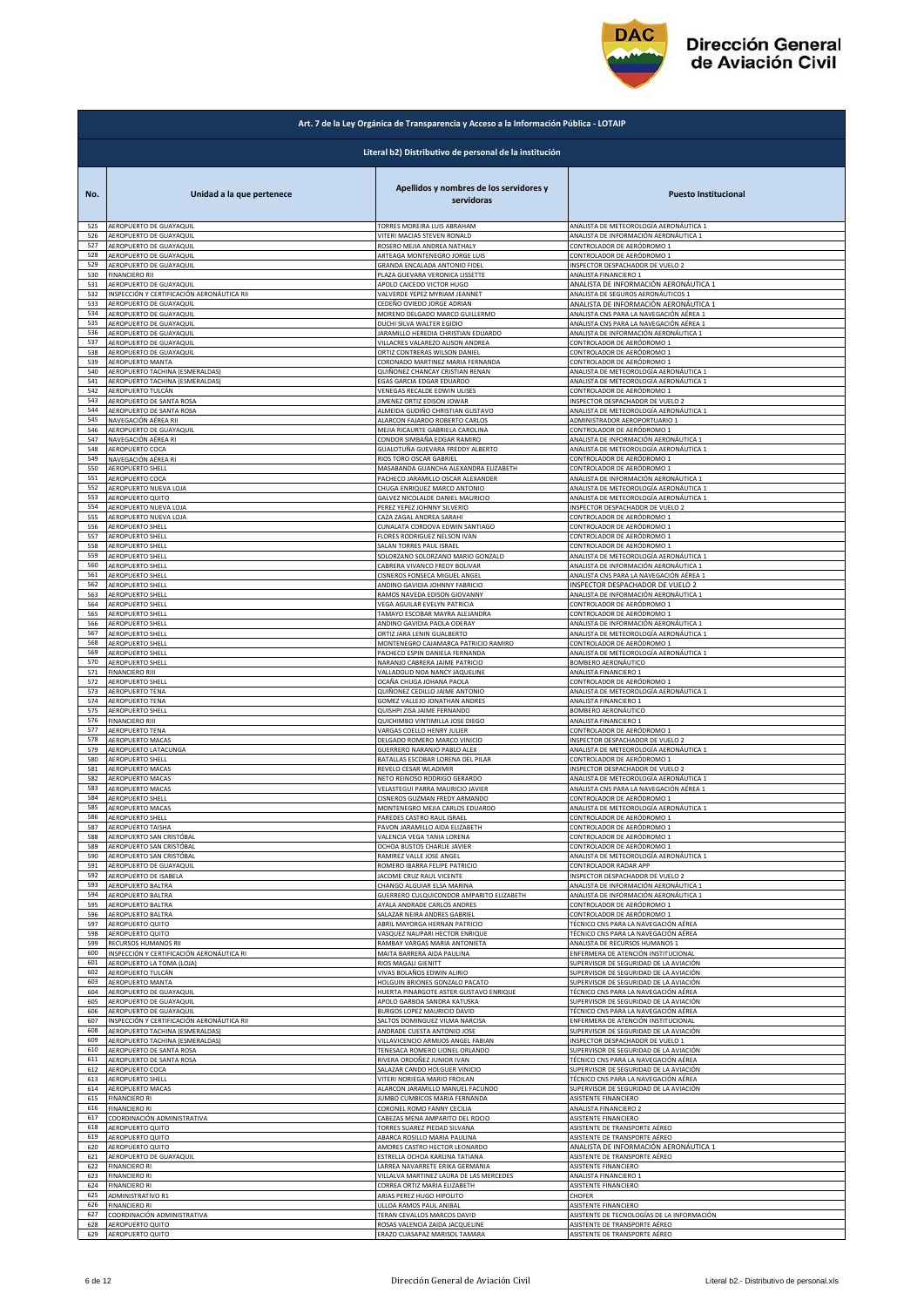

|            | Art. 7 de la Ley Orgánica de Transparencia y Acceso a la Información Pública - LOTAIP |                                                       |                                                   |  |
|------------|---------------------------------------------------------------------------------------|-------------------------------------------------------|---------------------------------------------------|--|
|            | Literal b2) Distributivo de personal de la institución                                |                                                       |                                                   |  |
| No.        | Unidad a la que pertenece                                                             | Apellidos y nombres de los servidores y<br>servidoras | <b>Puesto Institucional</b>                       |  |
| 630        | AEROPUERTO DE GUAYAQUIL                                                               | CAZARES CEVALLOS JOSE DARIO                           | AGENTE DE SEGURIDAD DE LA AVIACIÓN                |  |
| 631        | AEROPUERTO QUITO                                                                      | SANTANA RODRIGUEZ JORGE ANIBAL                        | ASISTENTE DE TRANSPORTE AÉREO                     |  |
| 632        | <b>FINANCIERO RI</b>                                                                  | <b>GUZMAN SALAZAR MIGUEL ANGEL</b>                    | ASISTENTE FINANCIERO                              |  |
| 633        | AEROPUERTO MACAS                                                                      | CHUQUI MERINO RICARDO MARIO                           | AGENTE DE SEGURIDAD DE LA AVIACIÓN                |  |
| 634        | AEROPUERTO NUEVA LOJA                                                                 | MIHALACHE GUAITA CARLA                                | AGENTE DE SEGURIDAD DE LA AVIACIÓN                |  |
| 635        | AEROPUERTO NUEVA LOJA                                                                 | PAREDES DURAN ROSARIO ALEJANDRA                       | AGENTE DE SEGURIDAD DE LA AVIACIÓN                |  |
| 636        | AEROPUERTO LA TOMA (LOJA)                                                             | JIMENEZ MOTOCHE MARIA EUGENIA                         | AGENTE DE SEGURIDAD DE LA AVIACIÓN                |  |
| 637        | AEROPUERTO LA TOMA (LOJA)                                                             | CORREA PARDO OSCAR GEOVANY                            | AGENTE DE SEGURIDAD DE LA AVIACIÓN                |  |
| 638        | AEROPUERTO LATACUNGA                                                                  | VARGAS CARRERA JOSE BAYRON                            | AGENTE DE SEGURIDAD DE LA AVIACIÓN                |  |
| 639        | AEROPUERTO LATACUNGA                                                                  | SAMPEDRO VASQUEZ KARINA SOLEDAD                       | AGENTE DE SEGURIDAD DE LA AVIACIÓN                |  |
| 640<br>641 | AEROPUERTO SHELL                                                                      | BALSECA TORRES DARWIN MEDARDO                         | AGENTE DE SEGURIDAD DE LA AVIACIÓN                |  |
| 642        | AEROPUERTO TULCÁN                                                                     | <b>GUERRON GUERRON PATRICIA</b>                       | AGENTE DE SEGURIDAD DE LA AVIACIÓN                |  |
|            | AEROPUERTO TULCÁN                                                                     | PALACIOS GUERRON FELIX OSWALDO                        | AGENTE DE SEGURIDAD DE LA AVIACIÓN                |  |
| 643        | AEROPUERTO CUENCA                                                                     | ALVARES LAZO ANA SOLEDAD                              | ASISTENTE DE TRANSPORTE AÉREO                     |  |
| 644        | AEROPUERTO CUENCA                                                                     | TELLO CEDILLO MARIA JOSE                              | ASISTENTE DE TRANSPORTE AÉREO                     |  |
| 645        | AEROPUERTO CUENCA                                                                     | BRITO VASQUEZ ALVARO MODESTO                          | INSPECTOR DESPACHADOR DE VUELO 1                  |  |
| 646        | AEROPUERTO MANTA                                                                      | GAVILANEZ GRANIZO FAUSTO ALEXANDER                    | AGENTE DE SEGURIDAD DE LA AVIACIÓN                |  |
| 647        | AEROPUERTO MANTA                                                                      | CORONEL CORONEL JULIO ALEJANDRO                       | INSPECTOR DESPACHADOR DE VUELO 1                  |  |
| 648        | AEROPUERTO MANTA                                                                      | ALVEAR LOZANO VICTOR IVAN                             | AGENTE DE SEGURIDAD DE LA AVIACIÓN                |  |
| 649        | AEROPUERTO MANTA                                                                      | MOREIRA MACIAS MARIA REBECA                           | AGENTE DE SEGURIDAD DE LA AVIACIÓN                |  |
| 650        | AEROPUERTO MANTA                                                                      | BARCIA ALAVA JOSELO NOEL                              | AGENTE DE SEGURIDAD DE LA AVIACIÓN                |  |
| 651        | AEROPUERTO MANTA                                                                      | BONILLA ESCUDERO RAQUEL ANTONIETA                     | ASISTENTE DE TRANSPORTE AÉREO                     |  |
| 652        | AEROPUERTO MANTA                                                                      | BARCIA LEON ANGEL ENRIQUE                             | AGENTE DE SEGURIDAD DE LA AVIACIÓN                |  |
| 653        | AEROPUERTO MANTA                                                                      | CEDEÑO VELEZ LEONARDO ALEXANDER                       | ANALISTA CNS PARA LA NAVEGACIÓN AÉREA 1           |  |
| 654        | AEROPUERTO SAN VICENTE                                                                | MUÑOZ RODRIGUEZ MARIA DEL ROCIO                       | AGENTE DE SEGURIDAD DE LA AVIACIÓN                |  |
| 655        | ADMINISTRATIVO FINANCIERO                                                             | ANDRADE BARBA HOMERO ANTONIO                          | ASISTENTE DE RECURSOS HUMANOS                     |  |
| 656        | AEROPUERTO DE GUAYAQUIL                                                               | ECHEVERRIA CONTRERAS DIGNA AMALIA                     | ASISTENTE DE TRANSPORTE AÉREO                     |  |
| 657        | <b>FINANCIERO RII</b>                                                                 | NAVAS NIEVES GLADYS LUISA                             | ASISTENTE FINANCIERO                              |  |
| 658        | AEROPUERTO DE GUAYAQUIL                                                               | CEDEÑO PROAÑO LILIAN DEL ROCIO                        | ASISTENTE DE TRANSPORTE AÉREO                     |  |
| 659        | <b>FINANCIERO RII</b>                                                                 | QUIMIS QUIMIS ROBERT FELIPE                           | ASISTENTE FINANCIERO                              |  |
| 660        | ADMINISTRATIVO FINANCIERO                                                             | MEJIA GARCIA MARCOS ALFREDO                           | ASISTENTE FINANCIERO                              |  |
| 661        | ADMINISTRATIVO FINANCIERO                                                             | CRUZ ALVEAR JUAN RAMON                                | ASISTENTE FINANCIERO                              |  |
| 662        | <b>FINANCIERO RII</b>                                                                 | SANTAMARIA ZAVALA ALEXANDRA ELIZABETH                 | ASISTENTE FINANCIERO                              |  |
| 663        | AEROPUERTO DE GUAYAQUIL                                                               | <b>FIGUEROA QUIMI MILTON CAYETANO</b>                 | ASISTENTE DE TRANSPORTE AÉREO                     |  |
| 664        | AEROPUERTO DE GUAYAQUIL                                                               | VELIZ ROSADO MAGNO GUSTAVO                            | ASISTENTE DE TRANSPORTE AÉREO                     |  |
| 665        | TECNOLOGÍAS DE LA INFORMACIÓN Y COMUNICACIÓN RII                                      | SCHLOBOHM EGAS HANS DIETER                            | ANALISTA DE TECNOLOGÍAS DE LA INFORMACIÓN 1       |  |
| 666        | TECNOLOGÍAS DE LA INFORMACIÓN Y COMUNICACIÓN                                          | CHIRIBOGA ANDRADE JORGE GONZALO                       | ANALISTA DE TECNOLOGÍAS DE LA INFORMACIÓN 1       |  |
| 667        | TECNOLOGÍAS DE LA INFORMACIÓN Y COMUNICACIÓN RII                                      | INTRIAGO HENRIQUEZ DARWIN ERWIN                       | ASISTENTE DE TECNOLOGÍAS DE LA INFORMACIÓN        |  |
| 668        | AEROPUERTO DE GUAYAQUIL                                                               | CARRILLO GUAMANQUISPE CLEVER MAURICIO                 | ASISTENTE DE TRANSPORTE AÉREO                     |  |
| 669        | AEROPUERTO DE GUAYAQUIL                                                               | MORALES ARAUJO DENICE ANABELLE                        | ASISTENTE DE TRANSPORTE AÉREO                     |  |
| 670        | <b>FINANCIERO RII</b>                                                                 | COBA ESPINOZA KATTY DEL ROCIO                         | ASISTENTE FINANCIERO                              |  |
| 671        | AEROPUERTO DE GUAYAQUIL                                                               | CARRERA MOLINA GEOVANNY HUMBERTO                      | ASISTENTE DE TRANSPORTE AÉREO                     |  |
| 672        | AEROPUERTO DE GUAYAQUIL                                                               | MURILLO VELASQUEZ MELBA ROXANA                        | ASISTENTE DE TRANSPORTE AÉREO                     |  |
| 673        | AEROPUERTO QUITO                                                                      | RIVERA PAREDES JOSE ALBERTO                           | TÉCNICO EN SERVICIOS AERONÁUTICOS                 |  |
| 674        | AEROPUERTO TACHINA (ESMERALDAS)                                                       | EGAS VILLACRES GIOVANNA DE LOS ANGELES                | AGENTE DE SEGURIDAD DE LA AVIACIÓN                |  |
| 675        | AEROPUERTO TACHINA (ESMERALDAS)                                                       | RODRIGUEZ TOZCANO ROYER JESUS                         | AGENTE DE SEGURIDAD DE LA AVIACIÓN                |  |
| 676        | AEROPUERTO TACHINA (ESMERALDAS)                                                       | BONE BOLAÑOS DIGNA MERCEDES                           | AGENTE DE SEGURIDAD DE LA AVIACIÓN                |  |
| 677        | AEROPUERTO TACHINA (ESMERALDAS)                                                       | MOREIRA MOREIRA VICENTE SOCRATE                       | AGENTE DE SEGURIDAD DE LA AVIACIÓN                |  |
| 678        | AEROPUERTO TACHINA (ESMERALDAS)                                                       | HURTADO ANGULO RAMON GENARO                           | AGENTE DE SEGURIDAD DE LA AVIACIÓN                |  |
| 679        | AEROPUERTO TACHINA (ESMERALDAS)                                                       | PAZMIÑO CARRERA LUIS EDUARDO                          | INSPECTOR DESPACHADOR DE VUELO 1                  |  |
| 680        | AEROPUERTO DE SANTA ROSA                                                              | CARVAJAL CEVALLOS JHONNY FABRICIO                     | AGENTE DE SEGURIDAD DE LA AVIACIÓN                |  |
| 681        | AEROPUERTO DE SANTA ROSA                                                              | SERRANO MOSCOSO TANIA KARINA                          | AGENTE DE SEGURIDAD DE LA AVIACIÓN                |  |
| 682        | AEROPUERTO DE SANTA ROSA                                                              | ASSO ALBAN MARIA DEL CARMEN                           | AGENTE DE SEGURIDAD DE LA AVIACIÓN                |  |
| 683        | AEROPUERTO COCA                                                                       | SUAREZ RODRIGUEZ KARLA JANINA                         | AGENTE DE SEGURIDAD DE LA AVIACIÓN                |  |
| 684        | AEROPUERTO COCA                                                                       | MOREIRA CHAUCA ANGEL EFREN                            | AGENTE DE SEGURIDAD DE LA AVIACIÓN                |  |
| 685        | AEROPUERTO COCA                                                                       | LLORI LLORI OFELIA SILVIA                             | AGENTE DE SEGURIDAD DE LA AVIACIÓN                |  |
| 686        | AEROPUERTO NUEVA LOJA                                                                 | BALSECA TORRES DARIO JAVIER                           | AGENTE DE SEGURIDAD DE LA AVIACIÓN                |  |
| 687        | <b>AEROPUERTO SHELL</b>                                                               | BAEZ BAEZ LUIS FERNANDO                               | AGENTE DE SEGURIDAD DE LA AVIACIÓN                |  |
| 688        | AEROPUERTO SHELL                                                                      | CAICEDO SORIA SILVIO FRANCISCO                        | AGENTE DE SEGURIDAD DE LA AVIACIÓN                |  |
| 689        | AEROPUERTO TENA                                                                       | JIMBO GALLARDO JUAN GABRIEL                           | AGENTE DE SEGURIDAD DE LA AVIACIÓN                |  |
|            | AEROPUERTO MACA!                                                                      | MANOSALVAS SANGURIMA ALFREDA REBECA                   | AGENTE DE SEGURIDAD DE LA AVIACIÓN                |  |
| 691        | AEROPUERTO QUITO                                                                      | ROJAS LOZA ANDRES ALBERTO                             | INSPECTOR DESPACHADOR DE VUELO 2                  |  |
| 692        | AEROPUERTO NUEVA LOJA                                                                 | PAREDES DURAN PATRICIO RODRIGO                        | AGENTE DE SEGURIDAD DE LA AVIACIÓN                |  |
| 693<br>694 | AEROPUERTO SAN CRISTÓBAL                                                              | LLERENA MARTILLO NATALY JOHANA                        | AGENTE DE SEGURIDAD DE LA AVIACIÓN                |  |
| 695        | AEROPUERTO SAN CRISTÓBAL                                                              | CEVALLOS BAQUE NADIA ANDREA                           | AGENTE DE SEGURIDAD DE LA AVIACIÓN                |  |
|            | AEROPUERTO SAN CRISTÓBAL                                                              | MALIZA ILLICACHI MARIO JAVIER                         | AGENTE DE SEGURIDAD DE LA AVIACIÓN                |  |
| 696        | AEROPUERTO BALTRA                                                                     | HIDALGO ARMIJOS JAVIER ALEJANDRO                      | AGENTE DE SEGURIDAD DE LA AVIACIÓN                |  |
| 697        | AEROPUERTO BALTRA                                                                     | MARGRABER CULQUICONDOR ERIK DAVID                     | AGENTE DE SEGURIDAD DE LA AVIACIÓN                |  |
| 698        | ADMINISTRATIVO R1                                                                     | RAMOS LOPEZ MENTOR RODOLFO                            | <b>GUARDALMACÉN 1</b>                             |  |
| 699        | INGENIERÍA AEROPORTUARIA RI                                                           | LEON NARVAEZ MARCO VINICIO                            | ASISTENTE DE INGENIERÍA AEROPORTUARIA             |  |
| 700        | ADMINISTRATIVO R1                                                                     | TIPAN CAILLAGUA MARIA MERCEDES                        | ASISTENTE DE PROVEEDURÍA                          |  |
| 701        | ADMINISTRATIVO R1                                                                     | BONE RUMBEA TEODORO RODOLFO                           | ASISTENTE DE ACTIVOS FIJOS                        |  |
| 702        | ADMINISTRATIVO R1                                                                     | ACOSTA MONTIEL ANA LUCIA                              | ASISTENTE DE PROVEEDURÍA                          |  |
| 703        | ADMINISTRATIVO FINANCIERO                                                             | AGURTO CHANGO OSCAR ENRIQUE                           | ASISTENTE FINANCIERO                              |  |
| 704        | ADMINISTRATIVO RII                                                                    | LUNA JIMENEZ JAIME CARLOS                             | ASISTENTE DE PROVEEDURÍA                          |  |
| 705        | CAPACITACIÓN NACIONAL                                                                 | SORIA VALENCIA PATRICIA VERONICA                      | TÉCNICO DEL CENTRO DE OPERACIONES DE EMERGENCIA   |  |
| 706        | INSPECCIÓN Y CERTIFICACIÓN AERONÁUTICA RI                                             | BENITEZ ESPINOSA FAUSTO RODRIGO                       | TÉCNICO DEL CENTRO DE OPERACIONES DE EMERGENCIA   |  |
| 707        | AEROPUERTO LA TOMA (LOJA)                                                             | PALADINES LARGO CONSUELO ESPERANZA                    | ASISTENTE DE ENFERMERÍA DE ATENCIÓN INSTITUCIONAL |  |
| 708        | AEROPUERTO DE GUAYAQUIL                                                               | CELI PARADA NANCY ALEXANDRA                           | ASISTENTE DE ENFERMERÍA DE ATENCIÓN INSTITUCIONAL |  |
| 709        | INSPECCIÓN Y CERTIFICACIÓN AERONÁUTICA RII                                            | DOMINGUEZ MESIAS ANGELA DE LA CRUZ                    | ASISTENTE DE ENFERMERÍA DE ATENCIÓN INSTITUCIONAL |  |
| 710        | INSPECCIÓN Y CERTIFICACIÓN AERONÁUTICA RII                                            | VILLAVICENCIO GARCIA FLOR DE MARIA                    | SECRETARIA                                        |  |
| 711        | ADMINISTRATIVO R1                                                                     | PAZOS MOREJON ELSA MARCELA                            | SECRETARIA                                        |  |
| 712        | DIRECCIÓN ESCUELA TÉCNICA DE AVIACIÓN CIVIL                                           | ANDRADE DIAZ MARIA VICTORIA                           | SECRETARIA EJECUTIVA 2                            |  |
| 713        | CAPACITACIÓN NACIONAL                                                                 | BECERRA MOLINEROS MIRIAN ELIZABETH                    | SECRETARIA                                        |  |
| 714        | NAVEGACIÓN AÉREA RI                                                                   | CISNEROS MORALES MARIA DE LOURDES                     | SECRETARIA                                        |  |
| 715        | AEROPUERTO QUITO                                                                      | REVELO CARVAJAL ALICIA JACQUELINE                     | SECRETARIA                                        |  |
| 716<br>717 | AEROPUERTO LATACUNGA                                                                  | GUTIERREZ RAMON MARIA ERCILIA                         | SECRETARIA                                        |  |
| 718        | NSPECCIÓN Y CERTIFICACIÓN AERONÁUTICA RII                                             | DIAZ LEON GRETA PATRICIA                              | SECRETARIA                                        |  |
| 719        | ADMINISTRATIVO RII                                                                    | BARRETO ALVARADO VILMA GRACIELA                       | OFICINISTA                                        |  |
| 720        | AEROPUERTO TULCÁN                                                                     | ARGOTI ORTIZ LIDIA FABIOLA                            | ASISTENTE DE ENFERMERÍA DE ATENCIÓN INSTITUCIONAL |  |
|            | <b>FINANCIERO RII</b>                                                                 | CORONEL ALVARADO NELLY MARGARITA                      | OFICINISTA                                        |  |
| 721        | <b>FINANCIERO RII</b>                                                                 | VELEZ CASTRO HERLANDA DE LOS ANGELES                  | OFICINISTA                                        |  |
| 722        | INSPECCIÓN Y CERTIFICACIÓN AERONÁUTICA RII                                            | GUERRA CEDEÑO GINA LORENA                             | SECRETARIA                                        |  |
| 723        | AEROPUERTO DE GUAYAQUIL                                                               | MAQUILON GOMEZ SILVANA EUNICE                         | SECRETARIA                                        |  |
| 724        | <b>FINANCIERO RII</b>                                                                 | ORTEGA SIGUA MANUEL RODRIGO                           | OFICINISTA                                        |  |
| 725        | <b>FINANCIERO RII</b>                                                                 | VERA LOOR LETTY PIERINA                               | ASISTENTE FINANCIERO                              |  |
| 726        | ADMINISTRATIVO RII                                                                    | URBINA YAGUAL WALTER ANTONIO                          | OFICINISTA                                        |  |
| 727        | INSPECCIÓN Y CERTIFICACIÓN AERONÁUTICA RII                                            | AVILES ROSADO MARIA DEL CARMEN                        | SECRETARIA                                        |  |
| 728        | ADMINISTRATIVO RII                                                                    | LEON ZAMBRANO DILIA ELIZABETH                         | OFICINISTA                                        |  |
| 729        | INGENIERÍA AEROPORTUARIA RII                                                          | ROMERO ROMAN EMERITA ESMERALDA                        | SECRETARIA                                        |  |
| 730        | ADMINISTRATIVO FINANCIERO                                                             | VELEZ FAJARDO CECILIA MARIA                           | SECRETARIA                                        |  |
| 731        | ASESORÍA JURÍDICA RII                                                                 | QUIÑONEZ GARCES MARJORIE FRANCISCA                    | SECRETARIA                                        |  |
| 732        | ASESORÍA JURÍDICA RII                                                                 | HIDALGO MINDA BRENDA DEL PILAR                        | OFICINISTA                                        |  |
| 733        | DIRECCIÓN REGIONAL II                                                                 | IDROVO GRANIZO YOLANDA VERONICA                       | SECRETARIA                                        |  |
| 734        | INSPECCIÓN Y CERTIFICACIÓN AERONÁUTICA RII                                            | AGUILAR ORELLANA SANDRA GLORIA                        | SECRETARIA                                        |  |
|            |                                                                                       |                                                       |                                                   |  |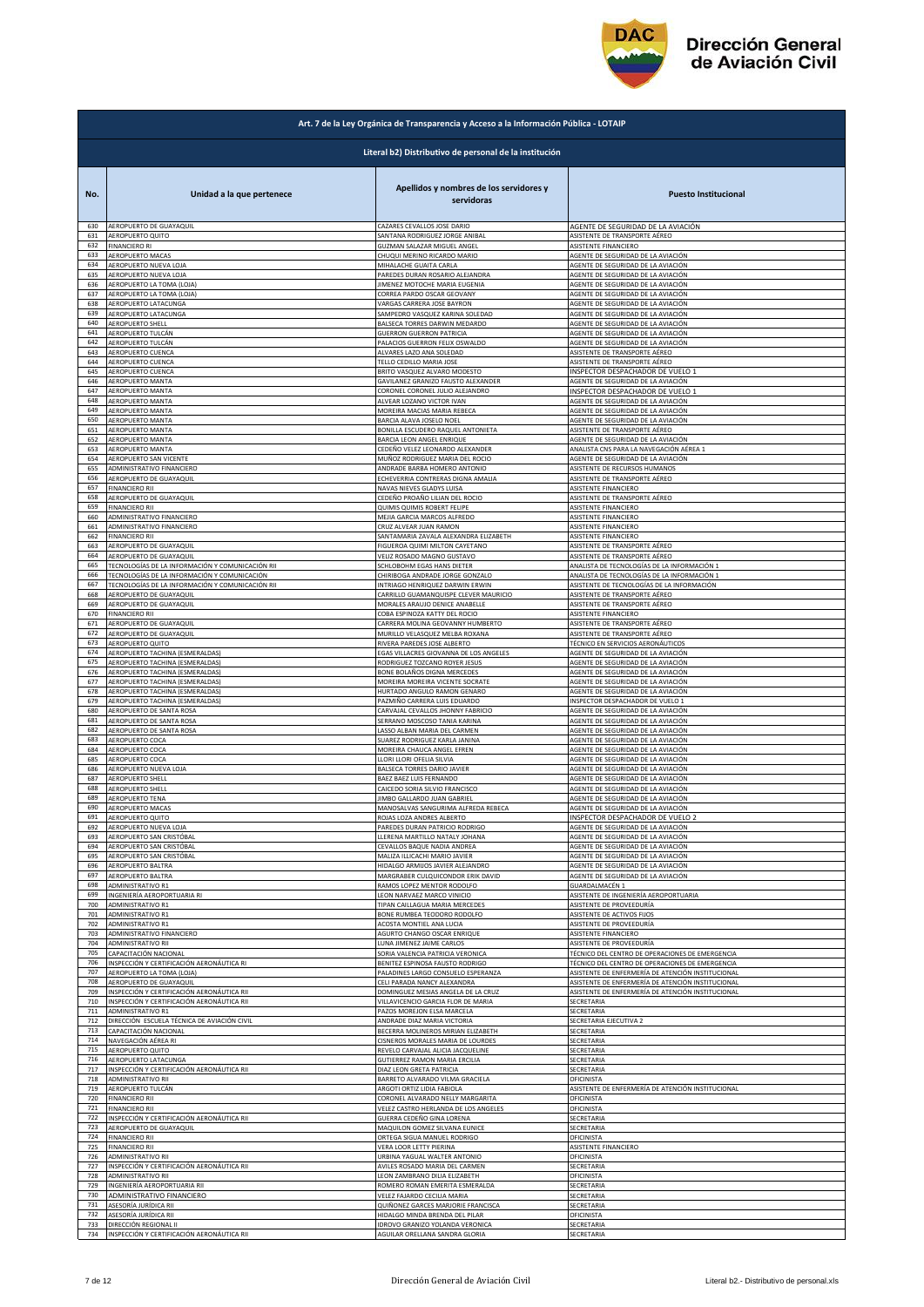

| Art. 7 de la Ley Orgánica de Transparencia y Acceso a la Información Pública - LOTAIP |                                                        |                                                                     |                                                            |  |
|---------------------------------------------------------------------------------------|--------------------------------------------------------|---------------------------------------------------------------------|------------------------------------------------------------|--|
|                                                                                       | Literal b2) Distributivo de personal de la institución |                                                                     |                                                            |  |
| No.                                                                                   | Unidad a la que pertenece                              | Apellidos y nombres de los servidores y<br>servidoras               | <b>Puesto Institucional</b>                                |  |
| 735                                                                                   | <b>ADMINISTRATIVO RII</b>                              | MONTALVAN PARRAGA DORA                                              | OFICINISTA                                                 |  |
| 736                                                                                   | TECNOLOGÍAS DE LA INFORMACIÓN Y COMUNICACIÓN RII       | RUALES ESPINOZA JUANA ELIZABETH                                     | SECRETARIA                                                 |  |
| 737                                                                                   | RECURSOS HUMANOS RII                                   | TORRES CANADAS ELSA LEONOR                                          | SECRETARIA                                                 |  |
| 738                                                                                   | <b>FINANCIERO RII</b>                                  | MELENDREZ PEREZ DOLORES MERCEDES                                    | ASISTENTE FINANCIERA                                       |  |
| 739                                                                                   | AEROPUERTO TACHINA (ESMERALDAS)                        | MARTINEZ BRAVO IRMA DEL ROCIO                                       | SECRETARIA                                                 |  |
| 740                                                                                   | AEROPUERTO TACHINA (ESMERALDAS)                        | PALACIOS MONTESDEOCA EDDWIN GABRIEL                                 | CHOFER                                                     |  |
| 741                                                                                   | AEROPUERTO DE SANTA ROSA                               | BARZALLO MOROCHO NARCISA DEL ROCIO                                  | SECRETARIA                                                 |  |
| 742                                                                                   | AEROPUERTO MACAS                                       | RODRIGUEZ NORIEGA GUADALUPE LUCINDA                                 | SECRETARIA                                                 |  |
| 743                                                                                   | GESTIÓN OPERATIVA EMPRESARIAL                          | CADENA CASTILLO EDISON ALBERTO                                      | TÉCNICO DE MANTENIMIENTO                                   |  |
| 744                                                                                   | <b>ADMINISTRATIVO R1</b>                               | YEPEZ GONZALES ALEX CRISTIAN                                        | CHOFER                                                     |  |
| 745                                                                                   | AEROPUERTO QUITO                                       | TOAPANTA ULLAURI RICHARD WILLIAM                                    | CHOFER                                                     |  |
| 746<br>747                                                                            | AEROPUERTO QUITO                                       | SILVA MORAN HUGO EDUARDO                                            | CHOFER<br>CHOFER                                           |  |
| 748                                                                                   | AEROPUERTO QUITO<br><b>ADMINISTRATIVO R1</b>           | ROMERO ALVARADO WILLIAM HERNAN<br>LOPEZ LAMA LUIS EFREN             | CHOFER                                                     |  |
| 749                                                                                   | NAVEGACIÓN AÉREA RI                                    | LEVOYER RAMIREZ EDUARDO PATRICIO                                    | CHOFER                                                     |  |
| 750                                                                                   | NAVEGACIÓN AÉREA RI                                    | CHELA GAIBOR DIEGO ALONSO                                           | CHOFER                                                     |  |
| 751                                                                                   | NAVEGACIÓN AÉREA RI                                    | BARRIGA CHICAIZA LUIS PAUL                                          | ANALISTA CNS PARA LA NAVEGACIÓN AÉREA 1                    |  |
| 752                                                                                   | ADMINISTRATIVO R1                                      | BAHAMONDE TIPAN NELSON OSWALDO                                      | CHOFER                                                     |  |
| 753                                                                                   | ADMINISTRATIVO R1                                      | AYERVE TOBAR ARMANDO ALEXANDER                                      | CHOFER                                                     |  |
| 754                                                                                   | GESTIÓN OPERATIVA EMPRESARIAL                          | RAMIREZ TAPIA JORGE RAFAEL                                          | TÉCNICO EN DESPACHO DE COMBUSTIBLE DE AVIACIÓN             |  |
| 755<br>756                                                                            | GESTIÓN OPERATIVA EMPRESARIAL                          | PACHECO CALDERON MIGUEL PATRICIO                                    | TÉCNICO EN DESPACHO DE COMBUSTIBLE DE AVIACIÓN             |  |
| 757                                                                                   | <b>ADMINISTRATIVO R1</b>                               | MANOBANDA REA JOSE AMABLE                                           | TÉCNICO EN SERVICIOS DE MANTENIMIENTO 1                    |  |
|                                                                                       | <b>ADMINISTRATIVO R1</b>                               | CRUZ GOMEZ FREDDY JESUS                                             | CHOFFE                                                     |  |
| 758                                                                                   | AEROPUERTO SALINAS                                     | RODRIGUEZ ROMERO KATIUSCA SORAYA                                    | CONSERJE                                                   |  |
| 759                                                                                   | NAVEGACIÓN AÉREA RI                                    | ALTAMIRANO GARRIDO ALEJANDRO GIOVANI                                | CHOFER                                                     |  |
| 760                                                                                   | DIRECCIÓN ESCUELA TÉCNICA DE AVIACIÓN CIVIL            | MESIAS VERGARA WILSON GERMAN                                        | ENCUADERNADOR                                              |  |
| 761                                                                                   | ADMINISTRATIVO R1                                      | RODRIGUEZ NEGRETE VICTOR HUGO                                       | TÉCNICO EN SERVICIOS DE MANTENIMIENTO 2                    |  |
| 762                                                                                   | AEROPUERTO QUITO                                       | HERRERA SOTO LENIN BERNARDO                                         | TÉCNICO EN SERVICIOS DE MANTENIMIENTO 1                    |  |
| 763                                                                                   | <b>ADMINISTRATIVO R1</b>                               | VERA VINUEZA LUIS IVAN                                              | CHOFER                                                     |  |
| 764                                                                                   | ADMINISTRATIVO R1                                      | USHIÑA PACHECO MARIO FABIAN                                         | CHOFER                                                     |  |
| 765                                                                                   | DIRECCIÓN ESCUELA TÉCNICA DE AVIACIÓN CIVIL            | ENRIQUEZ RUIZ CARMITA GRACIELA                                      | CONSERJE                                                   |  |
| 766                                                                                   | DIRECCIÓN ESCUELA TÉCNICA DE AVIACIÓN CIVIL            | PIEDRA ALMEIDA GLADIS JOVA                                          | CONSERJE                                                   |  |
| 767                                                                                   | ADMINISTRATIVO R1                                      | SAN PEDRO MALAGON LETICIA CECIBEL                                   | CONSERJE                                                   |  |
| 768                                                                                   | GESTIÓN OPERATIVA EMPRESARIAL                          | GUZMAN QUIROZ LUIS ANDRES                                           | TÉCNICO EN DESPACHO DE COMBUSTIBLE DE AVIACIÓN             |  |
| 769                                                                                   | AEROPUERTO DE GUAYAQUIL                                | TOAPANTA ARIAS MILTON JACINTO                                       | TÉCNICO EN SERVICIOS DE MANTENIMIENTO 1                    |  |
| 770                                                                                   | AEROPUERTO DE GUAYAQUIL                                | ACUÑA SALAZAR MELANY VALERIA                                        | CONTROLADOR DE AERÓDROMO 1                                 |  |
| 771                                                                                   | <b>ADMINISTRATIVO R1</b>                               | CHASILUISA ESCOBAR MARIO ROSENDO                                    | TÉCNICO EN SERVICIOS DE MANTENIMIENTO 1                    |  |
| 772                                                                                   | <b>ADMINISTRATIVO R1</b>                               | CALISPA PILICITA LUIS ARTURO                                        | CHOFER                                                     |  |
| 773<br>774                                                                            | ADMINISTRATIVO R1                                      | PIEDRA SANCHEZ EDISON ERNESTO                                       | CHOFER                                                     |  |
| 775                                                                                   | <b>ADMINISTRATIVO R1</b>                               | HIDALGO LLANO WILSON ALBERTO                                        | CHOFER                                                     |  |
|                                                                                       | AEROPUERTO QUITO                                       | CHISAGUANO PILLAJO GALO MANUEL                                      | CONSERJE                                                   |  |
| 776                                                                                   | <b>ADMINISTRATIVO R1</b>                               | LINCANGO ALVARO JOSE LUIS                                           | CHOFER                                                     |  |
| 777                                                                                   | ADMINISTRATIVO R1                                      | ANDRADE AGUIRRE FRANKLIN IVAN                                       | TÉCNICO EN SERVICIOS DE MANTENIMIENTO 2                    |  |
| 778                                                                                   | ADMINISTRATIVO R1                                      | MENDEZ JARAMILLO ANGEL RAUL                                         | CHOFER                                                     |  |
| 779                                                                                   | GESTIÓN OPERATIVA EMPRESARIAL                          | MEDINA VASQUEZ PAOLO CESAR                                          | TÉCNICO EN DESPACHO DE COMBUSTIBLE DE AVIACIÓN             |  |
| 780                                                                                   | GESTIÓN OPERATIVA EMPRESARIAL                          | ROMERO TOLEDO PATRICIO TRAJANO                                      | TÉCNICO EN DESPACHO DE COMBUSTIBLE DE AVIACIÓN             |  |
| 781                                                                                   | AEROPUERTO LA TOMA (LOJA)                              | NARVAEZ ROGELIO                                                     | BOMBERO AERONÁUTICO                                        |  |
| 782                                                                                   | AEROPUERTO LA TOMA (LOJA)                              | LOYOLA MORA LEONEL ALBERTO                                          | BOMBERO AERONÁUTICO                                        |  |
| 783                                                                                   | AEROPUERTO LA TOMA (LOJA)                              | CORDOVA LUZURIAGA JUAN CARLOS                                       | BOMBERO AERONÁUTICO                                        |  |
| 784                                                                                   | AEROPUERTO LA TOMA (LOJA)                              | CHAMBA RAMON EDUARDO BOLIVAR                                        | BOMBERO AERONÁUTICO                                        |  |
| 785                                                                                   | AEROPUERTO LATACUNGA                                   | ARMENDARIZ CAICEDO VICTOR HUGO                                      | BOMBERO AERONÁUTICO                                        |  |
| 786                                                                                   | AEROPUERTO LATACUNGA                                   | HIDALGO MORENO HUGO FERNANDO                                        | BOMBERO AERONÁUTICO                                        |  |
| 787                                                                                   | AEROPUERTO LATACUNGA                                   | MORENO RIOS WALTER GUILLERMO                                        | BOMBERO AERONÁUTICO                                        |  |
| 788                                                                                   | AEROPUERTO LATACUNGA                                   | MARTINEZ BUSTILLOS WILLIAM PATRICIO                                 | BOMBERO AERONÁUTICO                                        |  |
| 789                                                                                   | AEROPUERTO LATACUNGA                                   | SEGOVIA PAZMIÑO FLAVIO FERNANDO                                     | BOMBERO AERONÁUTICO                                        |  |
| 790                                                                                   | AEROPUERTO LATACUNGA                                   | QUINALUISA SHULCA IVAN ESTUARDO                                     | BOMBERO AERONÁUTICO                                        |  |
| 791                                                                                   | AEROPUERTO LATACUNGA                                   | ALBAN TOVAR EDMUNDO MARCELO                                         | BOMBERO AERONÁUTICO                                        |  |
| 792                                                                                   | AEROPUERTO LATACUNGA                                   | GUACHO SALAZAR JHON KLEBER                                          | BOMBERO AERONÁUTICO                                        |  |
| 793<br>794                                                                            | AEROPUERTO LATACUNGA<br>AEROPUERTO LATACUNGA           | LEON ARROYO ROGHER IGNACIO                                          | BOMBERO AERONÁUTICO                                        |  |
| 795                                                                                   | AERORLIERTO LATACUNGA                                  | GUANO TOAPANTA CARLOS PATRICIO<br><b>THNALATA ASOLILLUS ARMANDO</b> | TÉCNICO EN DESPACHO DE COMBUSTIBLE DE AVIACIÓN<br>GUARDIÁN |  |
| 796                                                                                   | AEROPUERTO LATACUNGA                                   | TOAPANTA PILA ALVARO RODRIGO                                        | ANALISTA CNS PARA LA NAVEGACIÓN AÉREA 1                    |  |
| 797                                                                                   | GESTIÓN OPERATIVA EMPRESARIAL                          | PAREDES TAPIA GUIDO GIOVANI                                         | TÉCNICO EN DESPACHO DE COMBUSTIBLE DE AVIACIÓN             |  |
| 798                                                                                   | GESTIÓN OPERATIVA EMPRESARIAL                          | MOREIRA GARCIA MARIO VEYROT                                         | TÉCNICO EN DESPACHO DE COMBUSTIBLE DE AVIACIÓN             |  |
| 799                                                                                   | GESTIÓN OPERATIVA EMPRESARIAL                          | NAVEDA NARANJO FRANKLIN WLADIMIR                                    | TÉCNICO EN DESPACHO DE COMBUSTIBLE DE AVIACIÓN             |  |
| 800                                                                                   | <b>AEROPUERTO MANTA</b>                                | PAZMIÑO CONRADO MARCO VINICIO                                       | BOMBERO AERONÁUTICO                                        |  |
| 801                                                                                   | AEROPUERTO MANTA                                       | MOLINA CAICEDO FRANCISCO JAVIER                                     | CONTROLADOR DE AERÓDROMO 1                                 |  |
| 802                                                                                   | AEROPUERTO MACAS                                       | FALCONY HIDALGO ROLANDO EUGENIO                                     | BOMBERO AERONÁUTICO                                        |  |
| 803                                                                                   | AEROPUERTO LATACUNGA                                   | DEFAZ CAJAS MARCO ANTONIO                                           | BOMBERO AERONÁUTICO                                        |  |
| 804                                                                                   | AEROPUERTO LATACUNGA                                   | CAMPAÑA CAICEDO VICTOR HUGO                                         | BOMBERO AERONÁUTICO                                        |  |
| 805                                                                                   | AEROPUERTO LATACUNGA                                   | CAIZA VEINTIMILLA JOSE LUIS                                         | BOMBERO AERONÁUTICO                                        |  |
| 806                                                                                   | AEROPUERTO LATACUNGA                                   | LUGMANIA CALDERON MARCO ALCIDES                                     | BOMBERO AERONÁUTICO                                        |  |
| 807                                                                                   | AEROPUERTO LATACUNGA                                   | ANCHATIPAN NAVAS LUIS ARTURO                                        | TÉCNICO EN SERVICIOS DE MANTENIMIENTO 2                    |  |
| 808                                                                                   | AEROPUERTO LATACUNGA                                   | GUTIERREZ BONILLA HUGO PATRICIO                                     | BOMBERO AERONÁUTICO                                        |  |
| 809                                                                                   | AEROPUERTO SHELL                                       | RUIZ SOSA MARIO VINICIO                                             | BOMBERO AERONÁUTICO                                        |  |
| 810                                                                                   | AEROPUERTO TULCÁN                                      | VILLARREAL YANDUN JOSE LUIS                                         | BOMBERO AERONÁUTICO                                        |  |
| 811                                                                                   | AEROPUERTO TULCÁN                                      | MORILLO BOLAÑOS AMILCAR EUGENIO                                     | BOMBERO AERONÁUTICO                                        |  |
| 812                                                                                   | AEROPUERTO TULCÁN                                      | LIMA MEJIA SEGUNDO JOSE PEDRO                                       | BOMBERO AERONÁUTICO                                        |  |
| 813                                                                                   | AEROPUERTO TULCÁN                                      | DEL HIERRO ORTEGA GALO GERMAN                                       | BOMBERO AERONÁUTICO                                        |  |
| 814                                                                                   | AEROPUERTO TULCÁN                                      | MARTINEZ GUZMAN MANUEL MESIAS                                       | CHOFER                                                     |  |
| 815                                                                                   | AEROPUERTO TULCÁN                                      | CHUGA VILLARREAL WILSON ALFREDO                                     | CHOFER                                                     |  |
| 816                                                                                   | AEROPUERTO TULCÁN                                      | JATIVA GARCIA XAVIER FERNANDO                                       | BOMBERO AERONÁUTICO                                        |  |
| 817                                                                                   | AEROPUERTO CUENCA                                      | GORDILLO GUINGLA ESTUARDO GERMAN                                    | CHOFER                                                     |  |
| 818                                                                                   | AEROPUERTO LA TOMA (LOJA)                              | SALTOS MOYANO BENJAMIN AURELIO                                      | CHOFER                                                     |  |
| 819                                                                                   | AEROPUERTO CUENCA                                      | CHIMBO GRANDA SERGIO ANTONIO                                        | CHOFER                                                     |  |
| 820                                                                                   | AEROPUERTO MANTA                                       | VIVANCO CALVA JORGE ALFREDO                                         | BOMBERO AERONÁUTICO                                        |  |
| 821                                                                                   | AEROPUERTO LA TOMA (LOJA)                              | UCHUARI CAJILIMA MARIO BALTAZAR                                     | BOMBERO AERONÁUTICO                                        |  |
| 822                                                                                   | AEROPUERTO MANTA                                       | SANDOVAL LOPEZ OSCAR ALFREDO                                        | BOMBERO AERONÁUTICO                                        |  |
| 823                                                                                   | AEROPUERTO QUITO                                       | <b>ZA VIERA LEOPOLDO FERNANDO</b>                                   | BOMBERO AERONÁUTICO                                        |  |
| 824                                                                                   | AEROPUERTO MANTA                                       | CASTILLO RUEDA JUAN CARLOS                                          | BOMBERO AERONÁUTICO                                        |  |
| 825                                                                                   | AEROPUERTO MANTA                                       | AGUILERA CARRILLO CARLOS MARCELO                                    | BOMBERO AERONÁUTICO                                        |  |
| 826                                                                                   | AEROPUERTO MANTA                                       | GUZMAN FREIRE STALIN BLADIMIR                                       | INSPECTOR DESPACHADOR DE VUELO 2                           |  |
| 827                                                                                   | GESTIÓN OPERATIVA EMPRESARIAL                          | VELIZ CASTRO JAIME JAVIER                                           | TÉCNICO EN DESPACHO DE COMBUSTIBLE DE AVIACIÓN             |  |
| 828                                                                                   | AEROPUERTO MANTA                                       | SALCEDO LEON JOB GUILLERMO                                          | CHOFER                                                     |  |
| 829                                                                                   | GESTIÓN OPERATIVA EMPRESARIAL                          | QUIÑONEZ CORTEZ JUAN CARLOS                                         | TÉCNICO EN DESPACHO DE COMBUSTIBLE DE AVIACIÓN             |  |
| 830                                                                                   | <b>AEROPUERTO MANTA</b>                                | CHAVEZ NEVAREZ DINO RODOLFO AUGUSTO                                 | BOMBERO AERONÁUTICO                                        |  |
| 831                                                                                   | AEROPUERTO SAN VICENTE                                 | MOREIRA ANDRADE RAMON AMANDO                                        | CHOFFR                                                     |  |
| 832                                                                                   | GESTIÓN OPERATIVA EMPRESARIAL                          | HERNANDEZ ZAMBRANO MARIO HONORIO                                    | TÉCNICO EN DESPACHO DE COMBUSTIBLE DE AVIACIÓN             |  |
| 833                                                                                   | AEROPUERTO MANTA                                       | INTRIAGO TORRES JUAN EFREN                                          | BOMBERO AERONÁUTICO                                        |  |
| 834                                                                                   | <b>AEROPUERTO MANTA</b>                                | CHAVEZ VASQUEZ MANUEL ABELARDO                                      | BOMBERO AERONÁUTICO                                        |  |
| 835<br>836                                                                            | AEROPUERTO SAN VICENTE                                 | QUIROZ BARRETO JOSE ANTONIO                                         | BOMBERO AERONÁUTICO                                        |  |
| 837                                                                                   | AEROPUERTO MANTA                                       | SALAZAR TELLO ANGEL JESUS                                           | TÉCNICO EN SERVICIOS DE MANTENIMIENTO 1                    |  |
|                                                                                       | GESTIÓN OPERATIVA EMPRESARIAL                          | LOPEZ MOREIRA JOSE SANTIAGO                                         | TÉCNICO EN DESPACHO DE COMBUSTIBLE DE AVIACIÓN             |  |
| 838                                                                                   | ADMINISTRATIVO RII                                     | NIETO HENRIQUEZ HECTOR AGUSTIN                                      | CHOFER                                                     |  |
| 839                                                                                   | NAVEGACIÓN AÉREA RII                                   | LOZA QUIZPE JACINTO ARMANDO                                         | CHOFER                                                     |  |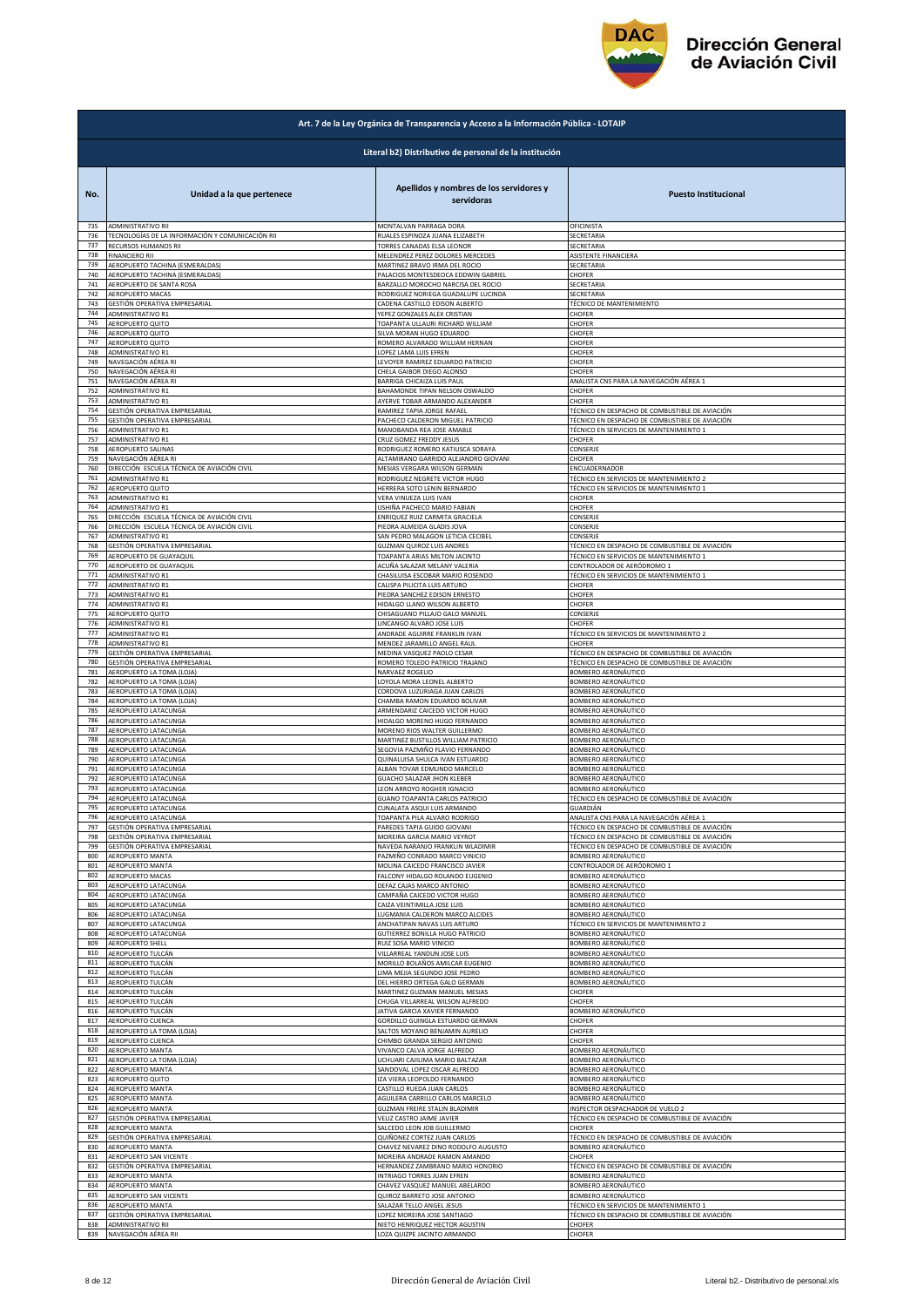

|     | Art. 7 de la Ley Orgánica de Transparencia y Acceso a la Información Pública - LOTAIP |                                                        |                                                |  |
|-----|---------------------------------------------------------------------------------------|--------------------------------------------------------|------------------------------------------------|--|
|     |                                                                                       | Literal b2) Distributivo de personal de la institución |                                                |  |
| No. | Unidad a la que pertenece                                                             | Apellidos y nombres de los servidores y<br>servidoras  | <b>Puesto Institucional</b>                    |  |
| 840 | ADMINISTRATIVO RII                                                                    | CARPIO SANCHEZ LUIS OMAR                               | CHOFER                                         |  |
| 841 | AEROPUERTO DE GUAYAQUIL                                                               | CAJAS SILVA GONZALO VINICIO                            | TÉCNICO EN SERVICIOS DE MANTENIMIENTO 1        |  |
| 842 | NAVEGACIÓN AÉREA RII                                                                  | QUIMIS INDACOCHEA FREDDY NARCISO                       | CHOFER                                         |  |
| 843 | AEROPUERTO DE GUAYAQUIL                                                               | ESPINOZA ROMERO JOSE BOLIVAR                           | CHOFER                                         |  |
| 844 | AEROPUERTO DE GUAYAQUIL                                                               | CAICEDO DE LA CRUZ RIGOBERTO JAVIER                    | TÉCNICO EN SERVICIOS DE MANTENIMIENTO 2        |  |
| 845 | AEROPUERTO DE GUAYAQUIL                                                               | VEGA PIGUAVE ENRIQUE YARI                              | TÉCNICO EN SERVICIOS DE MANTENIMIENTO 1        |  |
| 846 | INSPECCIÓN Y CERTIFICACIÓN AERONÁUTICA RII                                            | ZUÑIGA ROSAS MANUEL EDUARDO                            | INTENDENTE INSPECTOR PILOTO DE CONTROL         |  |
| 847 | INSPECCIÓN Y CERTIFICACIÓN AERONÁUTICA RII                                            | BASTIDAS CHAMORRO RICARDO SECUNDINO                    | INTENDENTE INSPECTOR PILOTO DE CONTROL         |  |
| 848 | NAVEGACIÓN AÉREA RII                                                                  | BAÑOS ALVARADO SEGUNDO GILBERTO                        | CHOFER                                         |  |
| 849 | COMERCIALIZACIÓN ESPACIOS AEROPORTUARIOS E INMUEBLES RII                              | SEGOVIA BONILLA CARLOS ALEJANDRO                       | ANALISTA DE COMERCIALIZACIÓN 1                 |  |
| 850 | COMERCIALIZACIÓN ESPACIOS AEROPORTUARIOS E INMUEBLES RII                              | JUNCO NOBOA MARIA CRISTINA                             | ASISTENTE DE INGENIERÍA AEROPORTUARIA          |  |
| 851 | AEROPUERTO DE SANTA ROSA                                                              | CERVANTES ENGRACIA JULIO AUGUSTO                       | BOMBERO AERONÁUTICO                            |  |
| 852 | RECURSOS HUMANOS RII                                                                  | HIDALGO MINDA LUIS ALBERTO                             | CONSERJE                                       |  |
| 853 | AEROPUERTO DE GUAYAQUIL                                                               | AVILES SUAREZ JOHN WILLIAN                             | TÉCNICO EN SERVICIOS DE MANTENIMIENTO 1        |  |
| 854 | NAVEGACIÓN AÉREA RII                                                                  | BUENO VILLACIS FRANCISCO JAVIER                        | CHOFER                                         |  |
| 855 | ADMINISTRATIVO RII                                                                    | CABANILLA GOMEZ LUIS ENRIQUE                           | CHOFER                                         |  |
| 856 | AEROPUERTO DE GUAYAQUIL                                                               | FRANCO VICUÑA CESAR ERNESTO                            | TÉCNICO EN SERVICIOS DE MANTENIMIENTO 1        |  |
| 857 | ADMINISTRATIVO RII                                                                    | ASTUDILLO VILLACIS FREDI ELIECER                       | CHOFER                                         |  |
| 858 | <b>FINANCIERO RII</b>                                                                 | RAMIREZ ALCIVAR IVAN GIOVANNI                          | CONSERJE                                       |  |
| 859 | NAVEGACIÓN AÉREA RI                                                                   | AYALA PUNIN LENIN MARCEL                               | INSPECTOR DE NAVEGACIÓN AÉREA CNS              |  |
| 860 | AEROPUERTO DE GUAYAQUIL                                                               | BARRENO PARRA RAMON EDELBERTO                          | GUARDIÁN                                       |  |
| 861 | ADMINISTRATIVO RII                                                                    | PACHECO MOSQUERA COLON ELIAS                           | TÉCNICO EN SERVICIOS DE MANTENIMIENTO 1        |  |
| 862 | AEROPUERTO DE GUAYAQUIL                                                               | VILLACIS MORA RODRIGO WILFRIDO                         | CHOFER                                         |  |
| 863 | AEROPUERTO DE SANTA ROSA                                                              | VIVANCO ESPINOZA ALEXANDER EFREN                       | BOMBERO AERONÁUTICO                            |  |
| 864 | SEGURIDAD Y PREVENCIÓN AERONÁUTICA RII                                                | MONTEROS ESPINOZA PORFIRIO ISAAC                       | BOMBERO AERONÁUTICO                            |  |
| 865 | AEROPUERTO DE GUAYAQUIL                                                               | MEDINA YAGUAL WILSON GIOVANNI                          | TÉCNICO EN SERVICIOS DE MANTENIMIENTO 2        |  |
| 866 | AEROPUERTO DE GUAYAQUIL                                                               | RAMOS BARBA ROGELIO RAMIRO                             | TÉCNICO EN SERVICIOS DE MANTENIMIENTO 2        |  |
| 867 | AEROPUERTO DE GUAYAQUIL                                                               | SALAZAR ANDACHI HEYDI ARIEL                            | ASISTENTE DE TRANSPORTE AÉREO                  |  |
| 868 | AEROPUERTO DE GUAYAQUIL                                                               | FRANCO FERRUZOLA GABRIEL FERNANDO                      | CONTROLADOR DE AERÓDROMO 1                     |  |
| 869 | DIRECCIÓN REGIONAL II                                                                 | COELLO CABRERA LUIS JOHN                               | CONSERJE                                       |  |
| 870 | ADMINISTRATIVO RII                                                                    | CARABALI SANCHEZ MANUEL JESUS                          | CHOFER                                         |  |
| 871 | RECURSOS HUMANOS RIII                                                                 | REYES RODAS MONICA BALBINA                             | ASISTENTE DE RECURSOS HUMANOS                  |  |
| 872 | RECURSOS HUMANOS RIII                                                                 | RIOFRIO OLALLA ANITA CRISTINA                          | ANALISTA DE RECURSOS HUMANOS 1                 |  |
| 873 | SEGURIDAD Y PREVENCIÓN AERONÁUTICA RI                                                 | CARRERA CORO CRISTIAN JAVIER                           | TÉCNICO EN SERVICIO EN MANTENIMIENTO 1         |  |
| 874 | INGENIERIA AEROPORTUARIA RI                                                           | GARCIA CARRERA ANA GABRIELA                            | ANALISTA DE INGENIERIA AEROPORTUARIA 1         |  |
| 875 | AEROPUERTO DE GUAYAQUIL                                                               | VINCES SANTOS STALIN IVAN                              | CHOFER                                         |  |
| 876 | AEROPUERTO LA TOMA (LOJA)                                                             | CASTILLO CARRION DARWIN ALBERTO                        | BOMBERO AERONÁUTICO                            |  |
| 877 | AEROPUERTO DE GUAYAQUIL                                                               | ALMEIDA CASTRO JOFFRE ANTONIO                          | BOMBERO AERONÁUTICO                            |  |
| 878 | AEROPUERTO TACHINA (ESMERALDAS)                                                       | BAUTISTA VELASCO CRISTHIAN YOVANY                      | GUARDIÁN                                       |  |
| 879 | AEROPUERTO TACHINA (ESMERALDAS)                                                       | LASSO RODRIGUEZ JUAN JOSE                              | BOMBERO AERONÁUTICO                            |  |
| 880 | AEROPUERTO TACHINA (ESMERALDAS)                                                       | <b>GARZON POZO ERICK RITCHARI</b>                      | BOMBERO AERONÁUTICO                            |  |
| 881 | AEROPUERTO TACHINA (ESMERALDAS)                                                       | PARRA MORALES ALEX SANTIAGO                            | BOMBERO AERONÁUTICO                            |  |
| 882 | AEROPUERTO TACHINA (ESMERALDAS)                                                       | SIMBA DE LA CRUZ JHONN JAIRO                           | BOMBERO AERONÁUTICO                            |  |
| 883 | GESTIÓN OPERATIVA EMPRESARIAL                                                         | BUSTAMANTE YOR PAQUITO                                 | TÉCNICO EN DESPACHO DE COMBUSTIBLE DE AVIACIÓN |  |
| 884 | AEROPUERTO TACHINA (ESMERALDAS)                                                       | PRADO GARCIA DAVID BALDEMAR                            | CHOFER                                         |  |
| 885 | AEROPUERTO TACHINA (ESMERALDAS)                                                       | CANCIO CHEME EXON CLARD                                | GUARDIÁN                                       |  |
| 886 | AEROPUERTO MACAS                                                                      | MATAMOROS ESPINOZA JOSE ALEXANDER                      | GUARDIÁN                                       |  |
| 887 | AEROPUERTO COCA                                                                       | PALADINES ALAVA JOHN ALFREDO                           | AGENTE DE SEGURIDAD DE LA AVIACIÓN             |  |
| 888 | AEROPUERTO COCA                                                                       | CHAMBA ALBERCA JAIRO JOSE                              | CONTROLADOR DE AERÓDROMO 1                     |  |
| 889 | NAVEGACIÓN AÉREA RII                                                                  | PINTADO MORALES JUAN CARLOS                            | BOMBERO AERONÁUTICO                            |  |
| 890 | AEROPUERTO DE SANTA ROSA                                                              | IMENEZ BENITEZ SEGUNDO ALEJANDRO                       | BOMBERO AERONÁUTICO                            |  |
| 891 | AEROPUERTO DE SANTA ROSA                                                              | LEON LOZANO ANDERSON MAX                               | BOMBERO AERONÁUTICO                            |  |
| 892 | AEROPUERTO DE SANTA ROSA                                                              | AJILA CHAPIN HUMBERTO STALIN                           | BOMBERO AERONÁUTICO                            |  |
| 893 | AEROPUERTO DE SANTA ROSA                                                              | VASQUEZ LAINES WILSON JAVIER                           | BOMBERO AERONÁUTICO                            |  |
| 894 | SEGURIDAD Y PREVENCIÓN AERONÁUTICA RII                                                | HOLGUIN SOTO EDDIE GREGORIO                            | BOMBERO AERONÁUTICO                            |  |
| 895 | SEGURIDAD Y PREVENCIÓN AERONÁUTICA RI                                                 | ALOMOTO ANALUISA FREDY FABIAN                          | SUPERVISOR DE SEGURIDAD DE LA AVIACIÓN         |  |
| 896 | AEROPUERTO DE SANTA ROSA                                                              | RODAS ORELLANA ENRIQUE JONAS ALEJANDRO                 | BOMBERO AERONÁUTICO                            |  |
| 897 | AEROPUERTO DE SANTA ROSA                                                              | ARBOLEDA BRIONES LEOPOLDO ERNESTO                      | BOMBERO AERONÁUTICO                            |  |
| 898 | AEROPUERTO DE SANTA ROSA                                                              | URDIN SURIAGA ELDER ERMEL                              | BOMBERO AERONÁUTICO                            |  |
| 899 | AEROPUERTO DE GUAYAQUIL                                                               | HIDALGO MINDA WASHINGTON EMILIO                        | BOMBERO AERONÁUTICO                            |  |
| 900 | AEROPUERTO COCA                                                                       | TROYA GARZON NELSON VIRGILIO                           | BOMBERO AERONÁUTICO                            |  |
| 901 | AEROPUERTO SHELL                                                                      | ROMERO CONSTANTE OSCAR RODRIGO                         | BOMBERO AERONÁUTICO                            |  |
| 902 | AEROPUERTO COCA                                                                       | CONDO NOA CARLIN LIBERATO                              | GUARDIÁN                                       |  |
| 903 | AEROPUERTO COCA                                                                       | DUMAN LLIGUICHUZHCA JOSE CARLOS JULIO                  | <b>BOMBERO AERONÁUTICO</b>                     |  |
| 904 | AEROPUERTO COCA                                                                       | TOSCANO SANCHEZ JORGE ALEJANDRO                        | BOMBERO AERONÁUTICO                            |  |
| 905 | AEROPUERTO COCA                                                                       | REYES VARGAS JOSE LUIS                                 | BOMBERO AERONÁUTICO                            |  |
| 906 | AEROPUERTO COCA                                                                       | DALGO UQUILLAS FAUSTO RUFINO                           | BOMBERO AERONÁUTICO                            |  |
| 907 | AEROPUERTO COCA                                                                       | QUISHPE CHASIQUIZA SEGUNDO RODRIGO                     | BOMBERO AERONÁUTICO                            |  |
| 908 | AEROPUERTO COCA                                                                       | CASTRO GUERRERO SEGUNDO RENE                           | BOMBERO AERONÁUTICO                            |  |
| 909 | AEROPUERTO COCA                                                                       | LINCANGO ALVARO NELSON RODRIGO                         | BOMBERO AERONÁUTICO                            |  |
| 910 | AEROPUERTO COCA                                                                       | ALEMAN CRIOLLO ALFREDO EFRAIN                          | BOMBERO AERONÁUTICO                            |  |
| 911 | AEROPUERTO COCA                                                                       | IMENEZ PARDO JULIO CESAR                               | BOMBERO AERONÁUTICO                            |  |
| 912 | AEROPUERTO COCA                                                                       | CHASI MERA ANGEL EDUARDO                               | AGENTE DE SEGURIDAD DE LA AVIACIÓN             |  |
| 913 | AEROPUERTO NUEVA LOJA                                                                 | GUERRERO JIMENEZ RAMIRO GUSTAVO                        | BOMBERO AERONÁUTICO                            |  |
| 914 | AEROPUERTO NUEVA LOJA                                                                 | BONE CARVAJAL HERMINIO VLADIMIR                        | BOMBERO AERONÁUTICO                            |  |
| 915 | AEROPUERTO NUEVA LOJA                                                                 | CALDERON CHIMBO MARCO FLORENTINO                       | BOMBERO AERONÁUTICO                            |  |
| 916 | AEROPUERTO NUEVA LOJA                                                                 | GUAMAN PAGUAY ERALDO HOMERO                            | <b>BOMBERO AERONÁUTICO</b>                     |  |
| 917 | AEROPUERTO NUEVA LOJA                                                                 | NUÑEZ SILVA DANILO AGAPITO                             | BOMBERO AERONÁUTICO                            |  |
| 918 | AEROPUERTO NUEVA LOJA                                                                 | ALVARADO ALVARADO NORMAN OSWALDO                       | BOMBERO AERONÁUTICO                            |  |
| 919 | AEROPUERTO NUEVA LOJA                                                                 | LOAYZA OCHOA JORGE VISMAR                              | BOMBERO AERONÁUTICO                            |  |
| 920 | AEROPUERTO NUEVA LOJA                                                                 | OÑATE LAZO CARLOS ALFREDO                              | ANALISTA CNS PARA LA NAVEGACIÓN AÉREA 1        |  |
| 921 | AEROPUERTO SHELL                                                                      | GAVIDIA ROBALINO MARCO VICENTE                         | 3OMBERO AERONÁUTICO                            |  |
| 922 | <b>AEROPUERTO SHELL</b>                                                               | ASSO HUGO MANUEL                                       | BOMBERO AERONÁUTICO                            |  |
| 923 | AEROPUERTO SHELL                                                                      | ORTIZ SUAREZ HECTOR GONZALO                            | GUARDIÁN                                       |  |
| 924 | AEROPUERTO TENA                                                                       | GUAMAN MENDOZA POLIVIO MESIAS                          | BOMBERO AERONÁUTICO                            |  |
| 925 | AEROPUERTO SHELL                                                                      | ARIAS VELASCO WILLIAN EDUARDO                          | BOMBERO AERONÁUTICO                            |  |
| 926 | AEROPUERTO SHELL                                                                      | CHANCUSIG CHANCUSIG MARIO FERNANDO                     | ANALISTA CNS PARA LA NAVEGACIÓN AÉREA 1        |  |
| 927 | AEROPUERTO LATACUNGA                                                                  | ALVAREZ MOLINA CARLOS GILBERTO                         | BOMBERO AERONÁUTICO                            |  |
| 928 | AEROPUERTO TENA                                                                       | MIRANDA CASTRO GALO FAVIAN                             | BOMBERO AERONÁUTICO                            |  |
| 929 | AEROPUERTO TENA                                                                       | GREFA RIVADENEYRA HECTOR MARCELO                       | GUARDIÁN                                       |  |
| 930 | AEROPUERTO MACAS                                                                      | GRANDA ALARCON RODRIGO VINICIO                         | BOMBERO AERONÁUTICO                            |  |
| 931 | AEROPUERTO MACAS                                                                      | PALACIOS JARAMILLO GONZALO WILLAN                      | BOMBERO AERONÁUTICO                            |  |
| 932 | AEROPUERTO MACAS                                                                      | MOLINA ESPINOZA JORGE WILFRIDO                         | BOMBERO AERONÁUTICO                            |  |
| 933 | AEROPUERTO TENA                                                                       | GAVILANES ALTAMIRANO EDISON XAVIER                     | BOMBERO AERONÁUTICO                            |  |
| 934 | AEROPUERTO MACAS                                                                      | ASCANO FREIRE CARLOS RAUL                              | BOMBERO AERONÁUTICO                            |  |
| 935 | AEROPUERTO MACAS                                                                      | COZAR AGUAYO GUILLERMO RAFAEI                          | BOMBERO AERONÁUTICO                            |  |
| 936 | AEROPUERTO SAN CRISTÓBAL                                                              | ALVARADO CELI ANGEL BENIGNO                            | BOMBERO AERONÁUTICO                            |  |
| 937 | AEROPUERTO SAN CRISTÓBAL                                                              | ORTEGA SANDOVAL JHONNY PAUL                            | BOMBERO AERONÁUTICO                            |  |
| 938 | AEROPUERTO SAN CRISTÓBAL                                                              | PALATE SAILEMA SEGUNDO MANUEL                          | BOMBERO AERONÁUTICO                            |  |
| 939 | AEROPUERTO SAN CRISTÓBAL                                                              | CHAUCA PALLO CARLOS MAURICIO                           | BOMBERO AERONÁUTICO                            |  |
| 940 | AEROPUERTO DE ISABELA                                                                 | CONTRERAS DELGADO PEDRO JAVIER                         | BOMBERO AERONÁUTICO                            |  |
| 941 | AEROPUERTO DE ISABELA                                                                 | CEVALLOS LUNA ALFONSO ROBERTO                          | BOMBERO AERONÁUTICO                            |  |
| 942 | AEROPUERTO BALTRA                                                                     | ROMERO IBARRA IVAN AQUILES                             | BOMBERO AERONÁUTICO                            |  |
| 943 | ADMINISTRATIVO RIII                                                                   | LOMBEIDA VERGARA EDGAR HERNAN                          | CHOFER                                         |  |
| 944 | AEROPUERTO DE SANTA ROSA                                                              | STERLING HERNANDEZ ERWIN ULIANOV                       | BOMBERO AERONÁUTICO                            |  |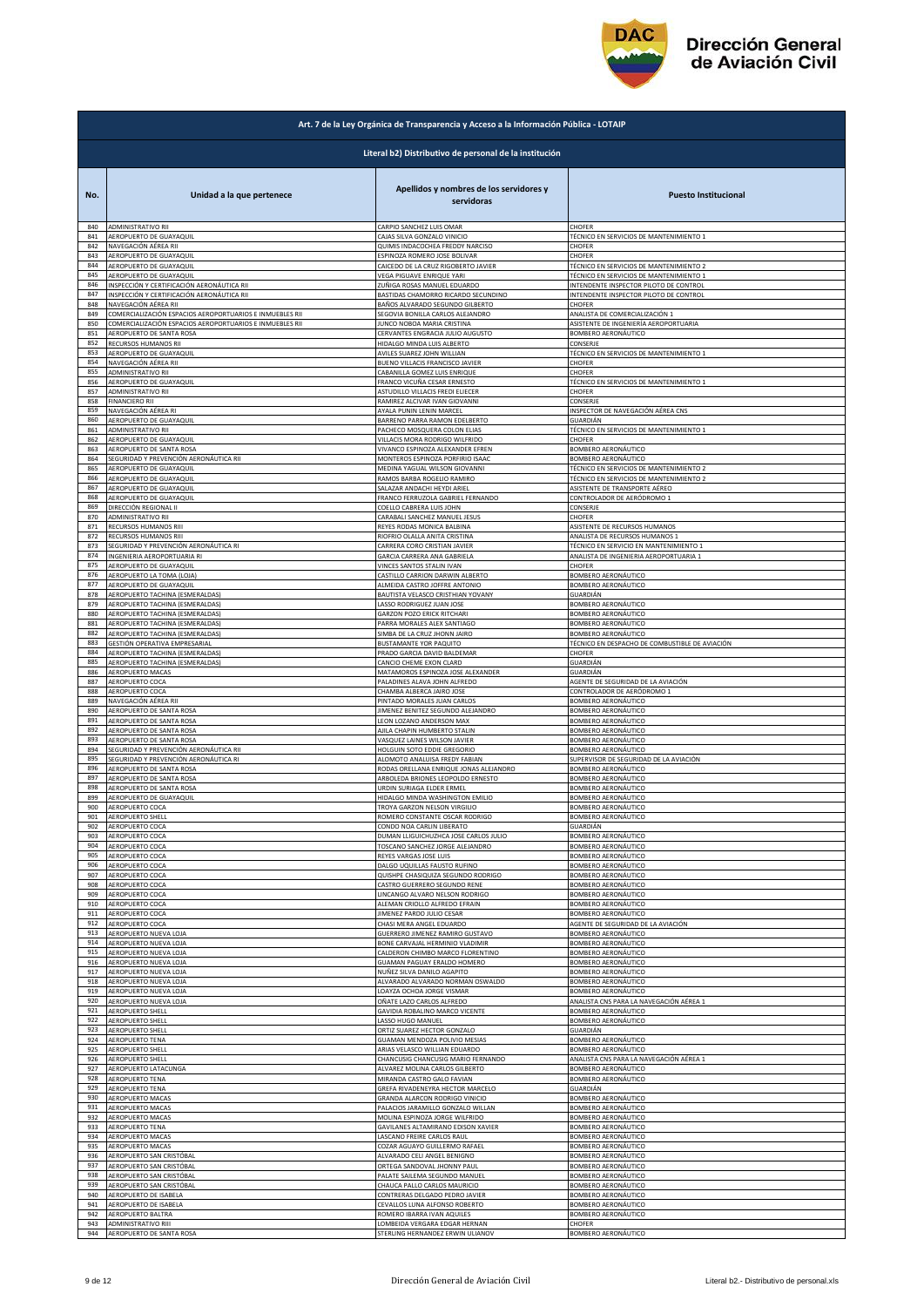

|                      | Art. 7 de la Ley Orgánica de Transparencia y Acceso a la Información Pública - LOTAIP |                                                                                               |                                                                                                                |  |
|----------------------|---------------------------------------------------------------------------------------|-----------------------------------------------------------------------------------------------|----------------------------------------------------------------------------------------------------------------|--|
|                      | Literal b2) Distributivo de personal de la institución                                |                                                                                               |                                                                                                                |  |
| No.<br>945           | Unidad a la que pertenece<br>ADMINISTRATIVO R1                                        | Apellidos y nombres de los servidores y<br>servidoras<br>CUMBAL CUICHAN BLANCA IRENE          | <b>Puesto Institucional</b><br>COCINERO                                                                        |  |
| 946                  | CALIDAD Y MEJORA CONTINUA                                                             | MALDONADO PAZMIÑO MARCIA SEMIRAMIS                                                            | ANALISTA DE PLANIFICACIÓN Y CALIDAD 2                                                                          |  |
| 947                  | AEROPUERTO SAN CRISTÓBAL                                                              | YANGARE TORRES ABEL DARIO                                                                     | AGENTE DE SEGURIDAD DE LA AVIACIÓN                                                                             |  |
| 948                  | AEROPUERTO SALINAS                                                                    | MAYORGA BERMEO DAISY LORENA                                                                   | AGENTE DE SEGURIDAD DE LA AVIACIÓN                                                                             |  |
| 949                  | AEROPUERTO SAN CRISTÓBAL                                                              | BUENAÑO ZAVALA HENRRY ANDRES                                                                  | <b>BOMBERO AERONÁUTICO</b>                                                                                     |  |
| 950                  | AEROPUERTO NUEVA LOJA                                                                 | TOSCANO BORJA MARCELO ANDRES                                                                  | CONTROLADOR DE AERÓDROMO 1                                                                                     |  |
| 951                  | AEROPUERTO COCA                                                                       | MUÑOZ CERDA CARLOS ROBERTO                                                                    | CONTROLADOR DE AERÓDROMO 1                                                                                     |  |
| 952                  | AEROPUERTO COCA                                                                       | ROJAS ARAUZ ELVIS VINICIO                                                                     | CHOFER                                                                                                         |  |
| 953                  | AEROPUERTO MACAS                                                                      | ANDINO GAVIDIA KARLA SABRINA                                                                  | CONTROLADOR DE AERÓDROMO 1                                                                                     |  |
| 954                  | AEROPUERTO MACAS                                                                      | CANTOS BORJA DIEGO ALBERTO                                                                    | CONTROLADOR DE AERÓDROMO 1                                                                                     |  |
| 955                  | AEROPUERTO TENA                                                                       | HARO FLORES SLENDY VANESSA                                                                    | ANALISTA CNS PARA LA NAVEGACIÓN AÉREA 1                                                                        |  |
| 956                  | <b>AEROPUERTO TENA</b>                                                                | <b>TOAPANTA SANTOS SHOGO XAVIER</b>                                                           | ANALISTA CNS PARA LA NAVEGACIÓN AÉREA 1                                                                        |  |
| 957                  | AEROPUERTO TENA                                                                       | CALUCHO LOPEZ RONALD ALEXANDER                                                                | CHOFER                                                                                                         |  |
| 958                  | TECNOLOGÍAS DE LA INFORMACIÓN Y COMUNICACIÓN RIII                                     | CARRILLO ROBALINO EULALIA XIMENA                                                              | ANALISTA DE TECNOLOGÍAS DE LA INFORMACIÓN 1                                                                    |  |
| 959                  | AEROPUERTO TACHINA (ESMERALDAS)                                                       | ZUÑIGA TAMAYO MARLON MAURICIO                                                                 | ANALISTA CNS PARA LA NAVEGACIÓN AÉREA 1                                                                        |  |
| 960<br>961<br>962    | COORDINACIÓN ADMINISTRATIVA<br>AEROPUERTO QUITO                                       | VALENCIA QUIROZ JENNY ADRIANA<br>BONILLA CUADRADO ALEX JAVIER                                 | OFICINISTA<br>ANALISTA CNS PARA LA NAVEGACIÓN AÉREA 1                                                          |  |
| 963                  | INSPECCIÓN Y CERTIFICACIÓN AERONÁUTICA RI<br>AEROPUERTO QUITO                         | SANCHEZ VALLEJO NELLY FERNANDA<br>ZAPATA NARANJO SANDRA VERONICA                              | INSPECTOR AUXILIAR DE CABINA<br>ASISTENTE DE TRANSPORTE AÉREO<br>ASISTENTE DE TRANSPORTE AÉREO                 |  |
| 964                  | AEROPUERTO QUITO                                                                      | IIMENEZ RIVAS EVELYN DAYANA                                                                   | CONTROLADOR DE AERÓDROMO 1                                                                                     |  |
| 965                  | AEROPUERTO QUITO                                                                      | DARQUEA REVELO MARCOS ALEXANDER                                                               |                                                                                                                |  |
| 966                  | AEROPUERTO QUITO                                                                      | IPIALES BUNCI DARWIN ROLANDO                                                                  | ANALISTA CNS PARA LA NAVEGACIÓN AÉREA 1                                                                        |  |
| 967                  | ADMINISTRATIVO R1                                                                     | TACO TAIPE JORGE ENRIQUE                                                                      | GUARDIÁN                                                                                                       |  |
| 968                  | GESTIÓN OPERATIVA EMPRESARIAL                                                         | CEPEDA CELA WASHINGTON FERNANDO                                                               | TÉCNICO EN DESPACHO DE COMBUSTIBLE DE AVIACIÓN                                                                 |  |
| 969                  | GESTIÓN OPERATIVA EMPRESARIAL                                                         | MERO MERA PATRICIO ROBERTO                                                                    | TÉCNICO EN DESPACHO DE COMBUSTIBLE DE AVIACIÓN                                                                 |  |
| 970                  | GESTIÓN OPERATIVA EMPRESARIAL                                                         | ALVAREZ SOLORZANO JAIME JAVIER                                                                | TÉCNICO EN DESPACHO DE COMBUSTIBLE DE AVIACIÓN                                                                 |  |
| 971                  | GESTIÓN OPERATIVA EMPRESARIAL                                                         | GARCIA SANCHEZ CARLOS DANIEL                                                                  | SUPERVISOR DE OPERACIONES DE COMBUSTIBLE DE AVIACIÓN                                                           |  |
| 972                  | ADMINISTRATIVO FINANCIERO                                                             | ALVARADO ROSADO KATHERINE ELIZABETH                                                           | OFICINISTA                                                                                                     |  |
| 973                  | AEROPUERTO DE GUAYAQUIL                                                               | SEGURA ESPINOZA JANINA JUANA                                                                  | ANALISTA CNS PARA LA NAVEGACIÓN AÉREA 1                                                                        |  |
| 974                  | AEROPUERTO DE GUAYAQUIL                                                               | WBRASLERS ENDARA AARON DAMIAN                                                                 | ANALISTA CNS PARA LA NAVEGACIÓN AÉREA 1                                                                        |  |
| 975                  | AEROPUERTO DE GUAYAQUIL                                                               | RUGEL ANCHUNDIA MARIA MAGDALENA                                                               | ANALISTA CNS PARA LA NAVEGACIÓN AÉREA 1                                                                        |  |
| 976                  | AEROPUERTO DE GUAYAQUIL                                                               | BARAHONA VEGA PLACIDO JESUS                                                                   | SUPERVISOR DE SEGURIDAD DE LA AVIACIÓN                                                                         |  |
| 977                  | AEROPUERTO DE GUAYAQUIL                                                               | ITURRALDE GARCIA PAULINA ANDREA                                                               | INSPECTOR DE AERÓDROMO                                                                                         |  |
| 978                  | <b>AEROPUERTO SALINAS</b>                                                             | SALAZAR BEJEGUEN LUIS ENRIQUE                                                                 | TÉCNICO EN SERVICIOS AERONÁUTICOS                                                                              |  |
| 979                  | AEROPUERTO SALINAS                                                                    | TIPANTIZA PATIÑO ARMANDO ALIPIO                                                               | TÉCNICO EN SERVICIOS AERONÁUTICOS                                                                              |  |
| 980                  | ADMINISTRATIVO FINANCIERO                                                             | VILLON CASTRO PATRICIO ALFREDO                                                                | ASISTENTE FINANCIERO                                                                                           |  |
| 981                  | <b>FINANCIERO RII</b>                                                                 | VILLAVICENCIO PALMA JULIA DEL CARMEN                                                          | ANALISTA FINANCIERO 1                                                                                          |  |
| 982                  | AEROPUERTO SAN CRISTÓBAL                                                              | SANTANA SANCHEZ LUIS ARMANDO                                                                  | AGENTE DE SEGURIDAD DE LA AVIACIÓN                                                                             |  |
| 983                  | NAVEGACIÓN AÉREA RI                                                                   | BUENAÑO OROZCO SANDRA CECILIA                                                                 | ANALISTA EN COMUNICACIONES AFS 1                                                                               |  |
| 984                  | AEROPUERTO CUENCA                                                                     | GUILLEN IGLESIAS BYRON GUSTAVO                                                                | SUPERVISOR DE SEGURIDAD DE LA AVIACIÓN                                                                         |  |
| 985                  | AEROPUERTO CUENCA                                                                     | BONILLA YUCAILLA DIEGO FERNANDO                                                               | CONTROLADOR DE AERÓDROMO 1                                                                                     |  |
| 986                  | AEROPUERTO CUENCA                                                                     | ROMERO INGA MARIA FERNANDA                                                                    | ASISTENTE DE TRANSPORTE AÉREO                                                                                  |  |
| 987                  | AEROPUERTO CUENCA                                                                     | BERNAL PULLA VERONICA ALEXANDRA                                                               | OFICINISTA                                                                                                     |  |
| 988                  | GESTIÓN OPERATIVA EMPRESARIAL                                                         | ZARUMA HEREDIA SEGUNDO                                                                        | TÉCNICO EN DESPACHO DE COMBUSTIBLE DE AVIACIÓN                                                                 |  |
| 989                  | AEROPUERTO LATACUNGA                                                                  | VILLALVA BARRIGA JAIME MIGUEL                                                                 | AGENTE DE SEGURIDAD DE LA AVIACIÓN                                                                             |  |
| 990                  | RECURSOS HUMANOS RI                                                                   | CHICAIZA CHAUCA FELIX DE JESUS                                                                | CHOFER                                                                                                         |  |
| 991                  | AEROPUERTO LATACUNGA                                                                  | CHANCUSIG CASA SEGUNDO DANIEI                                                                 | CHOFER                                                                                                         |  |
| 992                  | AEROPUERTO LATACUNGA                                                                  | GUAYTA IZA EDISON FABIAN                                                                      | CHOFER                                                                                                         |  |
| 993                  | AEROPUERTO LATACUNGA                                                                  | ALMEIDA PASTRANO DIEGO FRANCISCO                                                              | CHOFER                                                                                                         |  |
| 994                  | AEROPUERTO LATACUNGA                                                                  | ORTIZ MENA DARWIN ISRAEL                                                                      | AGENTE DE SEGURIDAD DE LA AVIACIÓN                                                                             |  |
| 995                  | AEROPUERTO SHELL                                                                      | HIDALGO MARQUEZ JOSE RAFAEL                                                                   | CHOFER                                                                                                         |  |
| 996                  | AEROPUERTO LA TOMA (LOJA)                                                             | PALADINES BRAVO CESAR AUGUSTO                                                                 | ANALISTA CNS PARA LA NAVEGACIÓN AÉREA 1                                                                        |  |
| 997                  | AEROPUERTO LA TOMA (LOJA)                                                             | CORDOVA CORDOVA JOSE LUIS                                                                     | AGENTE DE SEGURIDAD DE LA AVIACIÓN                                                                             |  |
| 998                  | GESTIÓN OPERATIVA EMPRESARIAL                                                         | MOSQUERA ROMERO JOEL GUILLERMO                                                                | TÉCNICO EN DESPACHO DE COMBUSTIBLE DE AVIACIÓN                                                                 |  |
| 999                  | NAVEGACIÓN AÉREA RI                                                                   | ESTRELLA MENA JENNIFER PAULINA                                                                | CONTROLADOR DE AERÓDROMO 1                                                                                     |  |
| 1000                 | <b>AEROPUERTO MANTA</b>                                                               | ECHEVERRIA LUCERO CARLOS FERNANDO                                                             | CONTROLADOR DE AERÓDROMO 1                                                                                     |  |
| 1001                 | AEROPUERTO MANTA                                                                      | NOLE CURIMILMA MANUEL ENRIQUE                                                                 | CONTROLADOR DE AERÓDROMO 1                                                                                     |  |
| 1002                 | AEROPUERTO MANTA                                                                      | ESCALANTE CODENA MIREYA ELIZABETH                                                             | CONTROLADOR DE AERÓDROMO 1                                                                                     |  |
| 1003                 | AEROPUERTO MANTA                                                                      | MERA CAMACHO MARIA JOSE                                                                       | AGENTE DE SEGURIDAD DE LA AVIACIÓN                                                                             |  |
| 1004                 | <b>AEROPUERTO MANTA</b>                                                               | ANDRADE LEON DAVID FERNANDO                                                                   | CONTROLADOR DE AERÓDROMO 1                                                                                     |  |
| 1005                 | NAVEGACION AEREA RI                                                                   | CARDENAS AULESTIA LEONARDO ANDRES                                                             | CONTROLADOR DE AERODRI                                                                                         |  |
| 1006                 | AEROPUERTO TACHINA (ESMERALDAS)                                                       | MACIAS MARIN LUIS EMILIO                                                                      | BOMBERO AERONÁUTICO                                                                                            |  |
| 1007                 | GESTIÓN OPERATIVA EMPRESARIAL                                                         | VANEGAS VALLE DARIO JAVIER                                                                    | TÉCNICO EN DESPACHO DE COMBUSTIBLE DE AVIACIÓN                                                                 |  |
| 1008                 | GESTIÓN OPERATIVA EMPRESARIAL                                                         | GRANDA VALAREZO MARLON HALAIN                                                                 | TÉCNICO EN DESPACHO DE COMBUSTIBLE DE AVIACIÓN                                                                 |  |
| 1009<br>1010<br>1011 | AEROPUERTO DE SANTA ROSA<br>AEROPUERTO SALINAS                                        | CARRION LAM ANTONY JOSUE<br>MANCHENO MUÑOZ JONATHAN OMAR                                      | BOMBERO AERONÁUTICO<br>AGENTE DE SEGURIDAD DE LA AVIACIÓN                                                      |  |
| 1012<br>1013         | AEROPUERTO DE GUAYAQUIL<br>AEROPUERTO SALINAS                                         | PADILLA MORA GEOVANNI FRANCISCO<br>ORRALA PITA KAREN TATIANA<br>CABEZAS GUAYASAMIN LUIS DAVID | TÉCNICO CNS PARA LA NAVEGACIÓN AÉREA<br>AGENTE DE SEGURIDAD DE LA AVIACIÓN<br>INSPECTOR DESPACHADOR DE VUELO 1 |  |
| 1014<br>1015         | AEROPUERTO COCA<br>AEROPUERTO LA TOMA (LOJA)<br>AEROPUERTO DE SANTA ROSA              | CORDOVA VILLAVICENCIO IVONE MARGOHT<br>CAISAGUANO USHIÑA MARCO ANTONIO                        | AGENTE DE SEGURIDAD DE LA AVIACIÓN<br>INSPECTOR DESPACHADOR DE VUELO 2                                         |  |
| 1016                 | AEROPUERTO DE SANTA ROSA                                                              | MARCA ALEX ELADIO                                                                             | CONSERJE                                                                                                       |  |
| 1017                 | AEROPUERTO COCA                                                                       | DULCE GRANDA EDMUNDO JAVIER                                                                   | AGENTE DE SEGURIDAD DE LA AVIACIÓN                                                                             |  |
| 1018                 | AEROPUERTO MANTA                                                                      | MORA CURIPOMA EDER DANILO                                                                     | AGENTE DE SEGURIDAD DE LA AVIACIÓN                                                                             |  |
| 1019                 | ADMINISTRATIVO RII                                                                    | ORTIZ VILLACIS EDUARDO ALBERTO                                                                | CONSERJE                                                                                                       |  |
| 1020                 | AEROPUERTO DE SANTA ROSA                                                              | FEIJOO LOAYZA JAVIER MANRIQUE                                                                 | BOMBERO AERONÁUTICO                                                                                            |  |
| 1021                 | AEROPUERTO DE SANTA ROSA                                                              | SUAREZ QUIMI ALEX PAOLO                                                                       | TÉCNICO CNS PARA LA NAVEGACIÓN AÉREA                                                                           |  |
| 1022                 | AEROPUERTO LA TOMA (LOJA)                                                             | CORREA PARDO DARWIN DAVID                                                                     | CHOFER                                                                                                         |  |
| 1023                 | SEGURIDAD Y PREVENCIÓN AERONÁUTICA RIII                                               | PULLAS GUZMAN PAMELA MICHELLE                                                                 | AGENTE DE SEGURIDAD DE LA AVIACIÓN                                                                             |  |
| 1024                 | AEROPUERTO LA TOMA (LOJA)                                                             | VERDESOTO RODRIGUEZ MIJAIL ALEJANDRO                                                          | BOMBERO AERONÁUTICO                                                                                            |  |
| 1025                 | AEROPUERTO LA TOMA (LOJA)                                                             | GRANDA OCAMPOS KLEVER FERNANDO                                                                | AGENTE DE SEGURIDAD DE LA AVIACIÓN                                                                             |  |
| 1026                 | AEROPUERTO MANTA                                                                      | SANTILLAN LARA WILLIAM FERNANDO                                                               | CONTROLADOR DE AERÓDROMO 1                                                                                     |  |
| 1027                 | NAVEGACIÓN AÉREA RI                                                                   | HIDALGO PROAÑO ORLANDO MARCELO                                                                | ANALISTA DE METEOROLOGÍA AERONÁUTICA 1                                                                         |  |
| 1028                 | CAPACITACIÓN NACIONAL                                                                 | RUIZ CHAVEZ VERONICA ALICIA                                                                   | INSTRUCTOR TÉCNICO DE CAPACITACIÓN AERONÁUTICA                                                                 |  |
| 1029                 | AEROPUERTO LA TOMA (LOJA)                                                             | CORDOVA LOAIZA CESAR AUGUSTO                                                                  | BOMBERO AERONÁUTICO                                                                                            |  |
| 1030                 | GESTIÓN OPERATIVA EMPRESARIAL                                                         | PALACIOS ZABALA SAUL                                                                          | TÉCNICO EN DESPACHO DE COMBUSTIBLE DE AVIACIÓN                                                                 |  |
| 1031                 | NAVEGACIÓN AÉREA RI                                                                   | QUINGA MEZA ANGELA ELIZABETH                                                                  | ANALISTA CNS PARA LA NAVEGACIÓN AÉREA 1                                                                        |  |
| 1032                 | GESTIÓN OPERATIVA EMPRESARIAL                                                         | AREVALO GUARTATANGA JUAN EZEQUIEL                                                             | TÉCNICO EN DESPACHO DE COMBUSTIBLE DE AVIACIÓN                                                                 |  |
| 1033                 | GESTIÓN OPERATIVA EMPRESARIAL                                                         | MENDOZA CASA LUIS WASHINGTON                                                                  | TÉCNICO EN DESPACHO DE COMBUSTIBLE DE AVIACIÓN                                                                 |  |
| 1034<br>1035         | GESTIÓN OPERATIVA EMPRESARIAL                                                         | CHICAIZA GUAYTA WALTER LUIS                                                                   | TÉCNICO EN DESPACHO DE COMBUSTIBLE DE AVIACIÓN                                                                 |  |
| 1036                 | AEROPUERTO MANTA                                                                      | CEVALLOS PONCE JOSE EPIMENIDES                                                                | AGENTE DE SEGURIDAD DE LA AVIACIÓN                                                                             |  |
|                      | AEROPUERTO MANTA                                                                      | INTRIAGO CASANOVA RODY JOSE                                                                   | AGENTE DE SEGURIDAD DE LA AVIACIÓN                                                                             |  |
| 1037                 | AEROPUERTO DE GUAYAQUIL                                                               | AGUIRRE FREIRE OSCAR RAUL                                                                     | CONTROLADOR DE AERÓDROMO 1                                                                                     |  |
| 1038                 | AEROPUERTO DE GUAYAQUIL                                                               | PINO SOLEDISPA MARLON JAVIER                                                                  | ANALISTA DE METEOROLOGÍA AERONÁUTICA 1                                                                         |  |
| 1039                 | AEROPUERTO DE SANTA ROSA                                                              | ZAMBRANO SILVA JUAN FABRICIO                                                                  | CONTROLADOR DE AERÓDROMO 1                                                                                     |  |
| 1040                 | AEROPUERTO BALTRA                                                                     | DIAZ TORRES ROSA BEATRIZ                                                                      | AGENTE DE SEGURIDAD DE LA AVIACIÓN                                                                             |  |
| 1041                 | GESTIÓN OPERATIVA EMPRESARIAL                                                         | ENCALADA SANCHEZ RICHARD PABLO                                                                | TÉCNICO EN DESPACHO DE COMBUSTIBLE DE AVIACIÓN                                                                 |  |
| 1042                 | GESTIÓN OPERATIVA EMPRESARIAL                                                         | TOAPANTA ALMACHI VICTOR OCTAVIO                                                               | TÉCNICO EN DESPACHO DE COMBUSTIBLE DE AVIACIÓN                                                                 |  |
| 1043                 | <b>ADMINISTRATIVO RII</b>                                                             | DELGADO MUÑOZ RUBEN DARIO                                                                     | CHOFER                                                                                                         |  |
| 1044                 | GESTIÓN OPERATIVA EMPRESARIAL                                                         | MEJIA PARRA FRANKLIN JAVIER                                                                   | TÉCNICO EN DESPACHO DE COMBUSTIBLE DE AVIACIÓN                                                                 |  |
| 1045                 | GESTIÓN OPERATIVA EMPRESARIAL                                                         | RONQUILLO VARGAS DANNY COLON                                                                  | TÉCNICO EN DESPACHO DE COMBUSTIBLE DE AVIACIÓN                                                                 |  |
| 1046                 | AEROPUERTO LATACUNGA                                                                  | QUIJANO ERAZO CARLOS ROBERTO                                                                  | AGENTE DE SEGURIDAD DE LA AVIACIÓN                                                                             |  |
| 1047                 | AEROPUERTO DE SANTA ROSA                                                              | ROSALES ALAÑA RONALD PATRICIO                                                                 | CONTROLADOR DE APROXIMACIÓN NO RADAR                                                                           |  |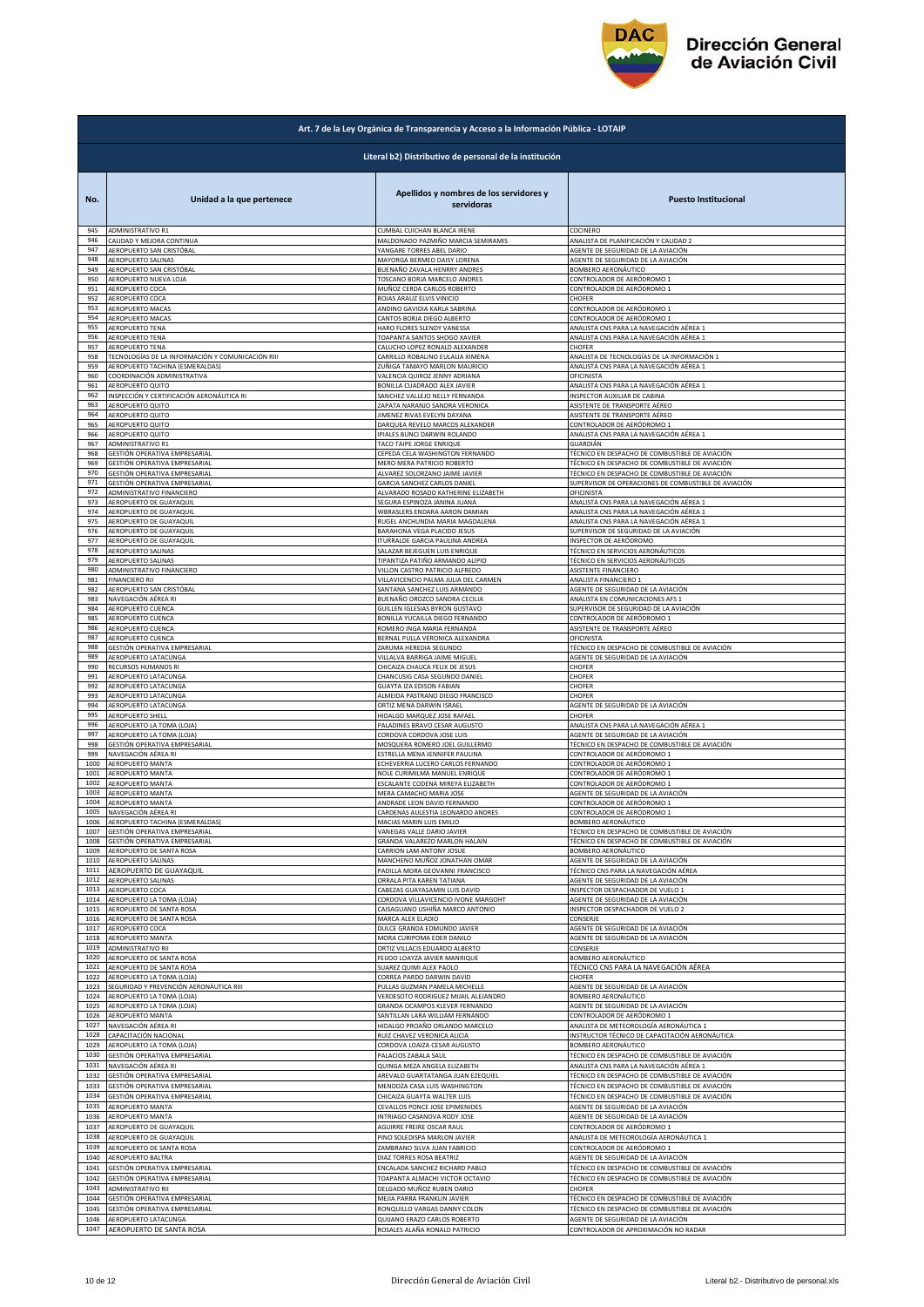

| Art. 7 de la Ley Orgánica de Transparencia y Acceso a la Información Pública - LOTAIP |                                                           |                                                                  |                                                       |  |
|---------------------------------------------------------------------------------------|-----------------------------------------------------------|------------------------------------------------------------------|-------------------------------------------------------|--|
|                                                                                       | Literal b2) Distributivo de personal de la institución    |                                                                  |                                                       |  |
| No.                                                                                   | Unidad a la que pertenece                                 | Apellidos y nombres de los servidores y<br>servidoras            | <b>Puesto Institucional</b>                           |  |
| 1048                                                                                  | <b>ADMINISTRATIVO R1</b>                                  | CATUCUAMBA NICOLALDE FAUSTO WILIAN                               | GUARDIÁN                                              |  |
| 1049                                                                                  | <b>FINANCIERO RI</b>                                      | VIVAS SIMBAÑA JULIO CESAR                                        | ASISTENTE FINANCIERO                                  |  |
| 1050                                                                                  | <b>FINANCIERO RI</b>                                      | PROAÑO VALDOSPINOS MARIA FERNANDA                                | ANALISTA FINANCIERO 1                                 |  |
| 1051                                                                                  | <b>FINANCIERO RI</b>                                      | QUILUMBA SAMUEZA DANIEL ESTEBAN                                  | ANALISTA FINANCIERO 2                                 |  |
| 1052                                                                                  | <b>FINANCIERO RI</b>                                      | ESTRELLA SILVA LUZ MARINA                                        | SECRETARIA                                            |  |
| 1053                                                                                  | AEROPUERTO DE GUAYAQUIL                                   | ORTIZ TAPIA ISMAEL FERNANDO                                      | CONTROLADOR DE AERÓDROMO 1                            |  |
| 1054                                                                                  | NAVEGACIÓN AÉREA RI                                       | QUEVEDO ESPINOZA NELSON MARCELO                                  | ANALISTA DE INFORMACIÓN AERONÁUTICA 1                 |  |
| 1055                                                                                  | AEROPUERTO TACHINA (ESMERALDAS)                           | CANTOS VERA CESAR AUGUSTO                                        | ANALISTA CNS PARA LA NAVEGACIÓN AÉREA 1               |  |
| 1056                                                                                  | AEROPUERTO TACHINA (ESMERALDAS)                           | PADILLA QUIÑONEZ LUIS GERARDO                                    | BOMBERO AERONÁUTICO                                   |  |
| 1057                                                                                  | AEROPUERTO DE GUAYAQUIL                                   | SANDOVAL PUGA DAISY MABEL                                        | ANALISTA DE METEOROLOGÍA AERONÁUTICA 1                |  |
| 1058                                                                                  | AEROPUERTO DE GUAYAQUIL                                   | LLIGUISACA HIDALGO JORGE RICARDO                                 | ANALISTA DE METEOROLOGÍA AERONÁUTICA 1                |  |
| 1059                                                                                  | ADMINISTRATIVO R1                                         | GARZON SANDOVAL EDISON FABIAN                                    | CHOFER                                                |  |
| 1060                                                                                  | AEROPUERTO NUEVA LOJA                                     | OJEDA CANO HERNAN JORGE                                          | AGENTE DE SEGURIDAD DE LA AVIACIÓN                    |  |
| 1061                                                                                  | AEROPUERTO COCA                                           | MOYA QUINATOA ARTURO JAVIER                                      | AGENTE DE SEGURIDAD DE LA AVIACIÓN                    |  |
| 1062                                                                                  | <b>FINANCIERO RI</b>                                      | TAPIA LUNA TANIA LORENA                                          | SECRETARIA EJECUTIVA 1                                |  |
| 1063                                                                                  | AEROPUERTO SHELL                                          | CAMPOS NAULA MARITZA ELIZABETH                                   | ANALISTA CNS PARA LA NAVEGACIÓN AÉREA 1               |  |
| 1064                                                                                  | AEROPUERTO SHELL                                          | VALLE SUAREZ ANGEL FERNANDO                                      | AGENTE DE SEGURIDAD DE LA AVIACIÓN                    |  |
| 1065                                                                                  | AEROPUERTO COCA                                           | CABEZAS MANZANO RAUL VINICIO                                     | ANALISTA CNS PARA LA NAVEGACIÓN AÉREA 1               |  |
| 1066                                                                                  | <b>FINANCIERO RII</b>                                     | ROJAS PINCAY MARIA MAGDALENA                                     | ASISTENTE FINANCIERA                                  |  |
| 1067                                                                                  | INGENIERÍA AEROPORTUARIA RII                              | LOZANO SANTANA EDGAR XAVIER                                      | ANALISTA DE INGENIERÍA AEROPORTUARIA 1                |  |
| 1068<br>1069                                                                          | ADMINISTRATIVO RII<br><b>RECURSOS HUMANOS RII</b>         | VILLAGOMEZ ROCA FRANKLIN GERMAN                                  | ASISTENTE DE PROVEEDURÍA                              |  |
| 1070                                                                                  | COORDINACIÓN ADMINISTRATIVA                               | NUÑEZ VACA MARLIN VANESA<br>TOSCANO POZO PAOLA ALEJANDRA         | OFICINISTA<br>ANALISTA DE RECURSOS HUMANOS 2          |  |
| 1071                                                                                  | COORDINACIÓN ADMINISTRATIVA                               | ULLOA VILLAVICENCIO MERLE LILIANA                                | SECRETARIA                                            |  |
| 1072                                                                                  | AEROPUERTO SAN CRISTÓBAL                                  | ESPINOZA VERA JHOVANNY FARID                                     | INSPECTOR DESPACHADOR DE VUELO 1                      |  |
| 1073                                                                                  | AEROPUERTO QUITO                                          | JARAMILLO MAFLA JAIME AUGUSTO                                    | INSPECTOR DE TRANSPORTE AÉREO                         |  |
| 1074                                                                                  | AEROPUERTO QUITO                                          | CAICEDO MIRANDA VALERIA KATERINE                                 | INSPECTOR OPERACIONES DE VUELO                        |  |
| 1075                                                                                  | AEROPUERTO QUITO                                          | MELENDEZ SUAREZ MERCEDES CRISTINA                                | SECRETARIA                                            |  |
| 1076                                                                                  | ADMINISTRATIVO R1                                         | MUÑOZ CHISAGUANO WILMAN PATRICIO                                 | CONSERJE                                              |  |
| 1077<br>1078                                                                          | <b>ADMINISTRATIVO R1</b>                                  | BARAHONA LOPEZ STALIN GERMAN                                     | ASISTENTE DE PROVEEDURÍA<br>CONSERJE                  |  |
| 1079                                                                                  | ADMINISTRATIVO R1<br>NAVEGACIÓN AÉREA RI                  | ANDRADE CARRION CARLOS ANDRES<br>PAREDES ATIENCIA ROBERTO CARLOS | ANALISTA CNS PARA LA NAVEGACIÓN AÉREA 1               |  |
| 1080                                                                                  | AEROPUERTO DE GUAYAQUIL                                   | SEGURA LAMOTA HJALMAR PAUL                                       | CONTROLADOR DE AERÓDROMO 1                            |  |
| 1081                                                                                  | AEROPUERTO DE GUAYAQUIL                                   | VASQUEZ CEVALLOS EDGAR WILMER                                    | INSPECTOR DE AERÓDROMO                                |  |
| 1082                                                                                  | CAPACITACIÓN NACIONAL                                     | NOBOA MALDONADO MARIA GABRIELA                                   | INSTRUCTOR TÉCNICO DE CAPACITACIÓN AERONÁUTICA        |  |
| 1083                                                                                  | <b>FINANCIERO RII</b>                                     | VANONI SANTOS MARIA SOL                                          | ANALISTA FINANCIERO 2                                 |  |
| 1084                                                                                  | <b>FINANCIERO RI</b>                                      | ALMEIDA RUIZ ANA LUCIA                                           | ANALISTA FINANCIERO 2                                 |  |
| 1085                                                                                  | <b>FINANCIERO RI</b>                                      | ANDRADE MENA XAVIER WALTER                                       | ASISTENTE FINANCIERO                                  |  |
| 1086                                                                                  | INGENIERÍA AEROPORTUARIA RII                              | MARIN MURILLO WASHINGTON LEONARDO                                | ANALISTA DE INGENIERÍA AEROPORTUARIA 1                |  |
| 1087                                                                                  | INGENIERÍA AEROPORTUARIA RIII                             | PALACIOS OBANDO MARIA ELIZABETH                                  | ANALISTA DE INGENIERÍA AEROPORTUARIA 1                |  |
| 1088                                                                                  | AEROPUERTO LATACUNGA                                      | TOBAR ATIAGA MARTIN GUSTAVO DE JESUS                             | INSPECTOR DESPACHADOR DE VUELO 2                      |  |
| 1089                                                                                  | AEROPUERTO LATACUNGA                                      | VASQUEZ CASTRO DARIO XAVIER                                      | ANALISTA CNS PARA LA NAVEGACIÓN AÉREA 1               |  |
| 1090                                                                                  | AEROPUERTO MANTA                                          | VILLACRES PINCAY ANGEL MARCELO                                   | ANALISTA DE INFORMACIÓN AERONÁUTICA 1                 |  |
| 1091                                                                                  | AEROPUERTO MANTA                                          | LIMA TORRES DEMETRIO WLADIMIR                                    | INSPECTOR DESPACHADOR DE VUELO 2                      |  |
| 1092                                                                                  | AEROPUERTO MANTA                                          | AVEIGA VERA MARIA GABRIELA                                       | ASISTENTE DE TRANSPORTE AÉREO                         |  |
| 1093                                                                                  | AEROPUERTO MANTA                                          | LOPEZ MUÑOZ DAVID FABRICIO                                       | CONTROLADOR DE AERÓDROMO 1                            |  |
| 1094                                                                                  | AEROPUERTO MANTA                                          | POMA COSTA JUAN PABLO                                            | CONTROLADOR DE AERÓDROMO 1                            |  |
| 1095                                                                                  | AEROPUERTO MANTA                                          | ROLDAN FARFAN GENNY JASMIN                                       | AGENTE DE SEGURIDAD DE LA AVIACIÓN                    |  |
| 1096                                                                                  | AEROPUERTO DE SANTA ROSA                                  | SARMIENTO CABANILLA RONALD JAVIER                                | ANALISTA DE METEOROLOGÍA AERONÁUTICA 1                |  |
| 1097                                                                                  | AEROPUERTO LATACUNGA                                      | MALDONADO ORTIZ MARCO VINICIO                                    | ANALISTA CNS PARA LA NAVEGACIÓN AÉREA 1               |  |
| 1098                                                                                  |                                                           | GARCIA MONTESDEOCA MARIA PILAR                                   | PARVULARIO DE CENTRO INFANTIL                         |  |
| 1099                                                                                  | RECURSOS HUMANOS RII<br>RECURSOS HUMANOS RII              | GUEVARA MENA JORGE FABRICIO                                      | ANALISTA DE RECURSOS HUMANOS 2                        |  |
| 1100                                                                                  | AEROPUERTO TENA                                           | <b>GUZMAN GUZMAN EDWIN</b>                                       | ANALISTA DE COMERCIALIZACIÓN 1                        |  |
| 1101                                                                                  | ASESORÍA JURÍDICA RIII                                    | CAICEDO OLIVO FAUSTO ISRAEL                                      | ABOGADO 2                                             |  |
| 1102                                                                                  | ASESORÍA JURÍDICA RII                                     | QUINDE PAREJA XIMENA CRISTINA                                    | ABOGADO 3                                             |  |
| 1103                                                                                  | INSPECCIÓN Y CERTIFICACIÓN AERONÁUTICA RII                | ANCHUNDIA GARCIA CARLOS LUIS                                     | ASISTENTE DE TRANSPORTE AÉREO                         |  |
| 1104                                                                                  | INSPECCIÓN Y CERTIFICACIÓN AERONÁUTICA RII                | GONZALEZ MORALES CHARLES EMIGDIO                                 | INTENDENTE INSPECTOR PILOTO DE CONTROL                |  |
| 1105                                                                                  | COORDINACIÓN ADMINISTRATIVA                               | SALGADO LOMAS JUANA JEANNETH                                     | ASISTENTE FINANCIERO                                  |  |
| 1106                                                                                  | COORDINACIÓN ADMINISTRATIVA                               | MANJARRES NUÑEZ FAUSTO ALFONSO                                   | ASISTENTE DE TECNOLOGÍAS DE LA INFORMACIÓN            |  |
| 1107                                                                                  | <b>AEROPUERTO TENA</b>                                    | RIOS CASTRO ERIKA KATERINE                                       | ASISTENTE DE ACTIVOS FIJOS                            |  |
| 1108                                                                                  | RECURSOS HUMANOS RI                                       | CALVOPIÑA ANDRADE ANDREA ALEJANDRA                               | ANALISTA DE RECURSOS HUMANOS 2                        |  |
| 1109                                                                                  | RECURSOS HUMANOS RI                                       | CARDOSO AVALOS MERY ELIZABETH                                    | ANALISTA DE RECURSOS HUMANOS 1                        |  |
| 1110<br>1111                                                                          | RECURSOS HUMANOS RI                                       | RODRIGUEZ AMORES CARLOS FERNANDO                                 | ASISTENTE DE RECURSOS HUMANOS                         |  |
| 1112                                                                                  | <b>ADMINISTRATIVO RII</b>                                 | ZAMBRANO MERCHAN PAMELA MILENA                                   | GUARDALMACÉN 1                                        |  |
|                                                                                       | RECURSOS HUMANOS RII                                      | BRIONES JARAMILLO TANIA CONSUELO                                 | OFICINISTA                                            |  |
| 1113                                                                                  | AEROPUERTO QUITO                                          | PEREZ TAPIA VICTOR ANDRES                                        | CONTROLADOR DE AERÓDROMO 1                            |  |
| 1114                                                                                  | RECURSOS HUMANOS RI                                       | HERRERA ONTANEDA FRANCO ASDRUBAL                                 | SISTENTE DE RECURSOS HUMANOS                          |  |
| 1115                                                                                  | ADMINISTRATIVO R1                                         | <b>FLORES LARA EDGAR ANDRES</b>                                  | ANALISTA DE SEGUROS AERONÁUTICOS 3                    |  |
| 1116                                                                                  | AEROPUERTO QUITO                                          | GALVEZ DELGADO ESTEFANIA ELIZABETH                               | INSPECTOR DESPACHADOR DE VUELO 2                      |  |
| 1117                                                                                  | AEROPUERTO QUITO                                          | ACARO LEON EDGAR PATRICIO                                        | TÉCNICO EN SERVICIOS EN MANTENIMIENTO 1               |  |
|                                                                                       |                                                           | <b>ASESORIAS/NIVEL DE APOYO</b>                                  |                                                       |  |
| 1118                                                                                  | COORDINACIÓN GENERAL ADMINISTRATIVA FINANCIERA            | ALMEIDA MORENO VIVIANA DEL CARMEN                                | COORDINADOR GENERAL ADMINISTRATIVO FINANCIERO         |  |
| 1119                                                                                  | DIRECCIÓN DE CERTIFICACIÓN DOCUMENTACIÓN Y ARCHIVO        | CASTRO GALVEZ SYLVIA ALEXANDRA                                   | DIRECTOR DE SECRETARIA GENERAL                        |  |
| 1120                                                                                  | DIRECCIÓN DE ASUNTOS REGULATORIOS DEL TRANSPORTE AÉREO    | VINUEZA ARMIJOS MARLON ROBERTO                                   | DIRECTOR/A ASUNTOS REGULATORIOS DEL TRANSPORTE AÉREO  |  |
| 1121                                                                                  | DIRECCIÓN FINANCIERA                                      | CARRERA SALVADOR SANTIAGO ANDRES                                 | DIRECTOR FINANCIERO                                   |  |
| 1122                                                                                  | DIRECCIÓN DE ASESORÍA JURÍDICA                            | MORETA POZO FERNANDO MAURICIO                                    | DIRECTOR DE ASESORÍA JURÍDICA                         |  |
| 1123                                                                                  | DIRECCIÓN DE ADMINISTRACIÓN DE TALENTO HUMANO             | RON ARIAS DIEGO JAVIER                                           | DIRECTOR/A DE ADMINISTRACIÓN DEL TALENTO HUMANO       |  |
| 1124                                                                                  | DIRECCIÓN ADMINISTRATIVA                                  | ANDRADE SALGADO ENRIQUE                                          | <b>DIRECTOR ADMINISTRATIVO</b>                        |  |
| 1125                                                                                  | DIRECCIÓN DE PLANIFICACIÓN Y CALIDAD                      | SANCHEZ SANCHEZ BETY MARIBEL                                     | DIRECTOR/A DE PLANIFICACIÓN Y GESTIÓN ESTRATÉGICA     |  |
| 1126                                                                                  | DIRECCIÓN DE COMUNICACIÓN SOCIAL                          | CHAVEZ BENAVIDES JULIA EDITH                                     | DIRECTOR DE COMUNICACIÓN SOCIAL                       |  |
| 1127                                                                                  | DIRECCIÓN DE TECNOLOGÍAS DE LA INFORMACIÓN Y COMUNICACIÓN | CASTRO QUINDE CARLOS OSWALDO                                     | DIRECTOR DE TECNOLOGÍAS DE INFORMACIÓN Y COMUNICACIÓN |  |
| 1128                                                                                  | DIRECCIÓN ESCUELA TÉCNICA DE AVIACIÓN CIVIL               | DAVILA REYES ALFONSO XAVIER                                      | DIRECTOR DE LA ESCUELA TÉCNICA DE AVIACIÓN CIVIL      |  |
| 1129                                                                                  | DIRECCIÓN DE ASESORÍA JURÍDICA                            | HUILCA COBOS RITA MILA                                           | ABOGADO 2                                             |  |
| 1130                                                                                  | DIRECCIÓN DE ASESORÍA JURÍDICA                            | VALLE TORO RUTH ELIZABETH                                        | ABOGADO 2                                             |  |
| 1131                                                                                  | DIRECCIÓN DE ASESORÍA JURÍDICA                            | QUIMBITA PELAEZ MAYRA ALEJANDRA                                  | ABOGADO 2                                             |  |
| 1132                                                                                  | DIRECCIÓN DE ASESORÍA JURÍDICA                            | AGUILA BARRAGAN TELMO ITALO                                      | ABOGADO 2                                             |  |
| 1133                                                                                  | DIRECCIÓN DE ASESORÍA JURÍDICA                            | CARRION HARO LAURA MARGARITA                                     | SECRETARIA                                            |  |
| 1134                                                                                  | DIRECCIÓN DE ASESORÍA JURÍDICA                            | OÑATE CUNALATA DORIS ARIANA                                      | ABOGADO 3                                             |  |
| 1135                                                                                  | DIRECCIÓN DE ASESORÍA JURÍDICA                            | LARREA VERGARA MELINA NATHALIA                                   | ABOGADO 2                                             |  |
| 1136                                                                                  | DIRECCIÓN DE ASESORÍA JURÍDICA                            | LANDAZURI MORALES GUILLERMO XAVIER                               | ABOGADO 2                                             |  |
| 1137                                                                                  | DIRECCIÓN DE ASESORÍA JURÍDICA                            | NIETO PALACIOS JIMENA LUCIA                                      | SECRETARIA                                            |  |
| 1138                                                                                  | DIRECCIÓN DE ASESORÍA JURÍDICA                            | HIDALGO BARQUET PRISCILLA FRANCHESKA                             | ABOGADO 3                                             |  |
| 1139                                                                                  | REGISTRO AERONÁUTICO                                      | VELOZ JIMENEZ JAIME OSWALDO                                      | REGISTRADOR AERONÁUTICO                               |  |
| 1140                                                                                  | REGISTRO AERONÁUTICO                                      | VALENCIA GONZALEZ CECILIA JANNETH                                | ABOGADO 2                                             |  |
| 1141                                                                                  | DIRECCIÓN DE COMUNICACIÓN SOCIAL                          | ROMERO PINOS MERCY MARIA                                         | PERIODISTA                                            |  |
|                                                                                       | DIRECCIÓN DE COMUNICACIÓN SOCIAL                          | JURADO VEGA JAVIER ALEJANDRO                                     | ASISTENTE DE PERIODISMO                               |  |
| 1142<br>1143                                                                          | DIRECCIÓN DE COMUNICACIÓN SOCIAL                          | TOAPANTA TAPIA LIDIA MARGOT                                      | SECRETARIA                                            |  |
| 1144                                                                                  | DIRECCIÓN DE COMUNICACIÓN SOCIAL                          | PABON GORDON ALEJANDRO FITZGERALD                                | PERIODISTA 2                                          |  |
| 1145                                                                                  | DIRECCIÓN DE COMUNICACIÓN SOCIAL                          | PALACIOS GUEVARA JOHANNA MALENA                                  | PERIODISTA 2                                          |  |
| 1146                                                                                  | GESTIÓN DE TRÁNSITO AÉREO                                 | QUIJANO GUERRERO GINA JUDITH                                     | SECRETARIA EJECUTIVA 2                                |  |
| 1147                                                                                  | PRESUPUESTO                                               | SANDOVAL HILER JORGE HERNAN                                      | ANALISTA DE PRESUPUESTO 3                             |  |
| 1148                                                                                  | DIRECCIÓN FINANCIERA                                      | RUALES VILLACRESES SANDRA EDITH                                  | TESORERO GENERAL                                      |  |
|                                                                                       | 1149 SEGURIDAD, BIENESTAR Y SALUD OCUPACIONAL             | VALLEJO CABADIANA YOLANDA DEL ROCIO                              | TRABAJADORA SOCIAL                                    |  |